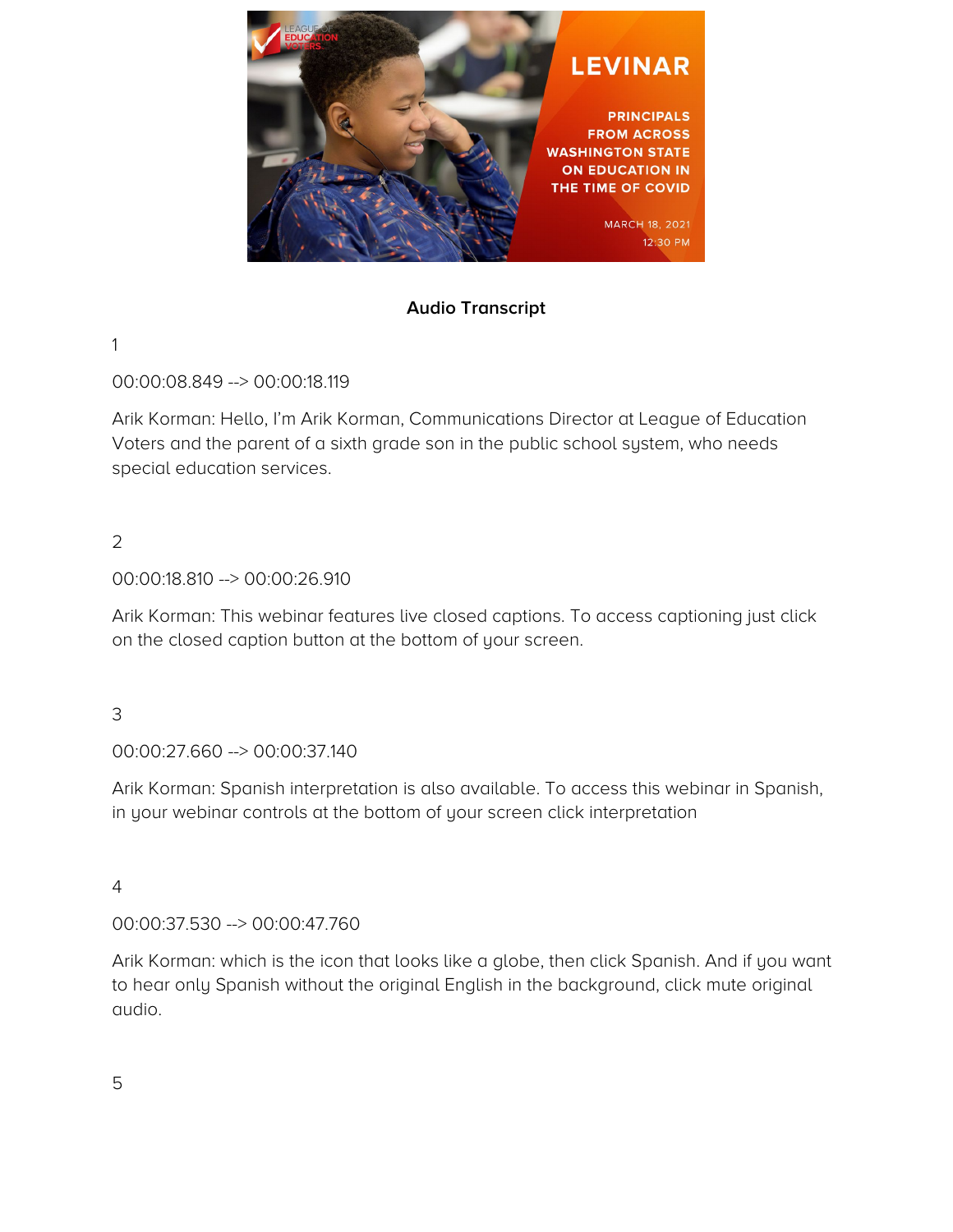00:00:48.270 --> 00:00:57.660

Arik Korman: Special thanks to Fanny Cordero, who is our interpreter. If you have any technical issues, feel free to use the chat function, which I will monitor throughout the webinar.

6

00:00:58.770 --> 00:01:14.400

Arik Korman: In case you're not familiar with us, League of Education Voters is a statewide nonprofit working with families, educators, and leaders to build a brighter future for every Washington student. Our website is educationvoters.org.

7

00:01:17.190 --> 00:01:26.220

Arik Korman: We believe that education is a tool for justice. One of the systems that perpetrate racial injustice experienced by communities of color is our schools.

8

00:01:26.790 --> 00:01:33.360

Arik Korman: We believe every child deserves an excellent public education that provides an equal opportunity for success.

9

00:01:34.020 --> 00:01:46.110

Arik Korman: In order to achieve this, we must pursue radical change in our school systems for equity, justice, and liberation. We must build schools and systems that honor the humanity in every student.

10

00:01:46.860 --> 00:01:57.330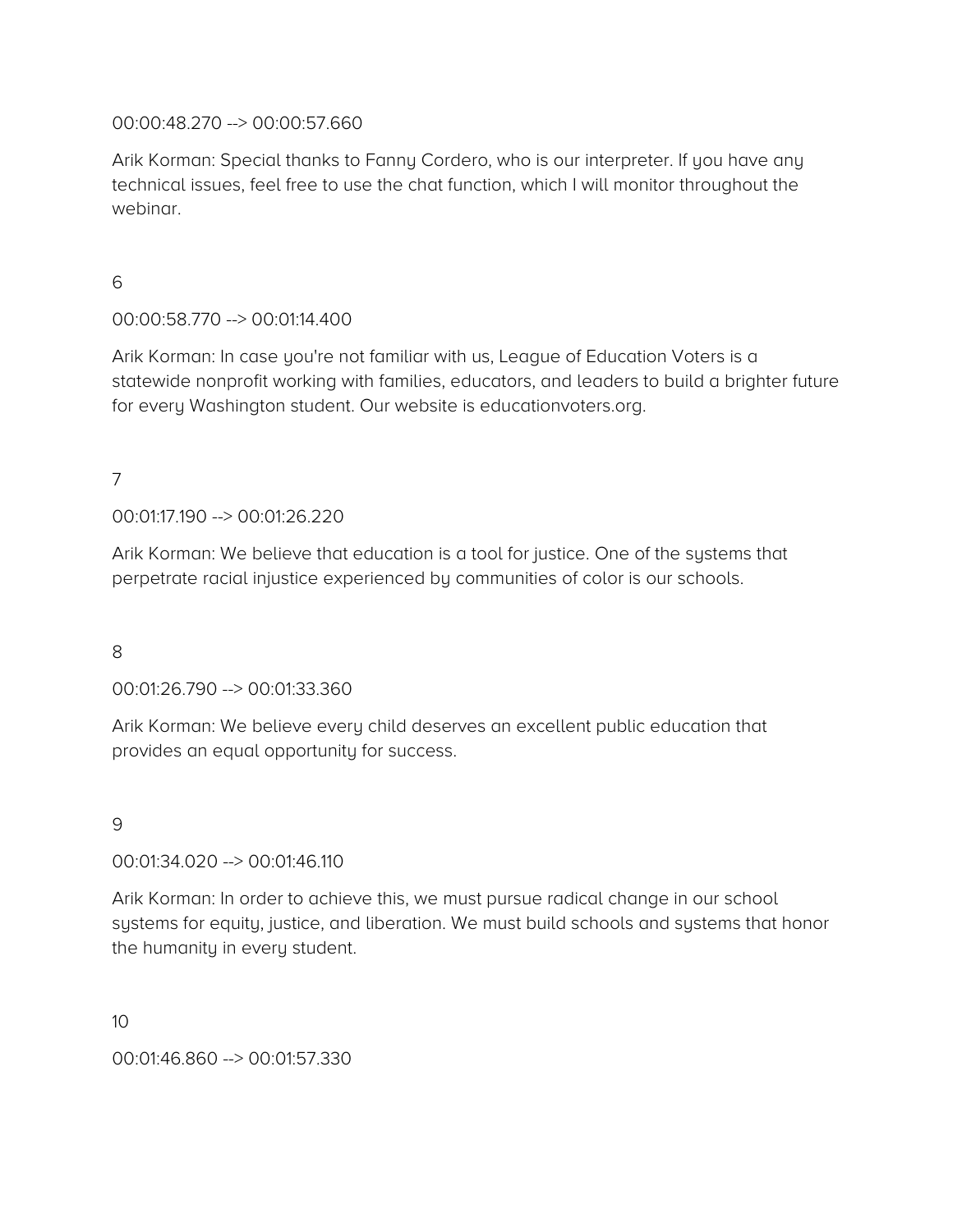Arik Korman: Welcome to our free online webinar series, Lunchtime LEVinars. We started this series seven years ago to share information and build knowledge on important and timely issues.

### 11

### 00:01:57.990 --> 00:02:03.750

Arik Korman: Today's LEVinar features principals from across Washington state on education in the time of COVID.

## 12

### 00:02:04.740 --> 00:02:17.760

Arik Korman: As we approach this final quarter of this historic and challenging school year, principals across Washington are navigating remote, hybrid, and modified in person learning environments for students, educators and families.

### 13

### 00:02:18.420 --> 00:02:27.660

Arik Korman: For this webinar, we have partnered with the Association of Washington school principals to assemble a panel of principals from across Washington state to discuss how the 2020-2021

### 14

### 00:02:29.250 --> 00:02:43.980

Arik Korman: school year is going, how they would reimagine education based on what they have learned from this unprecedented school year, and how principals can better be supported at the state and district levels. They will also answer your questions.

### 15

## 00:02:45.240 --> 00:02:51.510

Arik Korman: Our panelists today are Rogers High School principal Jason Smith from the Puyallup school district.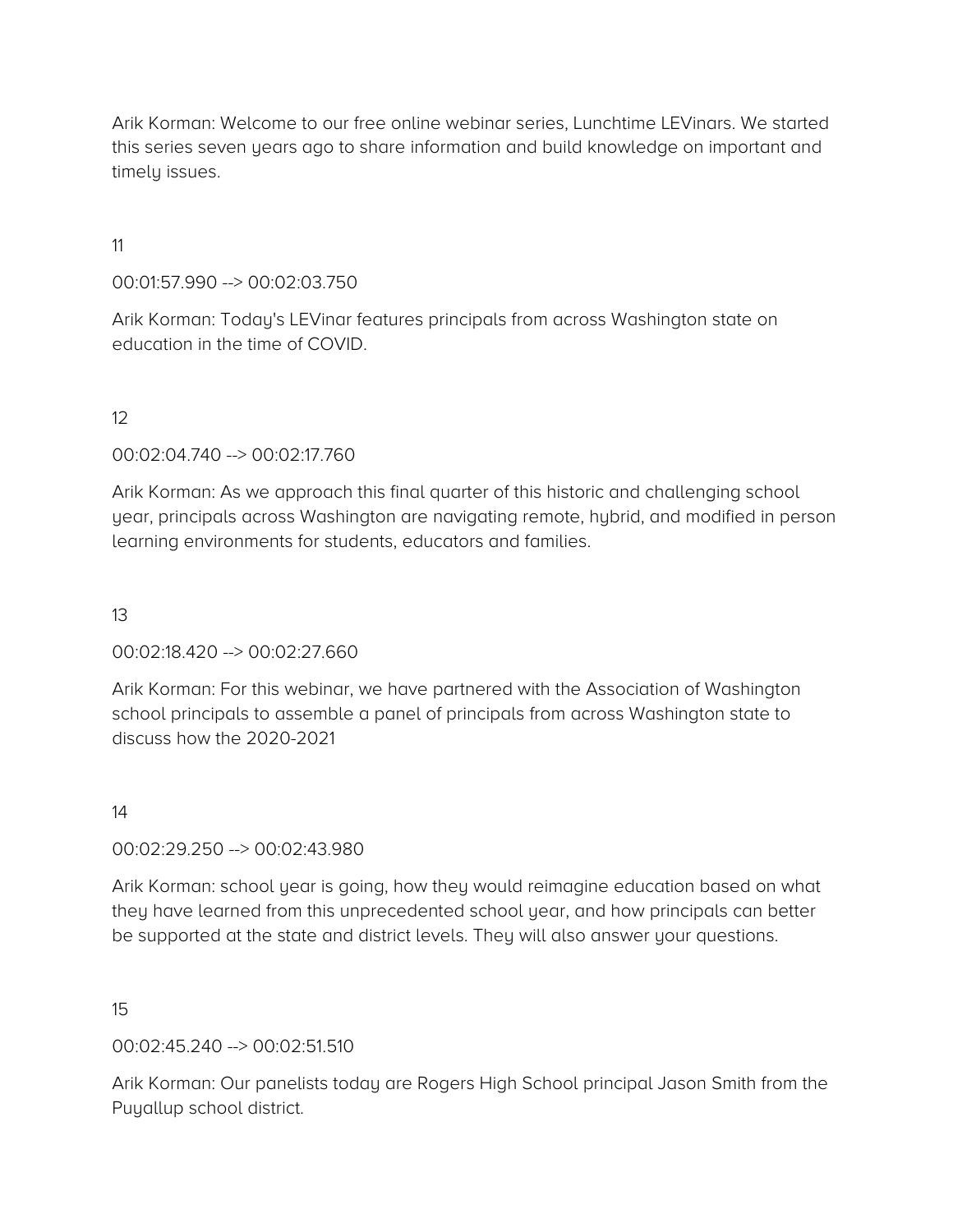## 00:02:52.050 --> 00:03:01.110

Arik Korman: He was recognized as the 2019 Jostens Renaissance National Educator of the Year and honored by the Association of Washington School Principals as the

## 17

# 00:03:02.040 --> 00:03:10.260

Arik Korman: Washington State High School Principal of the Year. Regal Elementary school principal Tricia Kannberg from the Spokane school district.

# 18

# 00:03:10.980 --> 00:03:21.000

Arik Korman: McFarland Middle School assistant principal Carlos Gonzalez from the Othello school district. Sultan Middle School principal Nathan Plummer from the Sultan school district.

## 19

## 00:03:21.870 --> 00:03:34.470

Arik Korman: Kelso Virtual Academy principal Cindy Cromwell from the Kelso school district. Mount Si High School principal John Belcher from the Snoqualmie school district, and I should know that one because my wife went there.

## 20

## 00:03:35.550 --> 00:03:44.010

Arik Korman: South Shore PreK-8 principal Justin Hendrickson from the Seattle school district. A couple of housekeeping items before we begin.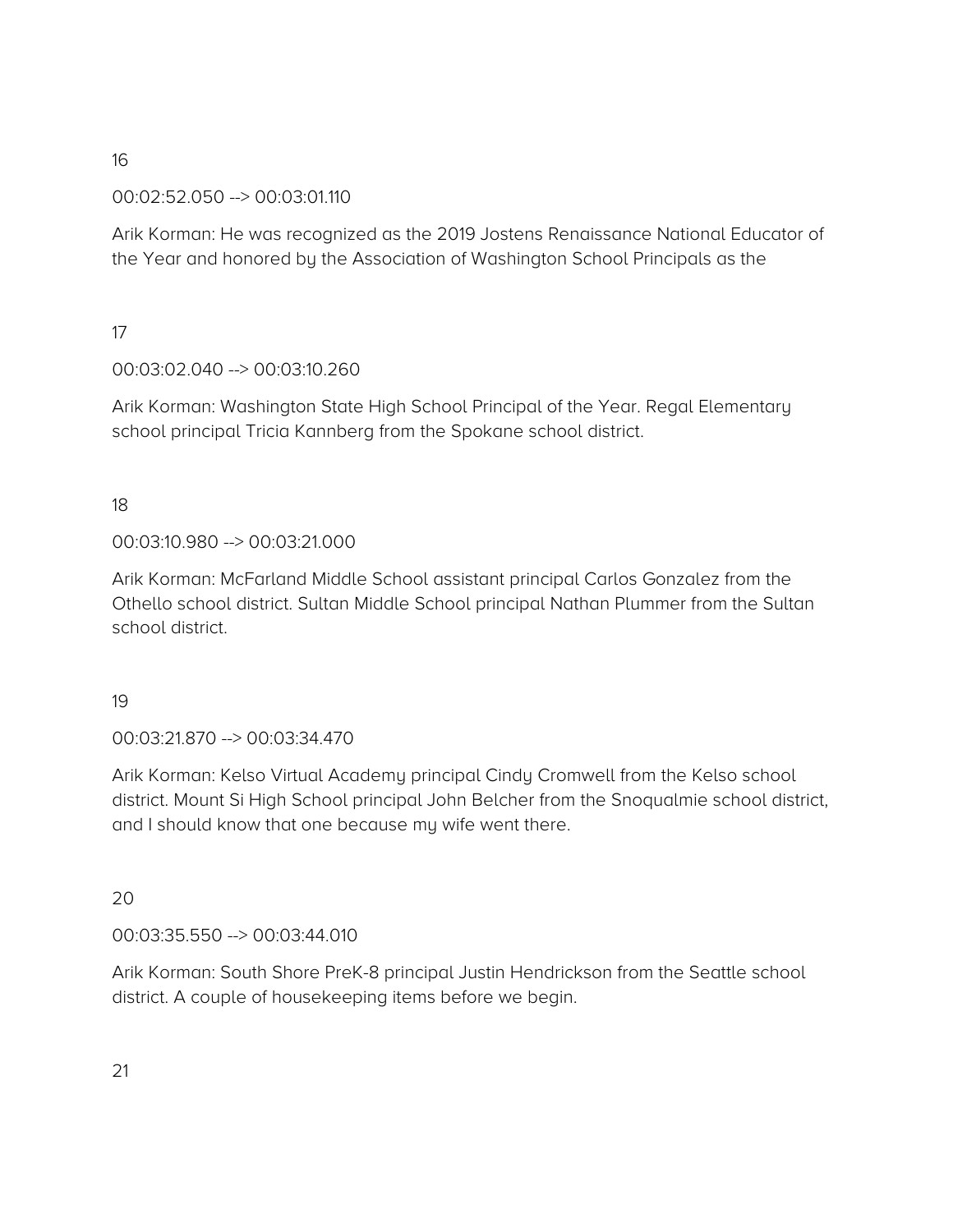00:03:44.520 --> 00:03:50.790

Arik Korman: You'll notice a Q&A function at the bottom of your screen. This is a space for you to submit questions to us.

# 22

00:03:51.420 --> 00:04:00.510

Arik Korman: As always, feel free to send any feedback about the webinar quality to us on the chat function or at info@educationvoters.org.

# 23

00:04:01.260 --> 00:04:21.030

Arik Korman: And speaking of the chat function, you're welcome to use it to check in and comment on anything you hear. To kick things off I'd like to show you a 90-second video by the Association of Washington School Principals. Their website is awsp.org. So I will share my screen oh so quickly.

24

00:04:22.740 --> 00:04:23.520

There we go.

25

00:04:32.190 --> 00:04:36.900

You probably know that school leadership matters, but how much does it matter, really?

### 26

### 00:04:37.830 --> 00:04:52.050

Well, did you know principals are the number two influencers of student achievement? Just behind great classroom teachers. And schools filled with great teachers just don't create themselves. That's where, you guessed it, principal leadership comes in.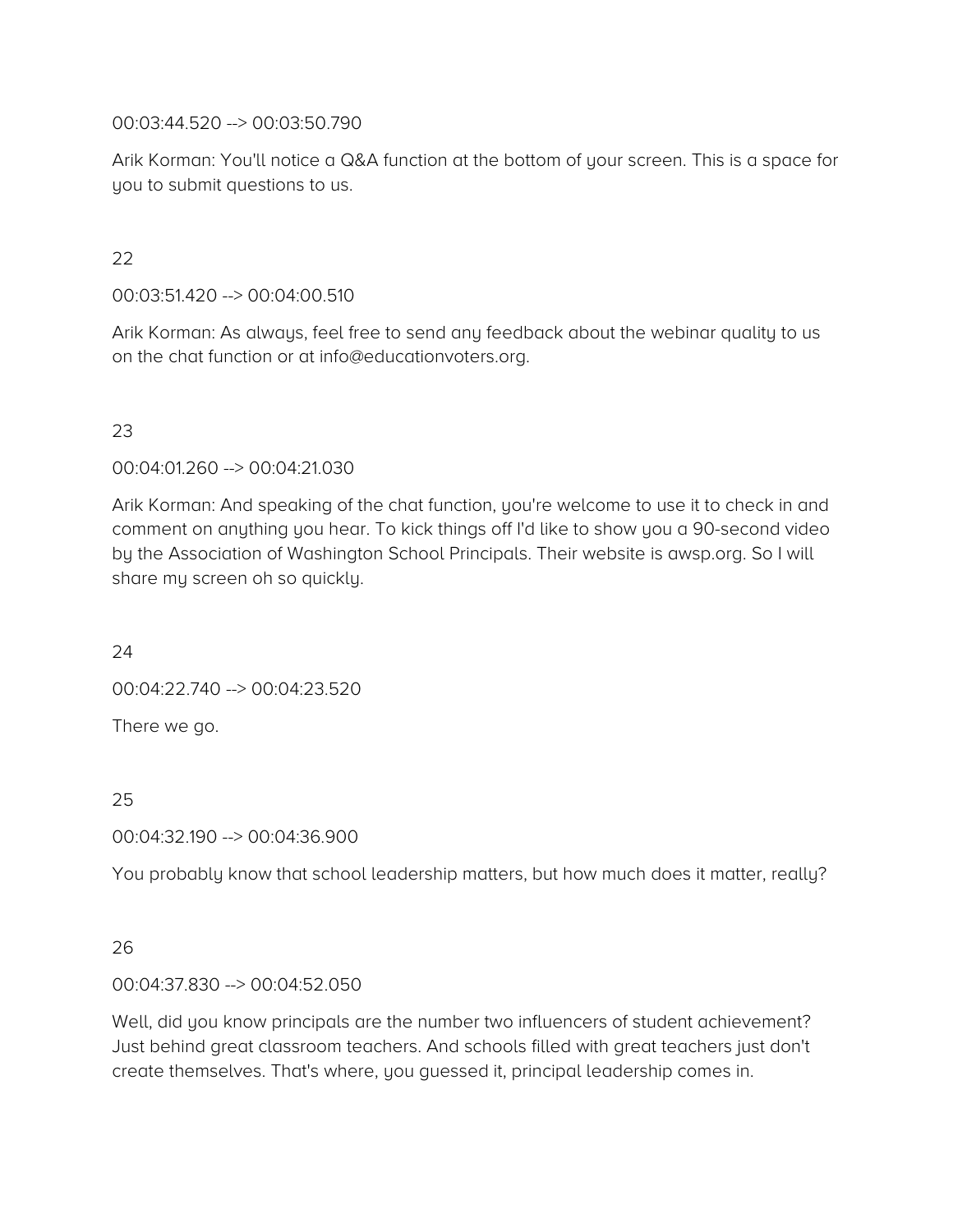### 00:04:53.070 --> 00:05:09.810

Principals are the multipliers of effective instruction. At AWSP, we support principals in an effort to make their jobs, more manageable and sustainable. Why? Because when school leadership experiences turnover, it resets a school's culture, systems, and learning.

### 28

### 00:05:10.950 --> 00:05:17.640

Arik Korman: Progress and change aren't sustainable in that environment. And it hurts the school, the staff, and student achievement.

## 29

### 00:05:18.240 --> 00:05:27.810

Arik Korman: Add to that… change takes time. Research shows it takes at least five years to turn a school around, but only one in four principals end up staying in the same building after five years.

### 30

00:05:28.350 --> 00:05:39.090

Arik Korman: That's why we're working to support principals across every stage of their career… to keep them connected, informed, engaged, and in place so that they can create sustainable change.

### 31

### 00:05:40.290 --> 00:05:47.370

Together, we can make change happen. And we can help give principals the skills, tools, and resources to help them lead effectively.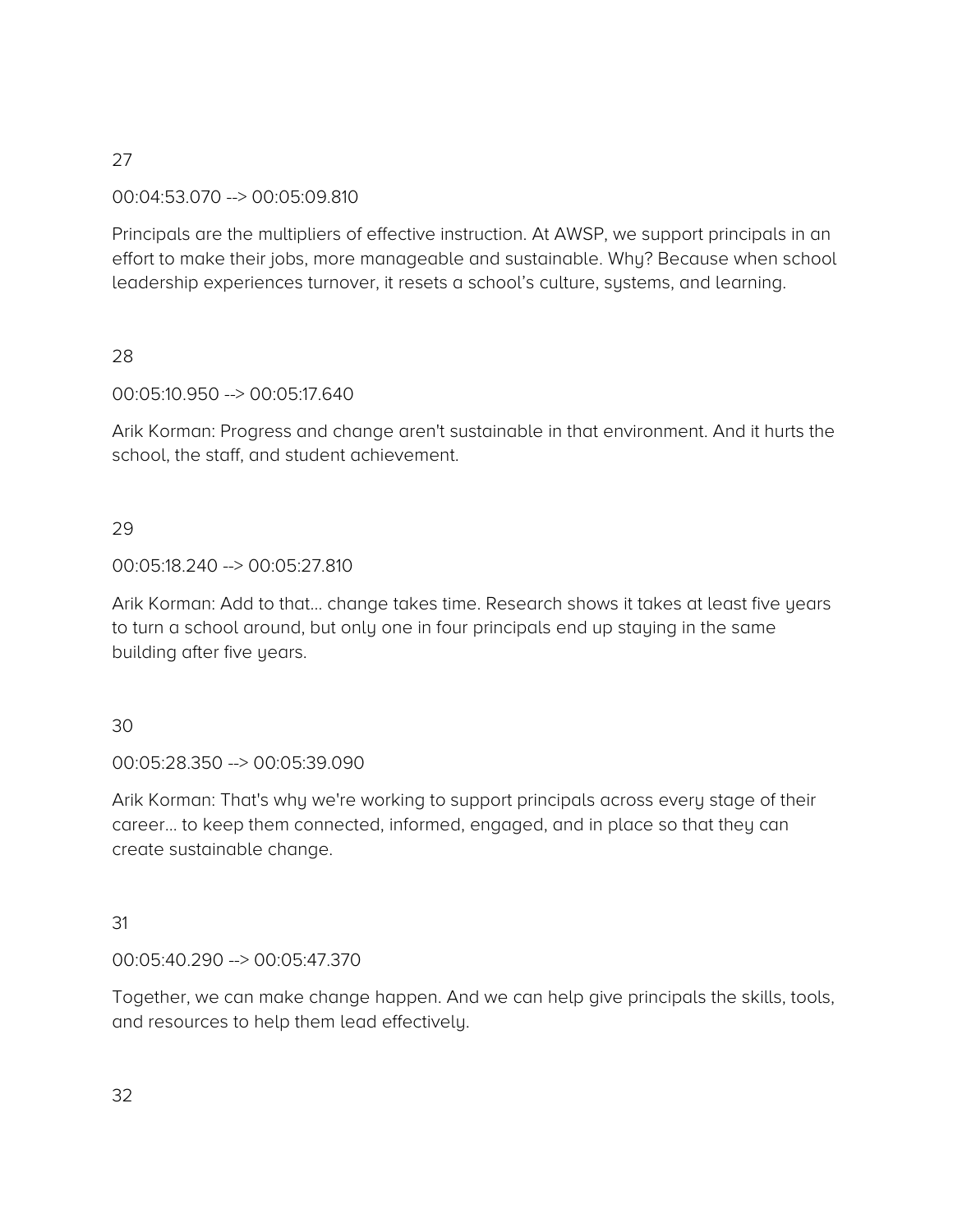00:05:48.420 --> 00:05:58.980

Visit our website today and learn all the ways AWSP supports principals and about what we're doing to build a network of truly effective principals all across our state.

# 33

00:06:05.250 --> 00:06:23.670

Arik Korman: All right. Well welcome Jason, Tricia, Carlos, Nathan, Cindy, John, and Justin. Thank you so much for joining us. We really appreciate it. We have three questions as I said earlier that we're going to discuss today before we open it up for Q&A. And the first question is: How is the 2021,

### 34

00:06:25.050 --> 00:06:32.790

Arik Korman: school year going… the 2020-2021 school year? And I'd like to kick that off with Jason Smith from Rogers High in Puyallup. How are things going?

35

00:06:33.420 --> 00:06:39.990

Jason Smith: And thank you for having me today. I'm honored to be here and hopefully can share a little bit of wisdom.

## 36

00:06:41.310 --> 00:06:53.010

Jason Smith: I think this year I will say I have been continually humbled in being an administrator and being a principal. We are continually evolving and learning throughout this entire year.

37

00:06:53.700 --> 00:07:00.390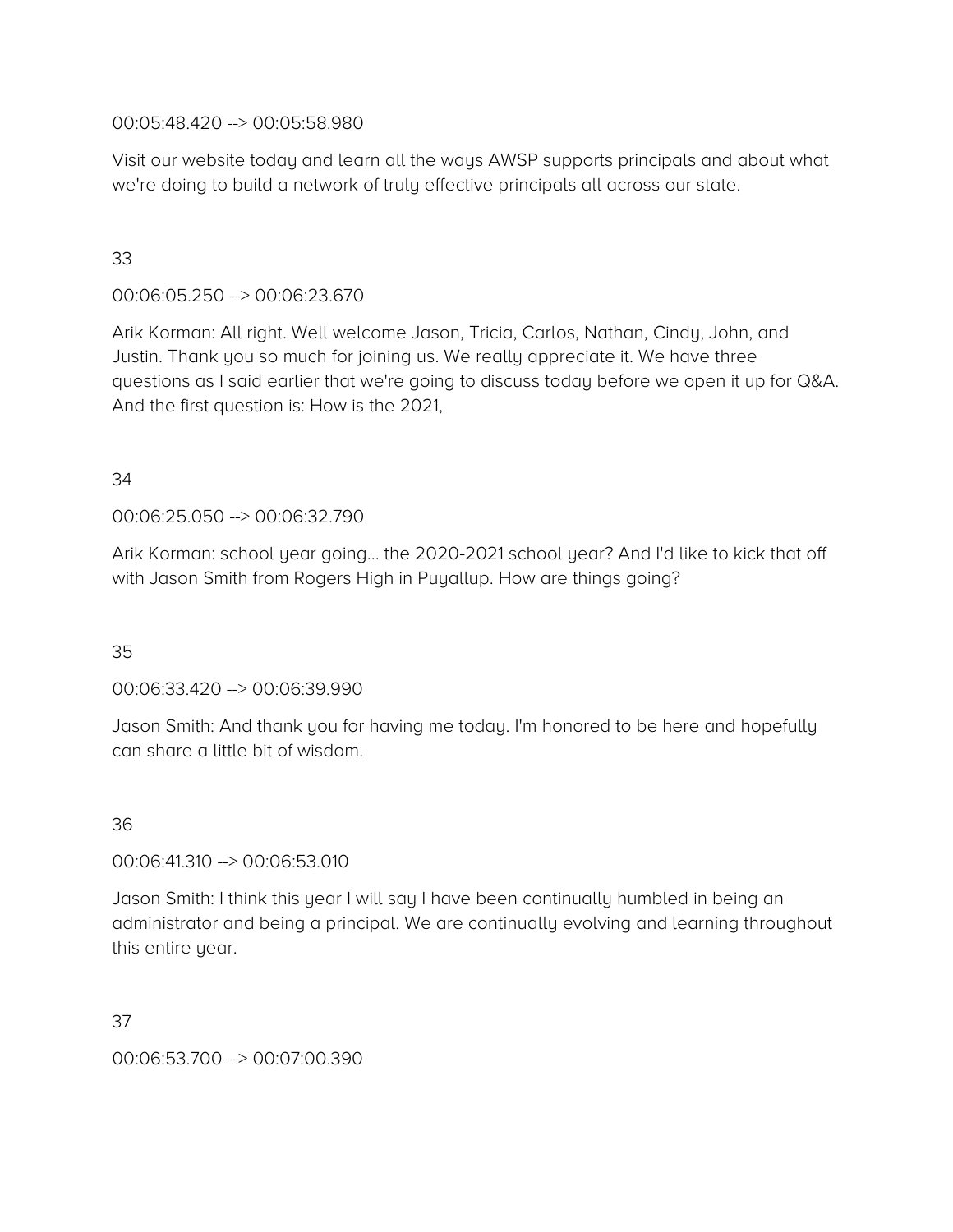Jason Smith: We started this year fully remote, as many people have, and just earlier this month we brought back

38

00:07:01.110 --> 00:07:06.870

Jason Smith: our students in cohorts. And in Puyallup we have gone to a four cohort model

### 39

00:07:07.320 --> 00:07:18.600

Jason Smith: where there's remote teaching in the morning and then students coming in in the afternoon. And the reason for the four cohort model is to keep class sizes down, as we are trying to adhere to six-foot distancing and

40

00:07:18.900 --> 00:07:26.370

Jason Smith: 15 kids in a classroom and so forth, so just having a four cohort schedule in a high school is really, really challenging

## 41

00:07:27.360 --> 00:07:36.270

Jason Smith: at best in working with those kids. But at the same time, I think I've learned that as a staff we've been very resilient and our students

# 42

### 00:07:37.050 --> 00:07:40.470

Jason Smith: although, as we know, they've struggled emotionally during this time.

43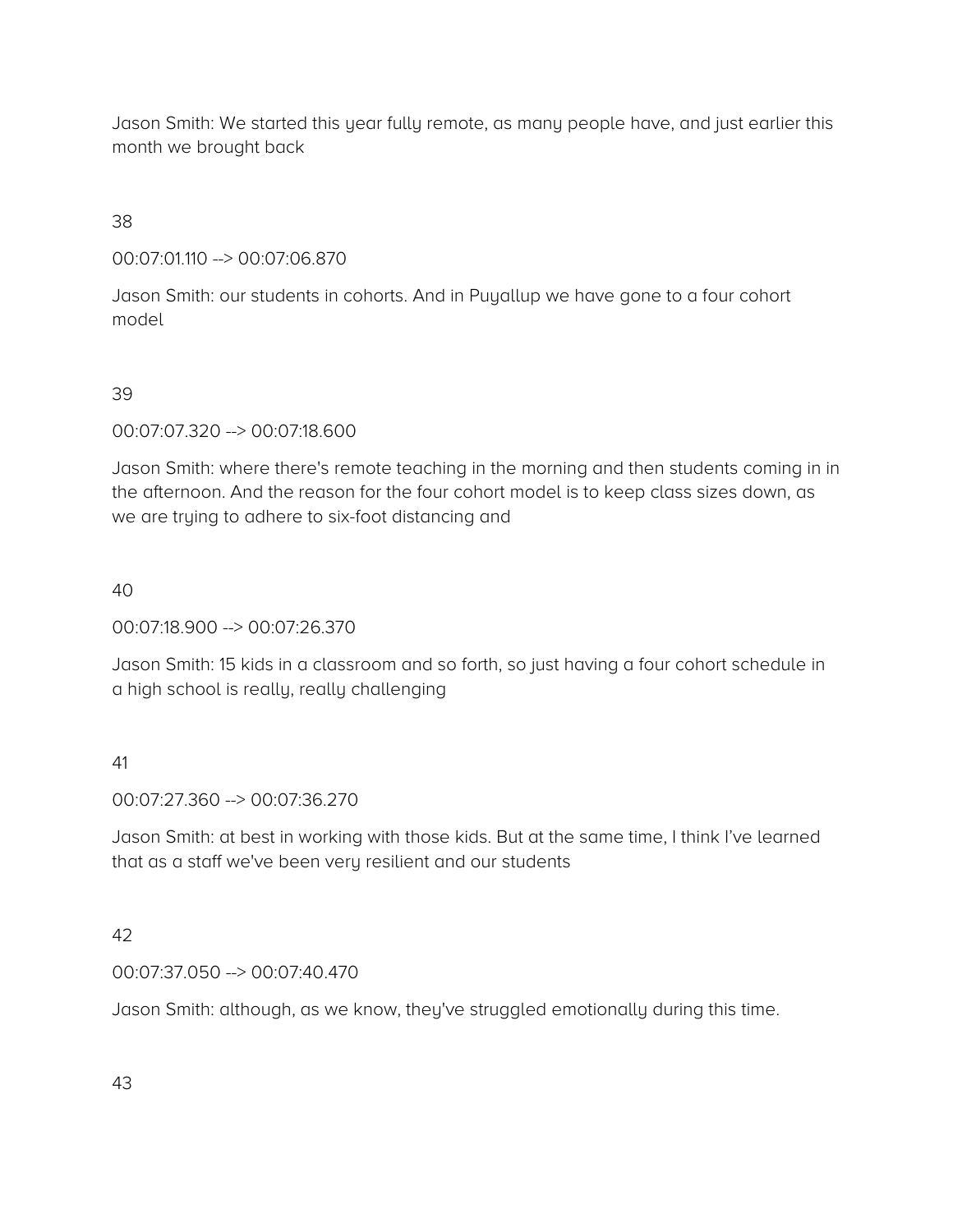### 00:07:40.950 --> 00:07:53.760

Jason Smith: We've seen some incredible instances and some incredible stories of resiliency of all of our students, and that is something that excites me as we move forward to know what these young people are capable of doing

44

### 00:07:54.420 --> 00:07:58.950

Jason Smith: during these times and during a pandemic — things that we've seen them do they'd never thought they'd been able to do.

### 45

00:07:59.250 --> 00:08:05.250

Jason Smith: They have just surprised us and that has been really inspiring. And so we're looking to hopefully

### 46

## 00:08:05.550 --> 00:08:17.190

Jason Smith: in the fall, I think, as everybody is to getting back to having a full full caseload of kids the entire time… so continually humbled, but at the same time, inspired by what's happened with teachers and students.

### 47

### 00:08:18.090 --> 00:08:26.520

Arik Korman: Great. Thank you so much, Jason. Now Tricia… you're on the other side of the state over in Spokane and you work with elementary school students. How has the year been going for you?

48

00:08:27.660 --> 00:08:41.580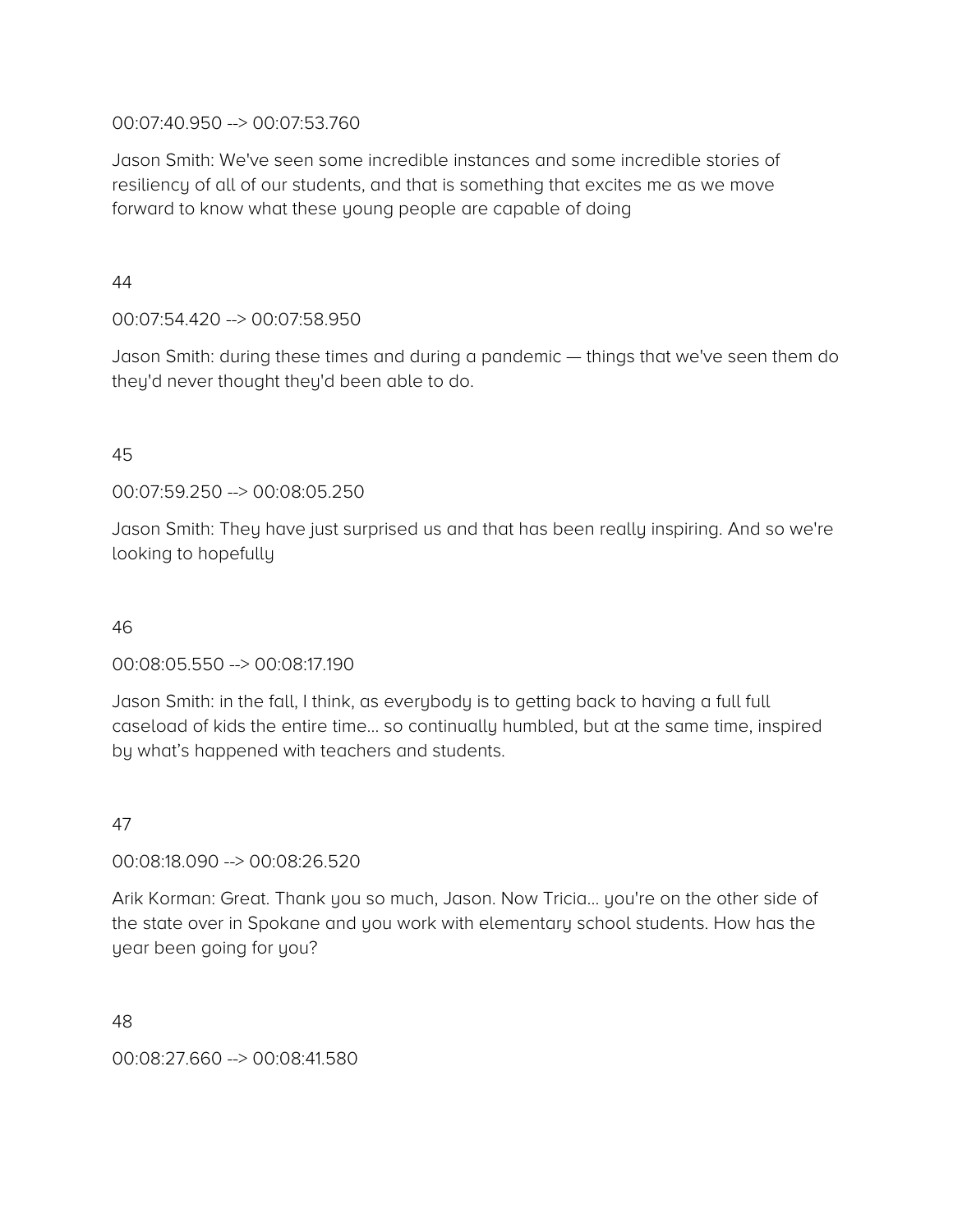Tricia Kannberg: Well, for me, I did a lot of reflection on this question because I remember, being a part of the state reopening committees way back. I think we started in March, when we closed and started having these conversations and I think, for me, there was an overwhelming

49

00:08:42.690 --> 00:08:49.620

Tricia Kannberg: sense of what the task was and then to look at how far we've come, I'm going to say a same word that Jason used, which is inspiring.

### 50

00:08:50.010 --> 00:08:59.700

Tricia Kannberg: Educators really did rise to the task and we're great problem solvers and I think that's exactly what has happened here in Spokane. We've been doing a phased in model.

### 51

00:09:00.300 --> 00:09:08.190

Tricia Kannberg: I have pre-K through sixth grade. We've had our special education students back from the beginning in some fashion and we've been supporting them all along.

52

00:09:08.400 --> 00:09:16.560

Tricia Kannberg: And then the rest of the kids have come gradually, which has been nice. We're currently in a pre-K through fourth combo… well pre K is actually in a hybrid model.

### 53

00:09:16.800 --> 00:09:24.840

Tricia Kannberg: K through four is in person every day, and then our fifth and sixth are in a hybrid model which is challenging because for teachers… because they aren't…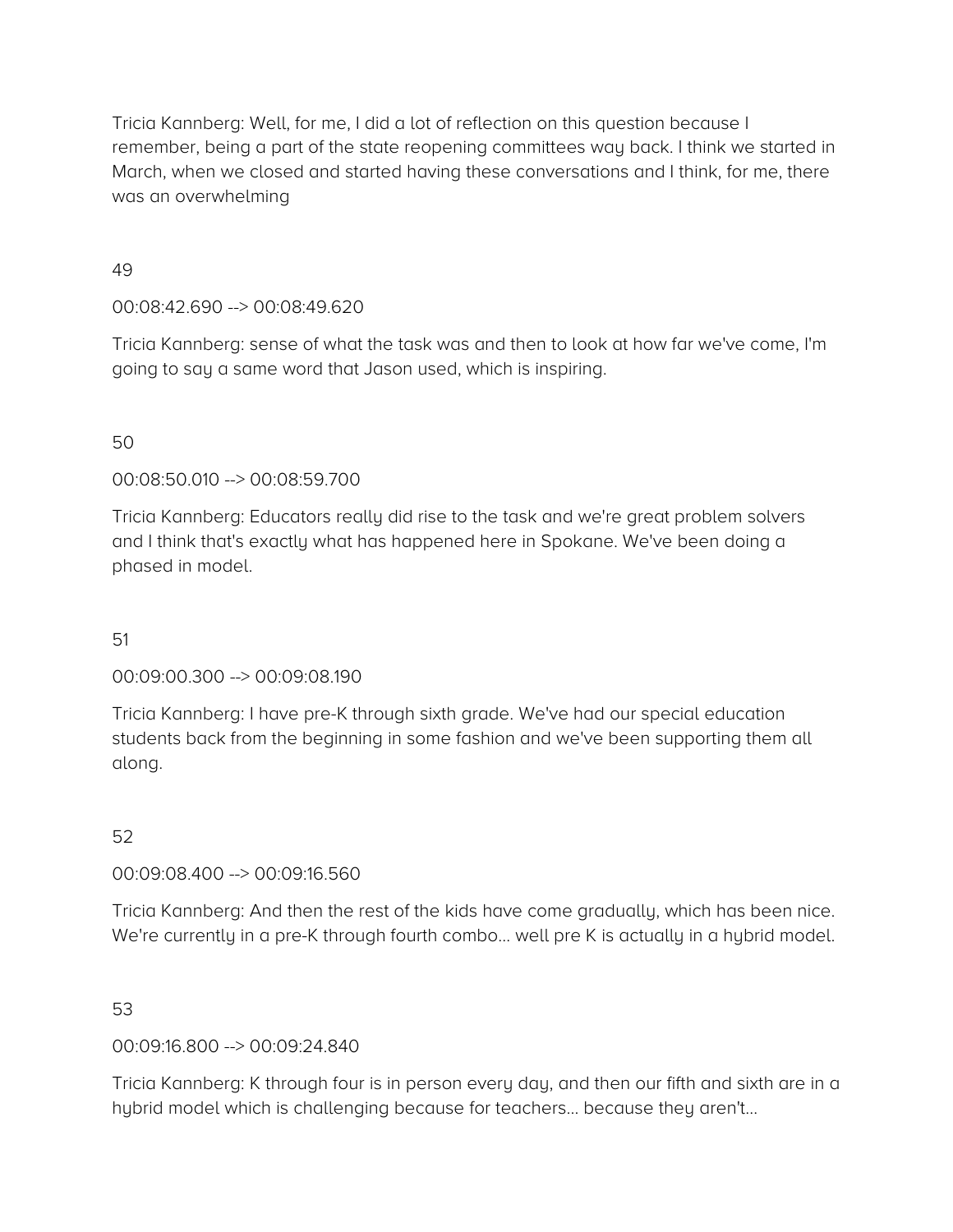00:09:25.470 --> 00:09:32.940

Tricia Kannberg: at least online they were teaching every kid every day, and now they they they see that having to balance a hybrid with in person is a challenge.

### 55

### 00:09:33.330 --> 00:09:36.870

Tricia Kannberg: And the other thing that we're facing is our students have returned with a lot of burdens.

## 56

### 00:09:37.380 --> 00:09:52.320

Tricia Kannberg: We have homelessness, we have food insecurity, we have trauma, we have loss. And so we are definitely working towards balancing learning with social emotional needs of our students and seeing that that has to come first for us to make gains. And thanks for having me, by the way.

### 57

00:09:52.650 --> 00:10:04.110

Arik Korman: Yeah, thanks so much for joining. Now let's go to the middle of the state. Carlos, you work with middle schoolers and Othello is like halfway between Moses Lake and the Tri-Cities. What does it look like there?

## 58

### 00:10:05.100 --> 00:10:20.790

Carlos Gonzalez: It looks… I mean, I appreciate what Jason said earlier about being humbled through all the changes that we've everyone has had to go through, but I was thinking, the exact same word and resilience in that our school, our staff, our students have been able to demonstrate.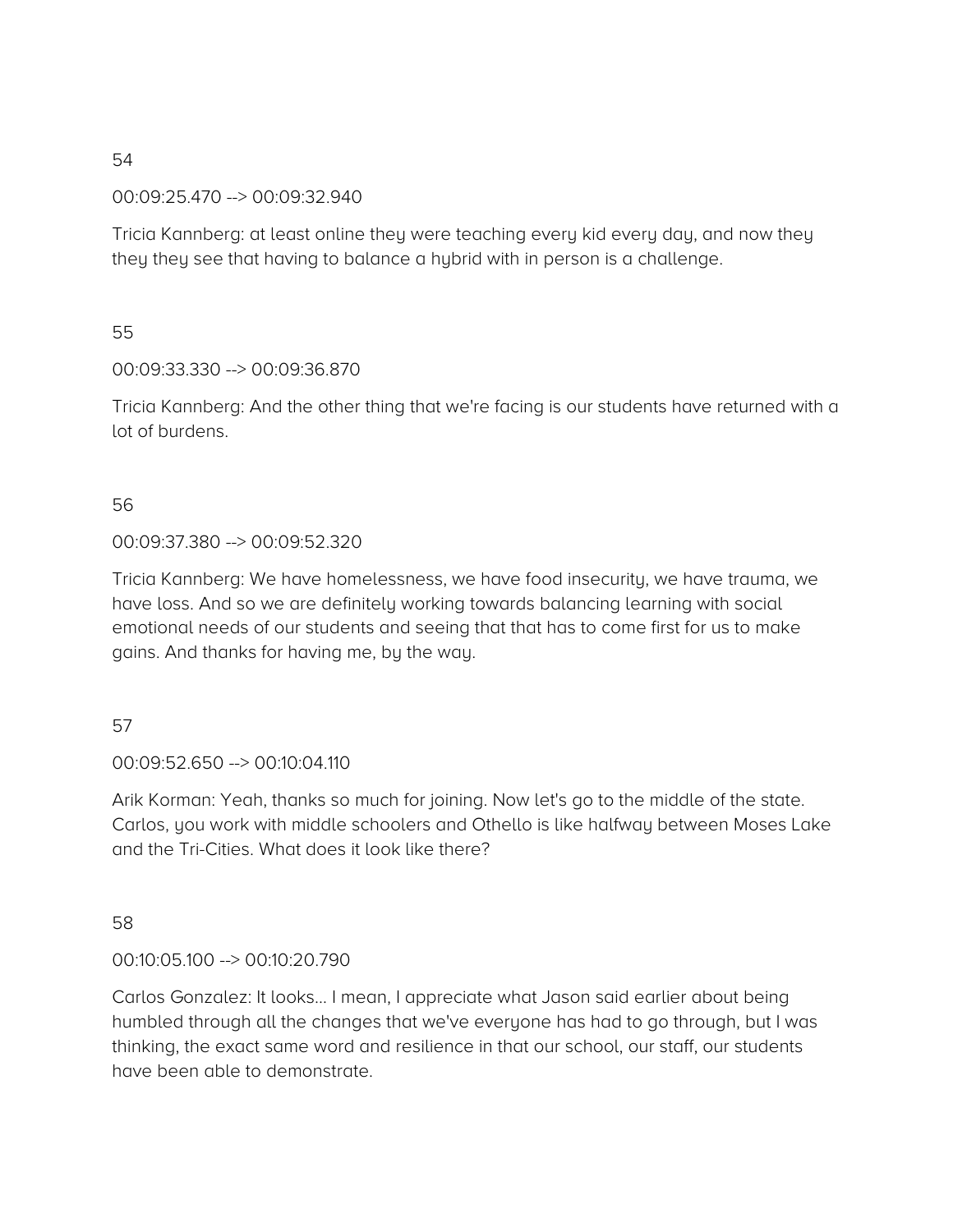00:10:22.170 --> 00:10:34.590

Carlos Gonzalez: What I'm learning is our kids… we in the Othello school district at McFarland middle school started the school year online, like so many other schools, but we transitioned to blended learning at the end of January.

 $60$ 

00:10:35.610 --> 00:10:52.230

Carlos Gonzalez: And it's very evident very obvious that our kids are just so happy to be back and and they've responded really well to all the measures we've we've put in place to help keep keep kids safe as possible. Masks are not an issue… we don't really struggle with them having to keep them on.

61

00:10:53.280 --> 00:11:01.920

Carlos Gonzalez: Really, but it's the spacing because they just they didn't have that interaction and so now that they're back that's, the only thing that really that we struggle with.

62

00:11:02.430 --> 00:11:14.400

Carlos Gonzalez: But in terms of a for the staff and the community, it's been great to see how everyone's just really come together to show their resilience and amid all of these changes.

63

00:11:15.270 --> 00:11:24.060

Carlos Gonzalez: But I would also attribute the success we've had so far to that intentional effort around building those relationships from the very beginning with those kids and

59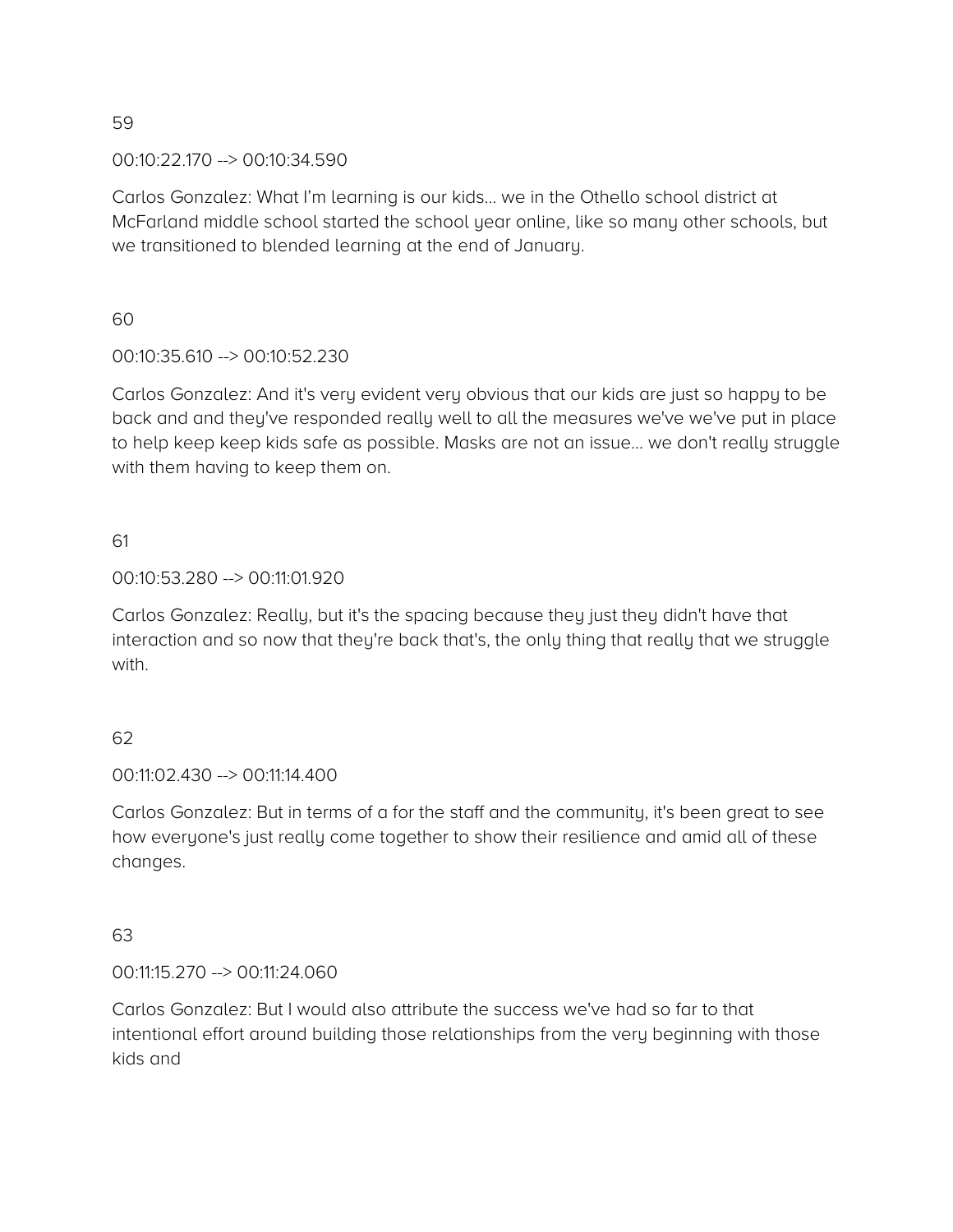00:11:24.570 --> 00:11:30.540

Carlos Gonzalez: we received some really great training over the summer in preparing us for this online model with

65

00:11:30.960 --> 00:11:37.920

Carlos Gonzalez: Jeff U-tech and the importance of relationships and we have a character strong program that we love and that we use here at McFarland Middle School and

### 66

00:11:38.640 --> 00:11:48.420

Carlos Gonzalez: and its really helped us. But also being in a in a blended model with smaller class sizes and with these protocols in place it's been

67

00:11:49.140 --> 00:11:54.630

Carlos Gonzalez: it's been really great under the circumstances it's been really, really great so far so.

68

00:11:55.230 --> 00:12:09.090

Carlos Gonzalez: Now we're in our master scheduling season and we're approaching fourth quarter, for us, and this is where all of these school activities just start to bottleneck towards the end of the year, and so this is a fun time of year so everyone's responded really well under the circumstance.

69

00:12:09.630 --> 00:12:18.990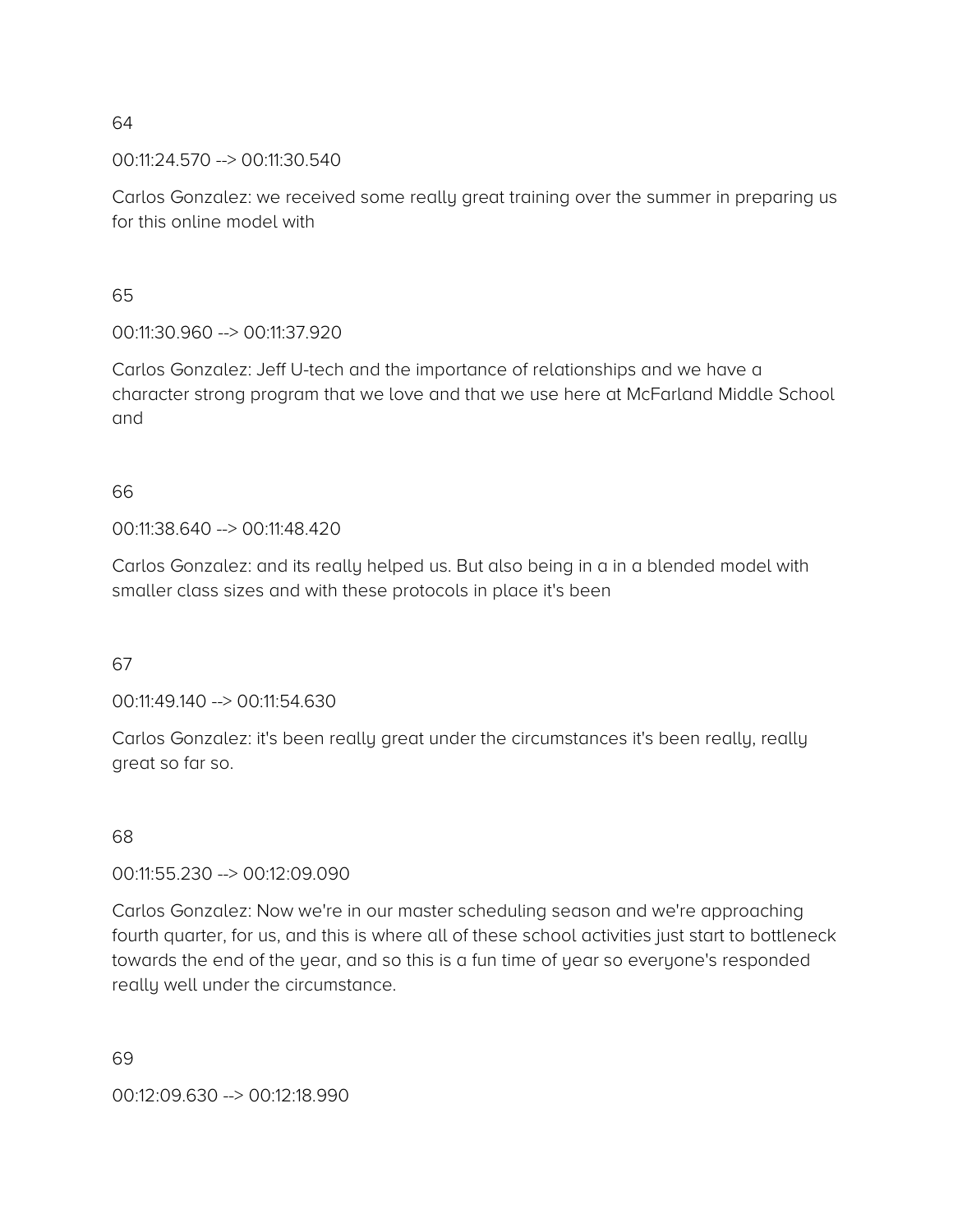Arik Korman: Great. I'm glad to hear that. Now Cindy, your school is completely virtual it's it's a K-12 virtual school down in Kelso.

70

00:12:19.530 --> 00:12:24.060

Arik Korman: What kind of impacts have you seen? Because it's like you were doing this already.

# 71

00:12:24.540 --> 00:12:39.360

Cindy Cromwell: Oh, well I wasn't prior. I was at elementary school for the last 13 years so yeah I've grown with with my staff. This year, though I liken it to an obstacle course.

# 72

00:12:39.780 --> 00:12:48.330

Cindy Cromwell: And instead of you know, like taking your time, you're sprinting from one obstacle to the next and we're not really sure what the obstacles is going to be.

## 73

00:12:48.750 --> 00:12:52.440

Cindy Cromwell: And then there are some days we feel kind of blindfolded in the midst of it.

## 74

00:12:53.160 --> 00:13:00.300

Cindy Cromwell: And we're not sure where the end is… when we know that the last day of school when that is, but when is this obstacle course going to be over with?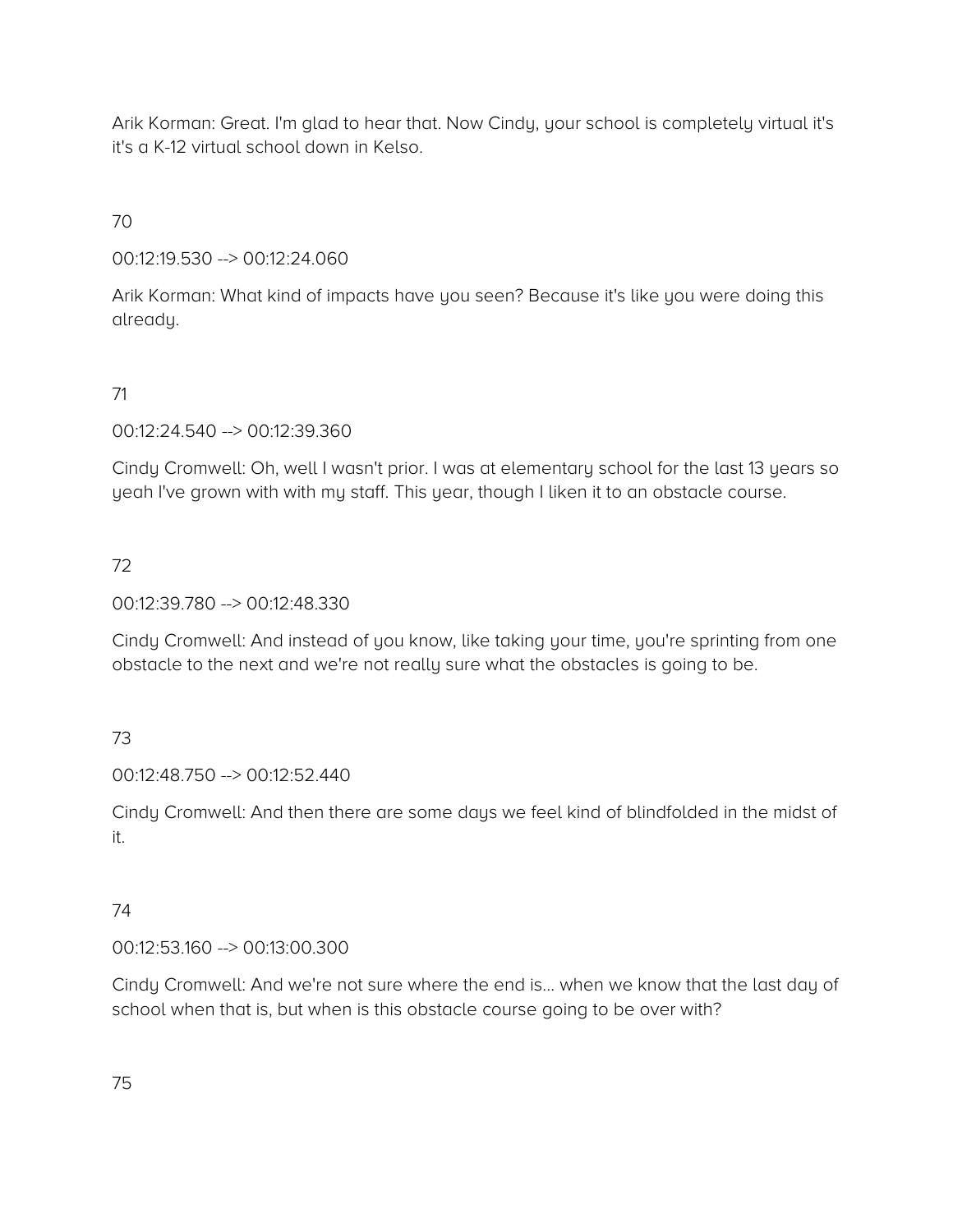### 00:13:00.870 --> 00:13:13.200

Cindy Cromwell: And then every email ding that we get on with changes from the health department or you know, a new COVID update seems like the obstacle course now we're doing floor is lava so we're all like "Oh, what do we do?" right.

76

00:13:13.710 --> 00:13:21.030

Cindy Cromwell: But I am also humbled at the innovative and the create the creativity,

### 77

00:13:21.450 --> 00:13:31.440

Cindy Cromwell: the resilience, and the optimism of our staff. And we've got it done and we're still in this course together right. And students are learning and moving every day

### 78

00:13:32.010 --> 00:13:40.020

Cindy Cromwell: a little bit closer to graduation. So my personal journey, though, is our school went from a 9th through 12th grade program with 30 kiddos

## 79

00:13:40.470 --> 00:13:52.080

Cindy Cromwell: to a K-12 program. Within September we had over 1000 kiddos so we just… right that's what our community needed. We were all about Kelso kids.

### 80

00:13:52.680 --> 00:14:00.780

Cindy Cromwell: And sometimes we focus on the negativity when we reflect upon this year, but the future is so bright for our kids and our staff right now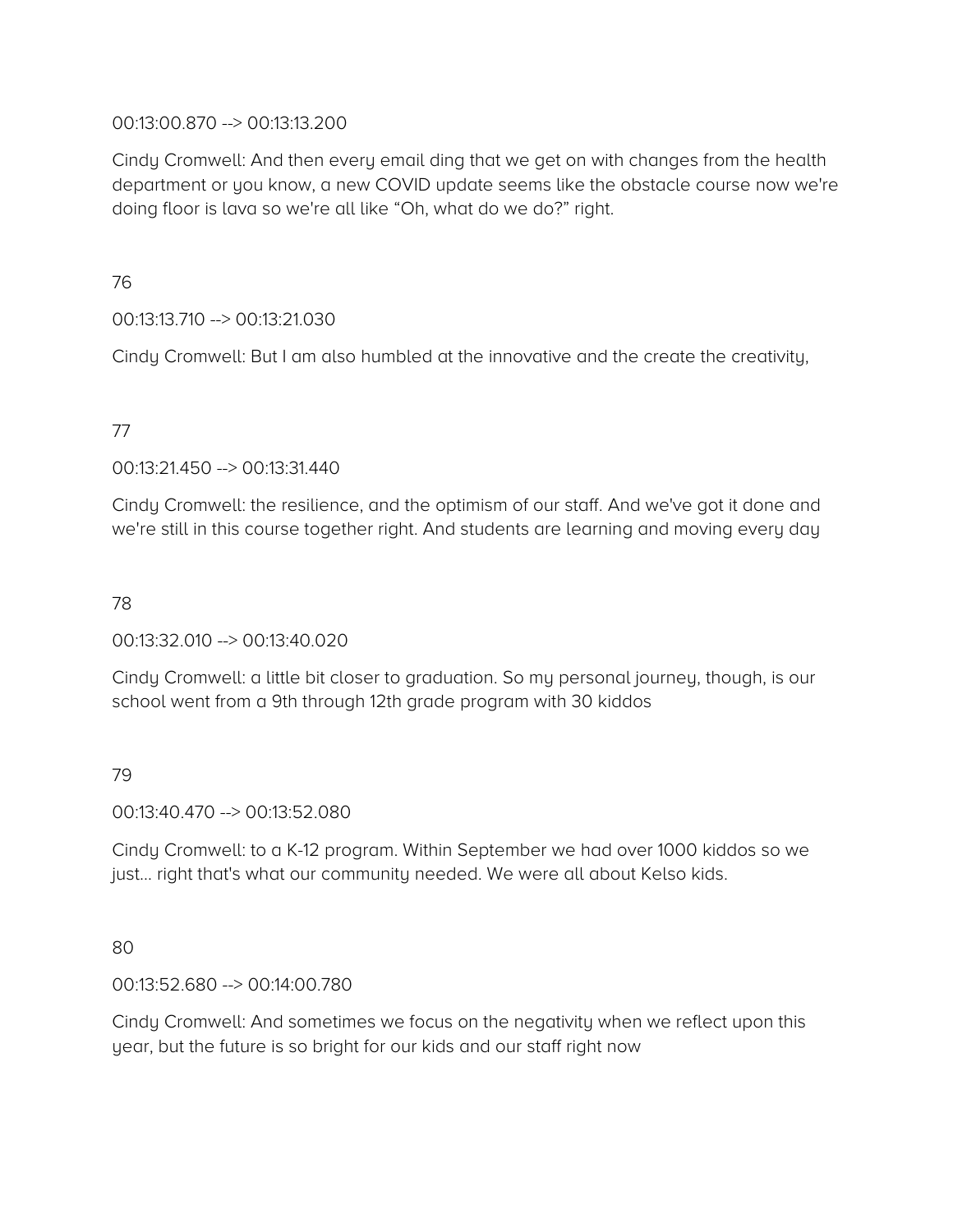00:14:01.050 --> 00:14:12.720

Cindy Cromwell: because they're doing their job. They're getting things done and students are learning. In Kelso whether you know if we have to shift quickly and go remote again, we're prepared to do that.

82

00:14:13.890 --> 00:14:30.120

Cindy Cromwell: We're in a hybrid model and everybody else's world or if we're in person full time, which we hope is soon, we're ready for that, too, so lots of hope but lots of change lots of change, but it's that obstacle course it's absolutely that obstacle course.

83

00:14:30.240 --> 00:14:37.650

Arik Korman: Yeah, thank you so much. I didn't realize that you had 1000 kids this year, going from only 30 to previous year. That's one heck of a change.

84

00:14:37.920 --> 00:14:39.030

Cindy Cromwell: But, we did it.

85

00:14:39.930 --> 00:14:49.380

Arik Korman: Yes, and you did it. Now Justin, you're in Seattle, and you have preschoolers all the way through eighth graders. What's that been like this year?

86

00:14:50.910 --> 00:14:53.640

Justin Hendrickson: It's been a ride this year for sure.

81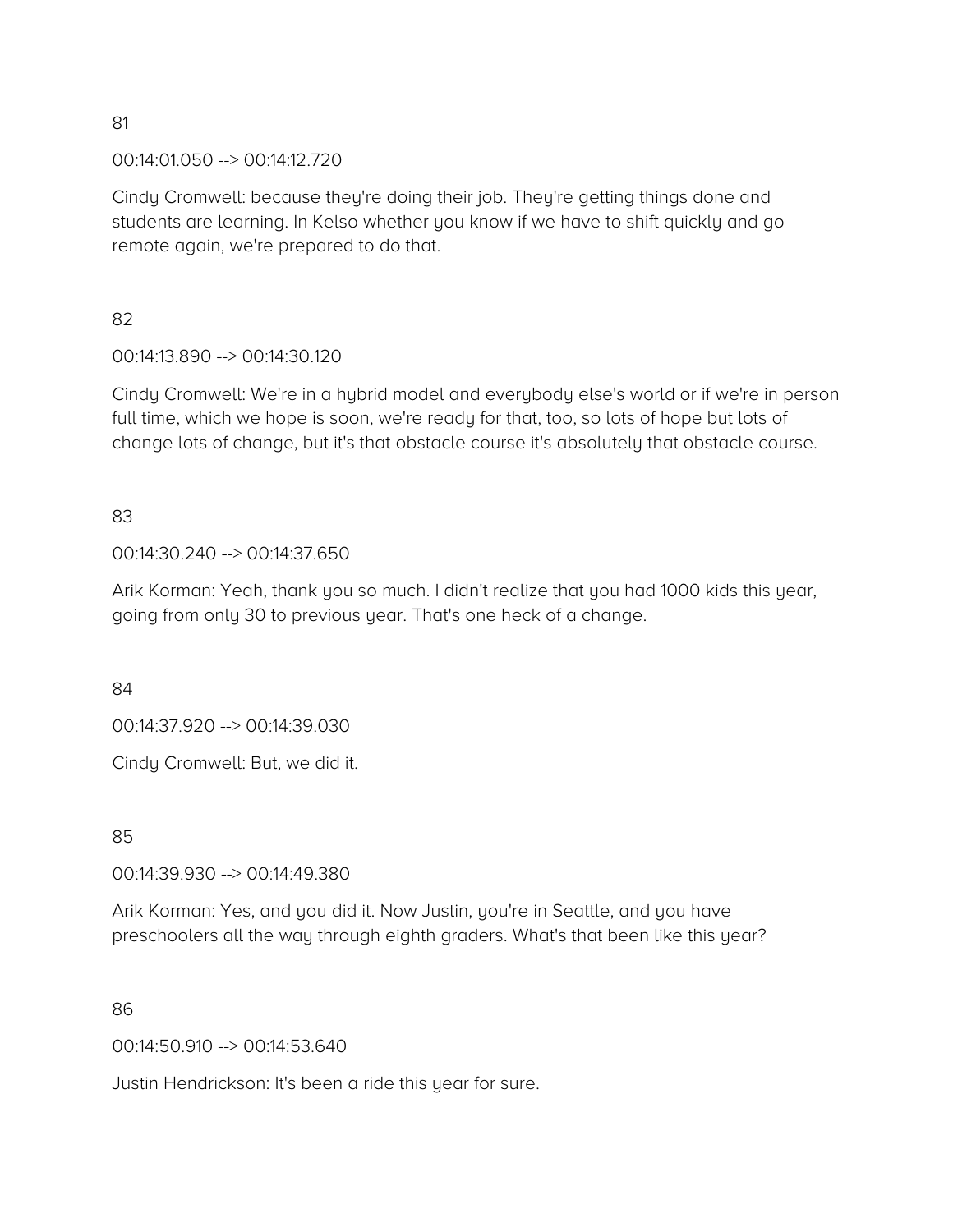00:14:55.140 --> 00:15:03.240

Justin Hendrickson: But you know we're talking about resilience and we know our kids are resilient. We know our adults are innovative and they're about serving kids.

## 88

# 00:15:04.800 --> 00:15:25.110

Justin Hendrickson: This year has been yeah you know one one obstacle to the next and navigating and trying to anticipate what may come down and and I think a lot of us on Friday, were like wow that's a curveball I didn't see coming quickly but um you know, overall, we've really been talking about

# 89

00:15:26.190 --> 00:15:32.340

Justin Hendrickson: how important it is as a community school to really embrace what what the community needs. And I know a lot of us

## 90

00:15:33.510 --> 00:15:40.530

Justin Hendrickson: you know, we always felt when we were in person like we were the hub of our community and folks came in, but once that was taken away um

## 91

00:15:41.070 --> 00:15:47.340

Justin Hendrickson: it was really impactful. Like I think of a year ago, when we all just didn't know what was happening um but

92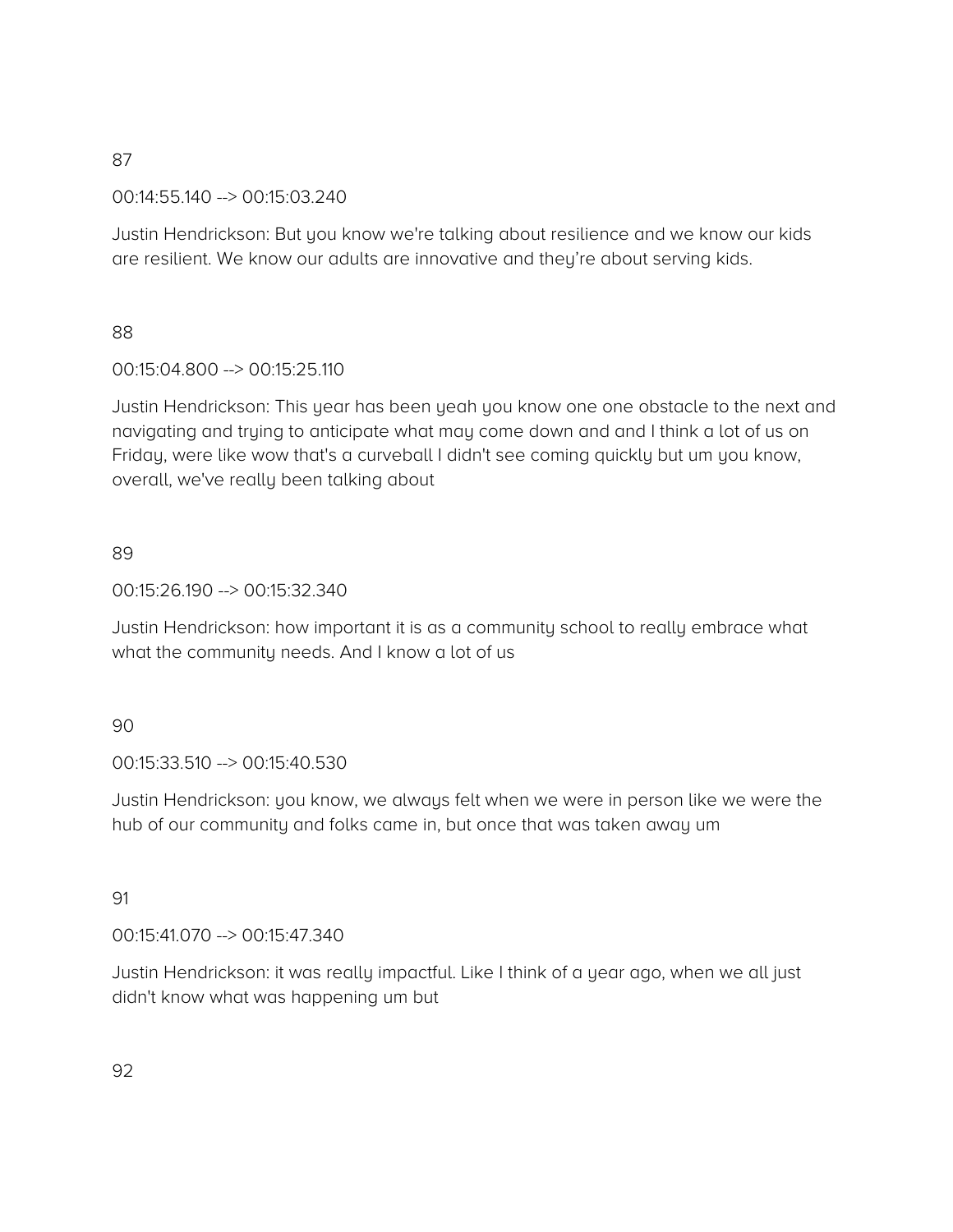### 00:15:48.330 --> 00:15:55.890

Justin Hendrickson: our community and our kids lean on us to have some answers about that. And so um we've used that mantra this year: good teaching is good teaching and

## 93

00:15:56.400 --> 00:16:03.150

Justin Hendrickson: whether you're on the screen, whether you're in person, whether you're doing a hybrid thing… the connections, the relationships, the love of kids,

### 94

00:16:03.750 --> 00:16:12.030

Justin Hendrickson: your passion for what you're teaching… those will translate and so I'm really excited to think about some of the things that we can take away from this.

#### 95

00:16:12.330 --> 00:16:21.570

Justin Hendrickson: Um we have some we've seen some incredible growth with some of our kids in literacy and math and we know that getting into those small groups is always you know best practice but

### 96

00:16:22.020 --> 00:16:28.920

Justin Hendrickson: we're kind of our hand was forced this year, like we had to do small group pieces and and we see some kids really flourishing so

#### 97

00:16:29.340 --> 00:16:37.890

Justin Hendrickson: um I've been encouraged in the last couple of weeks just talking to teachers around: How can we take some of those things that are really work for kids and bring them back to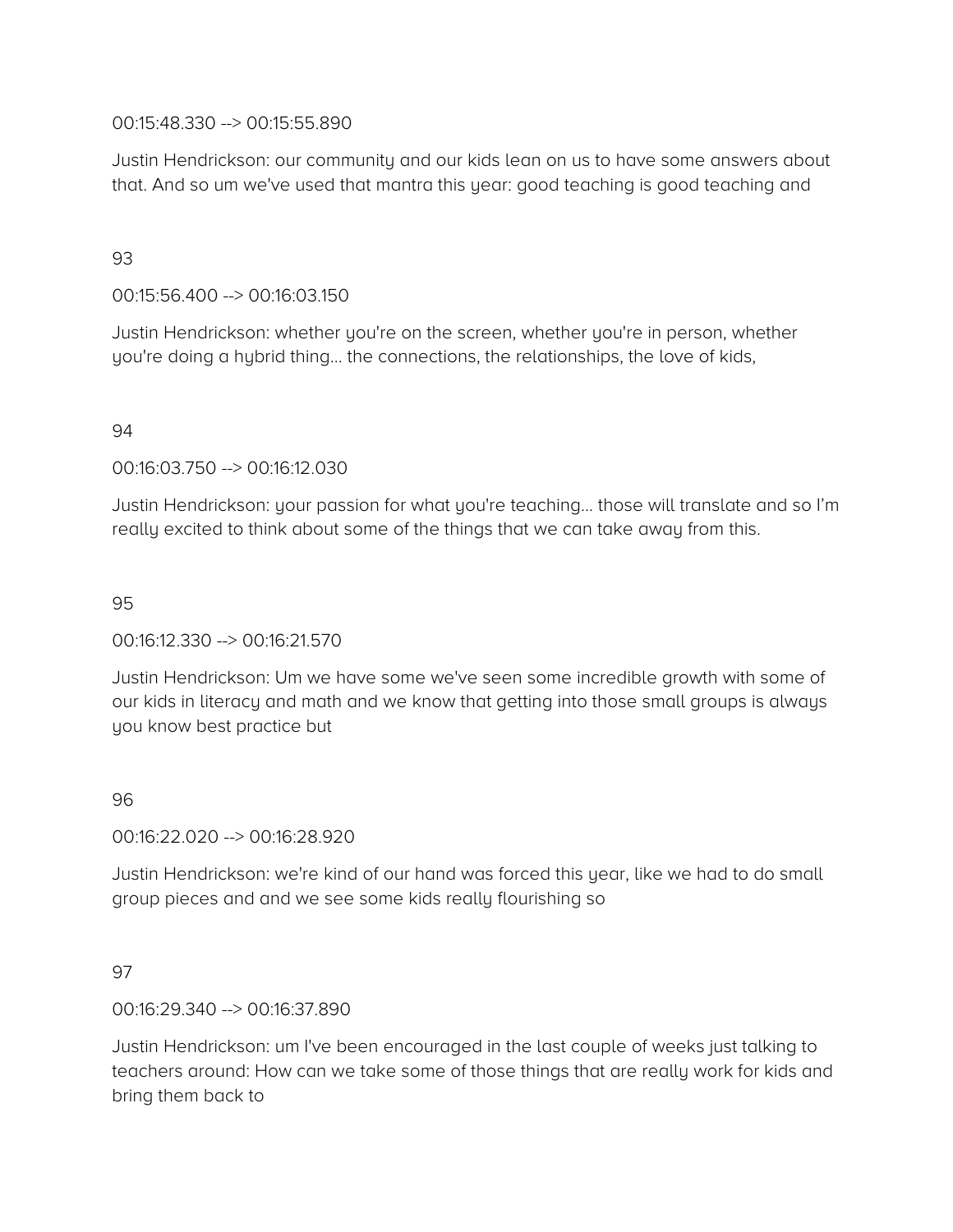00:16:39.270 --> 00:16:46.290

Justin Hendrickson: our next school year? And also talking about what can we stop doing that hasn't worked for kids for a long, long time?

### 99

00:16:46.800 --> 00:16:50.730

Justin Hendrickson: And I think a lot of us are really trying to think outside the box, a little bit around

### 100

00:16:51.270 --> 00:17:02.100

Justin Hendrickson: what kind of systems we can put in place that are going to have all kids flourish and not just do not just those who who have been flourishing already and so I'm excited to have that conversation

101

00:17:02.430 --> 00:17:13.950

Justin Hendrickson: you know, not only in the Seattle area, but across the state and across the nation and world around: How can… how can we do this together? And another huge piece that's come out of this year is just the collaboration that we've kind of had to do.

## 102

00:17:14.970 --> 00:17:26.610

Justin Hendrickson: In the past, a lot of us were able to have those conversations on the fly as kids are arriving or leaving or catching a teacher in the in the hall, and we haven't been able to do that so I'm excited to think about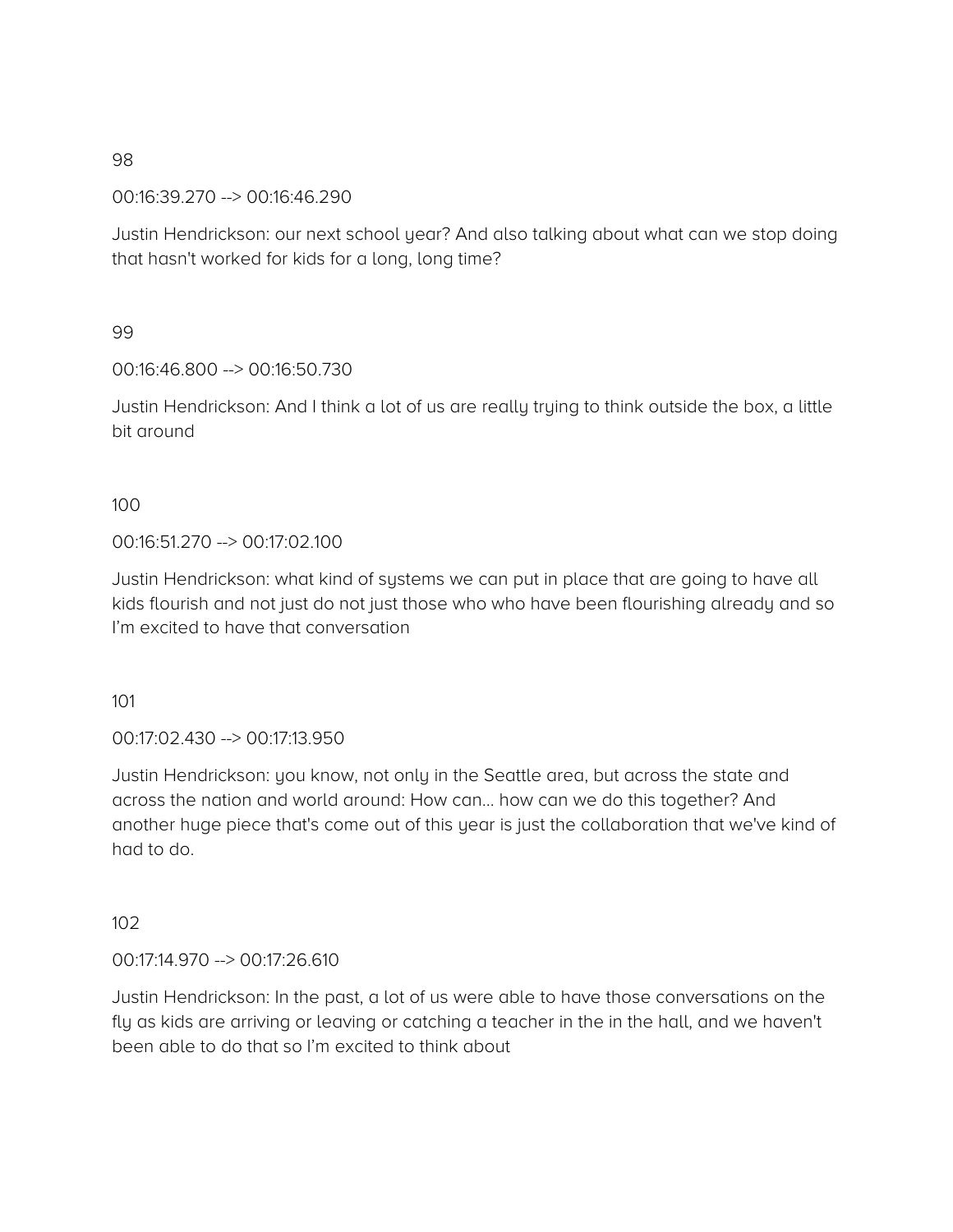00:17:27.780 --> 00:17:36.150

Justin Hendrickson: how we can continue some of those collaboration structures and systems as well that we know are really important to keeping all these wheels moving. And thanks for having us today are.

104

00:17:36.210 --> 00:17:39.930

Arik Korman: You betcha, yeah. And thanks for teeing up the second question, which we'll get to in a minute.

105

00:17:40.590 --> 00:17:52.770

Arik Korman: I'd like to move to John Belcher over at Mount Si High. Snoqualmie is a smaller district and high school looks a lot different Snoqualmie than it does in a bigger district like Puyallup, or especially Seattle. How have things been going for you?

106

00:17:54.000 --> 00:18:06.120

John Belcher Mount Si HS: Well, like my colleagues uh you know we're a half full kind kind of group so things have gone well. I don't know that I'd share a lot of differences than them. We open, Arik, on Monday with Freshmen

107

00:18:06.900 --> 00:18:14.370

John Belcher Mount Si HS: so we're excited about that. Full steam ahead. Some some uniqueness to this pandemic I would share on top of what everyone else shared is

108

00:18:15.300 --> 00:18:24.630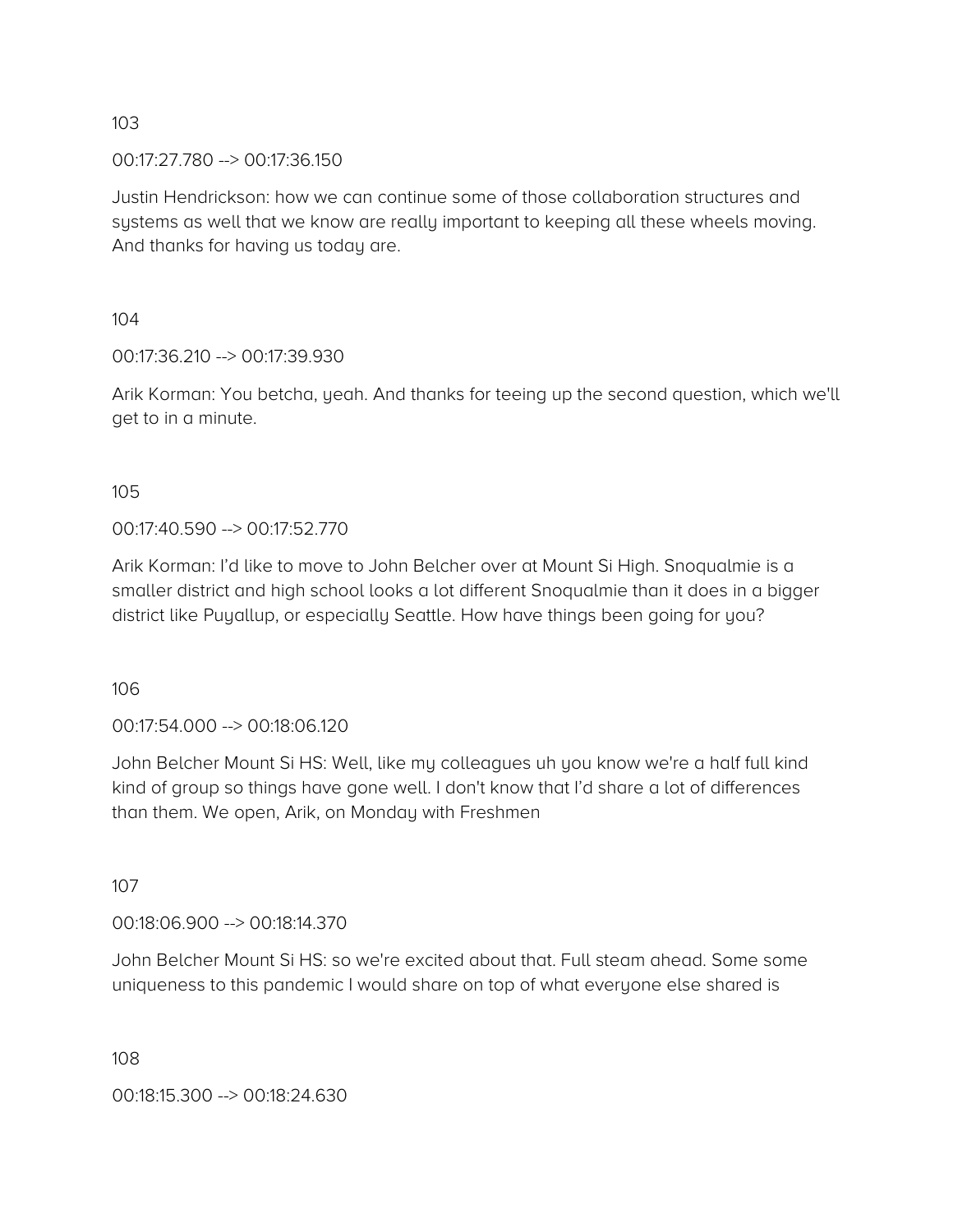John Belcher Mount Si HS: to me it's the first time, like our principals association, our central office, like everyone was all in on one focus.

109

00:18:25.620 --> 00:18:33.780

John Belcher Mount Si HS: That has elevated our awareness of other people's work, for example, I have a new HR director in my district, has done an amazing job

110

00:18:34.440 --> 00:18:46.230

John Belcher Mount Si HS: with what must be an insane amount of work to get a memorandum of understanding, ease people's fear. So we've gotten a much stronger awareness of other people's positions, which has been helpful.

111

00:18:46.680 --> 00:18:57.060

John Belcher Mount Si HS: The association had to do a basic 180 and readjust how we do our work and so that that's one thing that has gone really well this year that that I think it's exciting for us.

### 112

00:18:57.990 --> 00:19:03.750

John Belcher Mount Si HS: As a principal community is we don't feel as isolated as I think we have in the past right. So I think that's great.

### 113

00:19:04.230 --> 00:19:13.620

John Belcher Mount Si HS: Several of the colleagues on this phone I personally reach out to on a regular basis, just to connect about, "How is your world going Jason?" And and that has been really positive to be reminded we're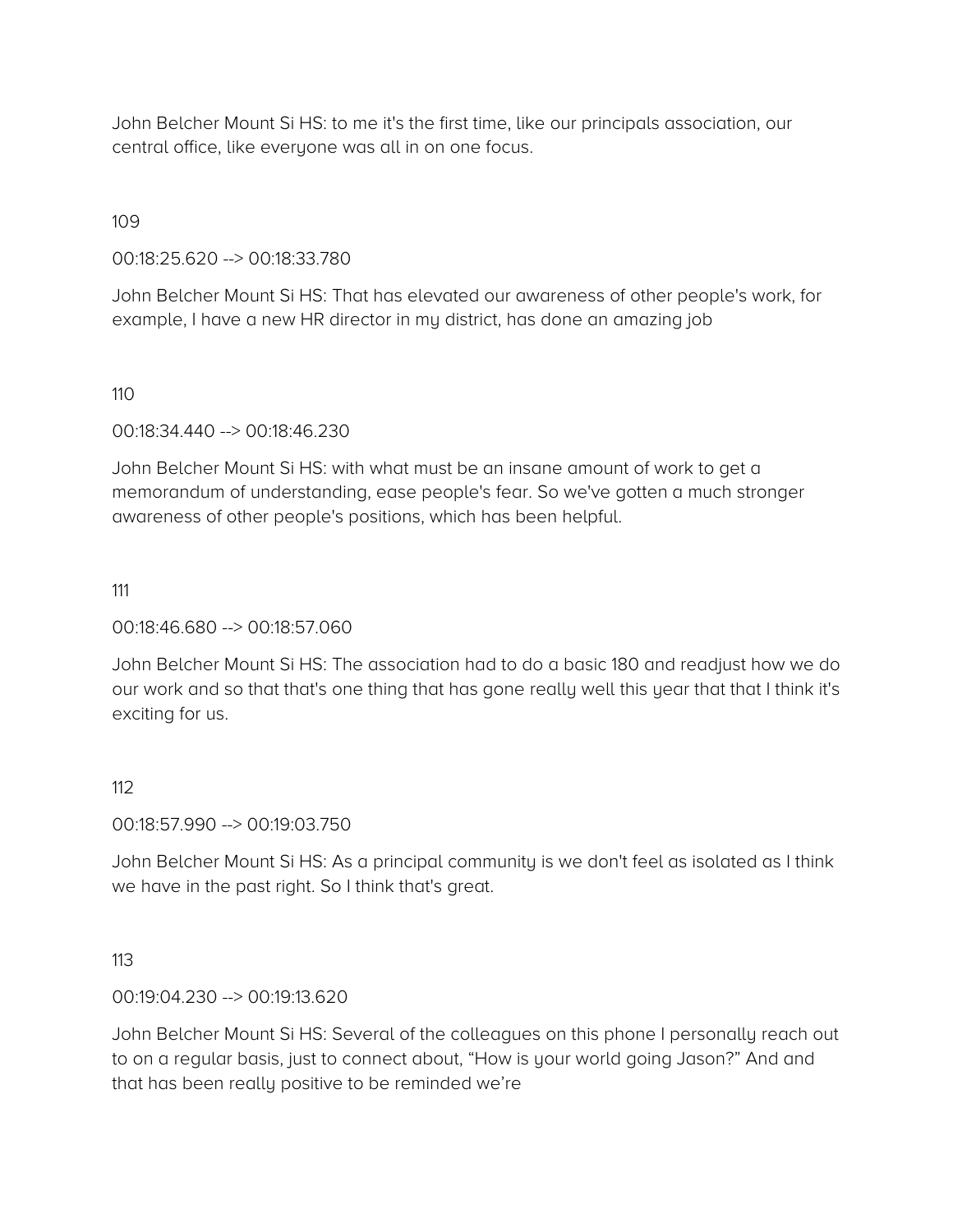00:19:14.040 --> 00:19:19.680

John Belcher Mount Si HS: we're kind of all in this together. So I think that was one thing… on the flip side kind of the more…

115

00:19:21.780 --> 00:19:30.840

John Belcher Mount Si HS: the more reflection, I had on this topic, it has been the worst not having kids around. It has reinforced, for me, what my next career step is...

116

00:19:31.260 --> 00:19:39.450

John Belcher Mount Si HS: probably is not going to be farther away from students based on 12 months without them. That has been really reinforcing for me to realize like.

117

00:19:39.990 --> 00:19:45.210

John Belcher Mount Si HS: I don't know that I would want a position that doesn't involve students so that's been

118

00:19:45.720 --> 00:19:58.470

John Belcher Mount Si HS: been really eye opening. And then, despite all the things we got done right Arik, like we've done an amazing job as a district with what we're offering students, but the disparities have grown even deeper, the divide has widened…

119

00:19:59.280 --> 00:20:03.480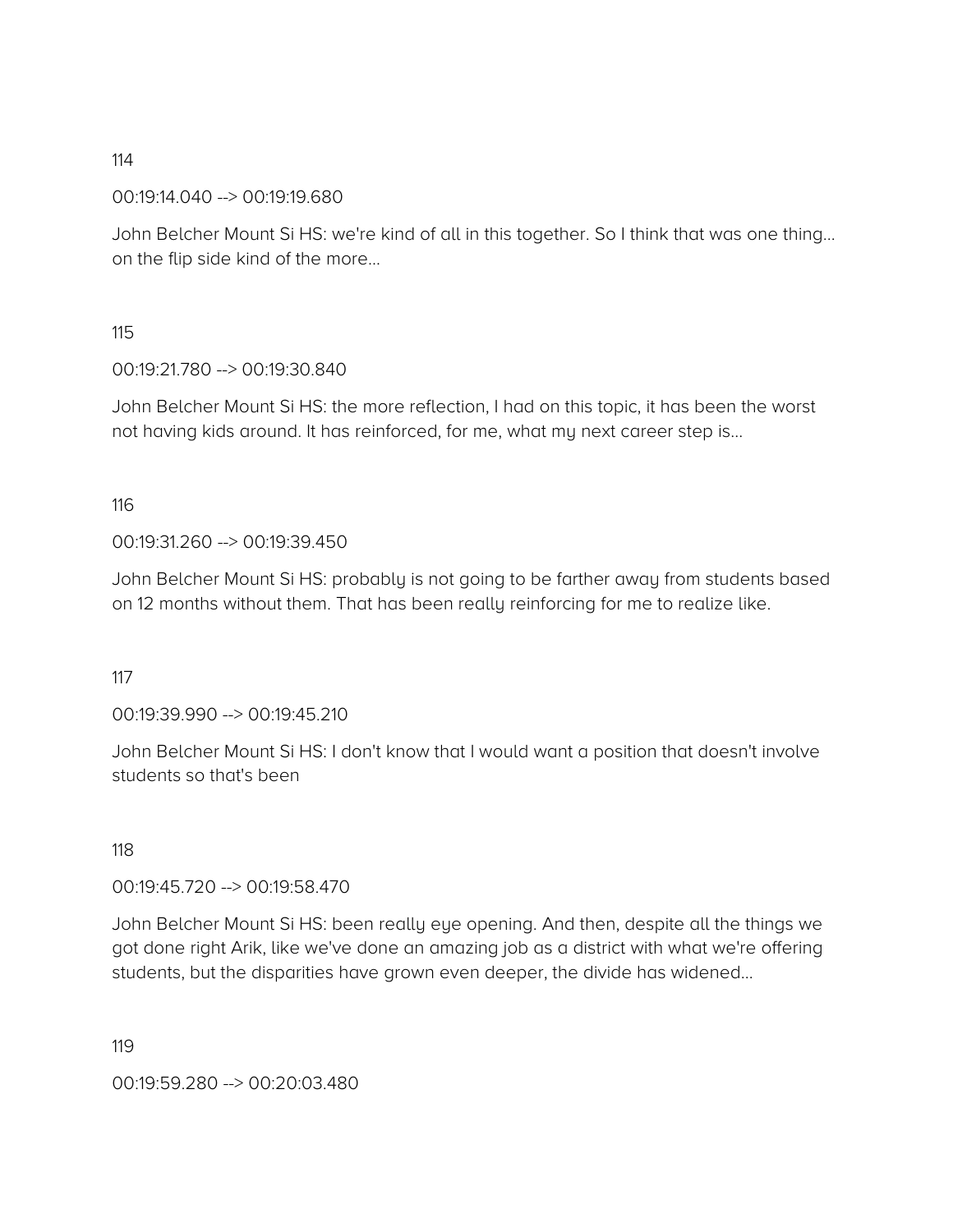John Belcher Mount Si HS: It's clear we have systematic problems that are only worse now.

## 120

00:20:04.680 --> 00:20:14.790

John Belcher Mount Si HS: And that whole plight of the students like I think most of the administrators on this call would tell you like we have shifted to be basically mental health counselors, guidance counselors,

121

00:20:15.240 --> 00:20:20.190

John Belcher Mount Si HS: home visits, lots and lots of traveling around the district to talk to kids.

### 122

00:20:21.150 --> 00:20:25.980

John Belcher Mount Si HS: And that has really you know, in a in a district like Snoqualmie where there's there is a lot of wealth

### 123

00:20:26.370 --> 00:20:37.410

John Belcher Mount Si HS: you realize that isn't the case everywhere right in as you go out and really work on these issues that have been largely kind of hidden until this pandemic hit. So that's new insights there.

#### 124

00:20:38.370 --> 00:20:45.960

Arik Korman: Yeah, that's that's great. Great insight that you shared, John. I appreciate you sharing about the impact of not being around kids either.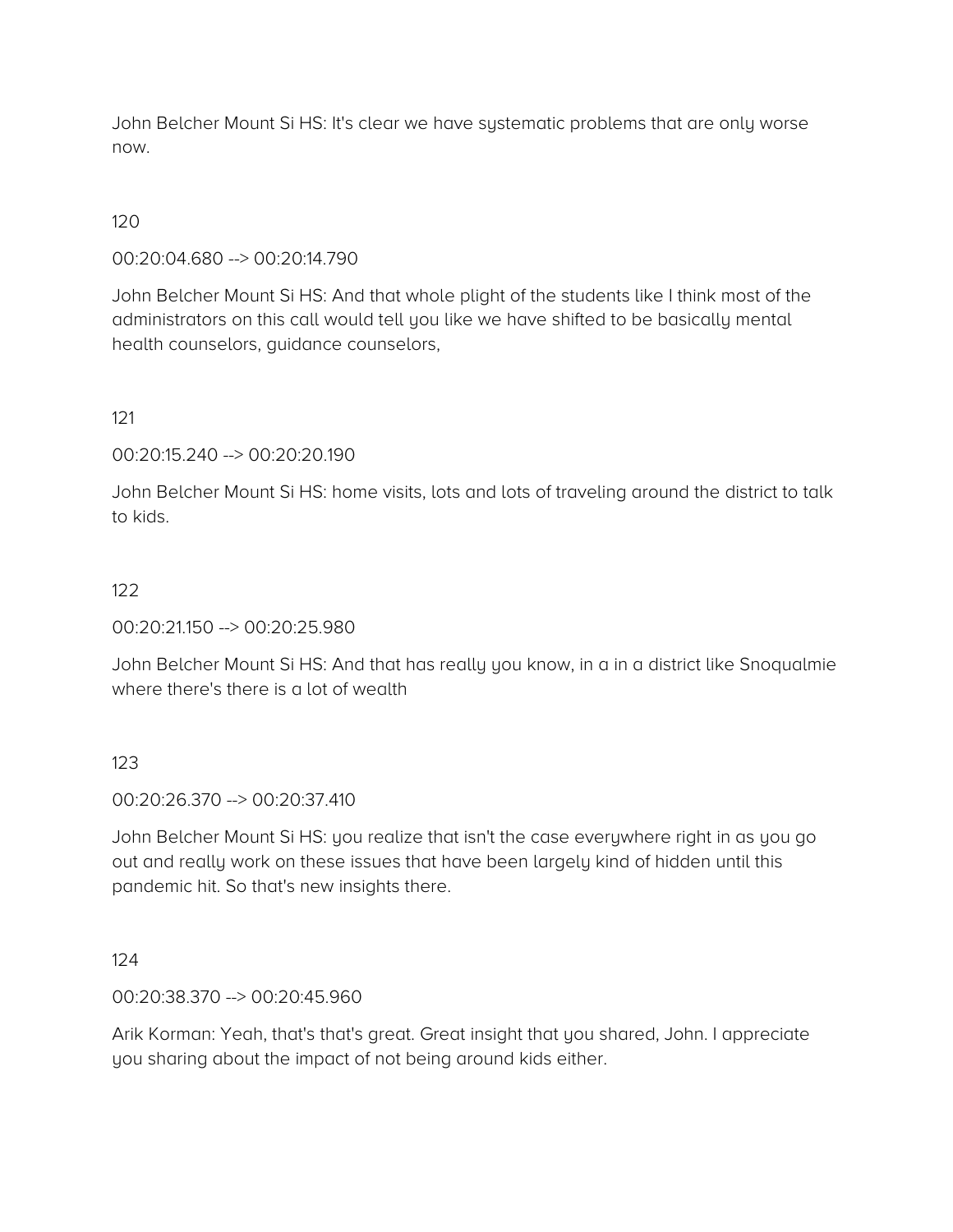00:20:46.560 --> 00:20:57.000

Arik Korman: That that sort of grounds all of us. Nathan, what about for you in Sultan. Again, a small district middle school different than high school or elementary school. What has that been like?

126

00:20:57.330 --> 00:21:10.950

Nathan Plummer: Yeah, you know I think to reiterate everything that has been said, I love the obstacle course analogy and and and the resilience I would I would expand on that and just say just been in awe and humbled

127

00:21:12.300 --> 00:21:21.240

Nathan Plummer: in the persistence of educators right and and just really understand you see the heart of people in this work right? They they're separated from kids.

128

00:21:21.540 --> 00:21:29.250

Nathan Plummer: And they and they want to do everything that they can, and I think that that this is 100% just building off what John said… daylighted

129

00:21:29.520 --> 00:21:34.230

Nathan Plummer: so many inequities that live systemically in each one of our districts.

130

00:21:34.560 --> 00:21:46.410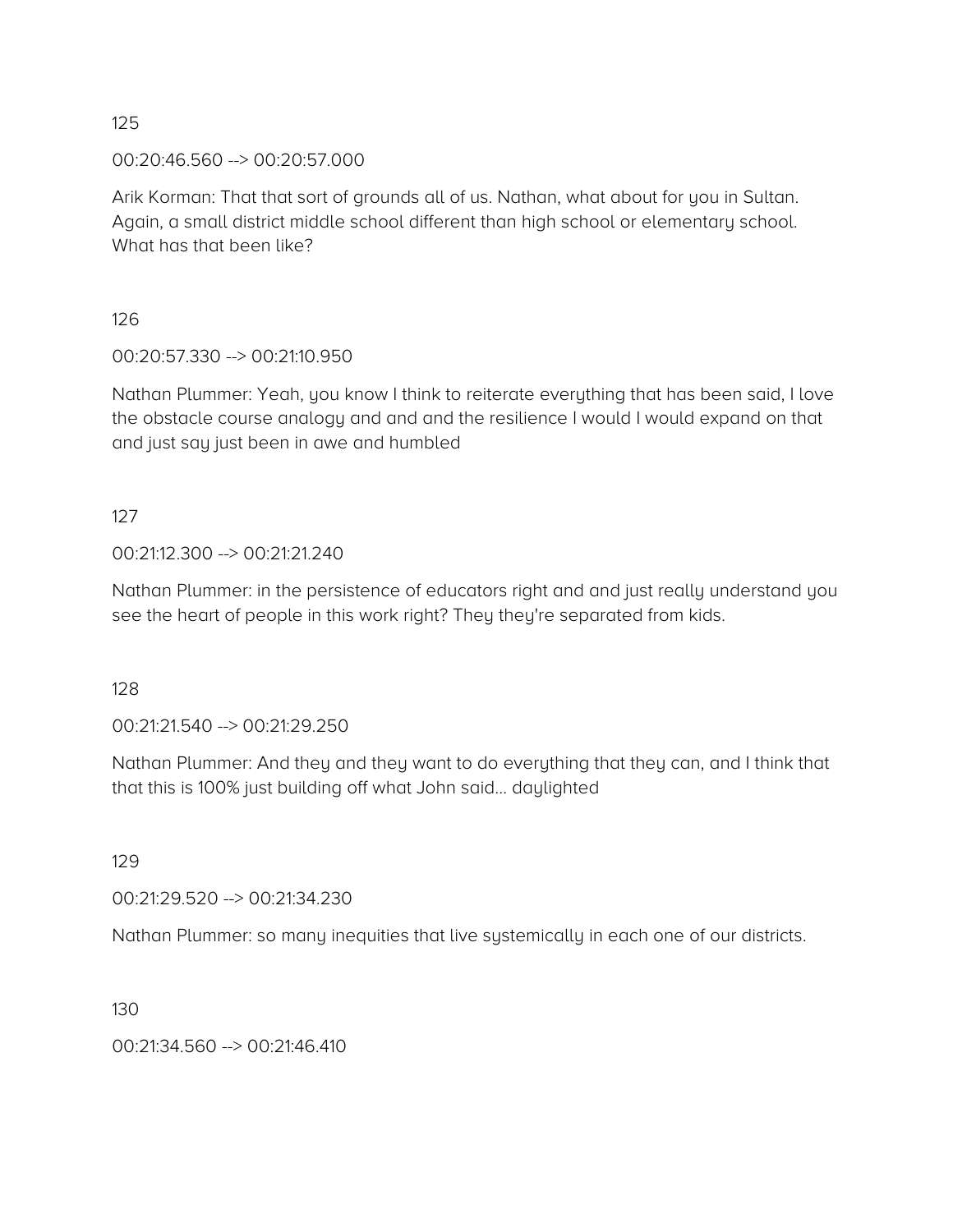Nathan Plummer: And that expands to race in special education and and and identity, I mean you fill in the blank and and the the separation, the lack of relationship

131

00:21:46.680 --> 00:21:51.660

Nathan Plummer: and that community and human building really has perpetuated this this growing divide

132

00:21:52.200 --> 00:22:04.410

Nathan Plummer: that we talked about. And so you know I think one thing that I would say, going in and we we as a district we're really unique in Snohomish County. We are a little bit more rural but but still live in

133

00:22:05.040 --> 00:22:13.080

Nathan Plummer: you know the greater metropolitan area and a growing community of diversity, and you know I think I think what's been really

134

00:22:13.590 --> 00:22:24.030

Nathan Plummer: evident to me is the relationship like: How do we center this work? And and just we've had students in... started with kindergarteners even back in September.

135

00:22:24.420 --> 00:22:31.410

Nathan Plummer: And and we were kind of ahead of that. We were the first district in Snohomish County to offer preK-12.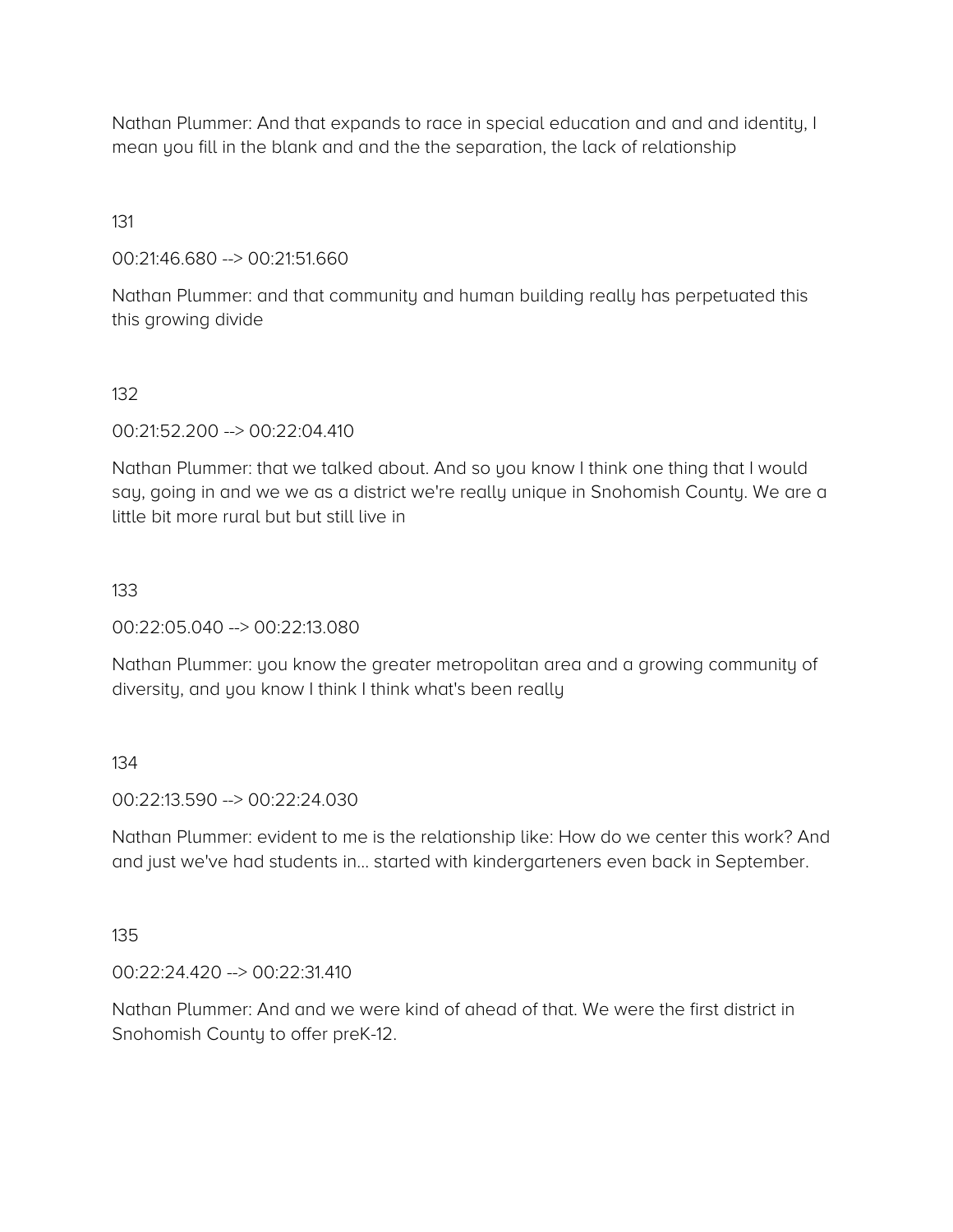00:22:31.770 --> 00:22:40.920

Nathan Plummer: And we had everybody in by by mid February. And and really I don't say that to just pat us on the back… what we're really became evident was

137

00:22:41.160 --> 00:22:50.730

Nathan Plummer: what we needed to do in order to get there. We worked collaboratively with our local teacher union, we worked with our nursing staff, we worked with the Department of Health, we worked with our associations….

138

00:22:51.090 --> 00:23:04.530

Nathan Plummer: And that collaboration really emphasize we work with our communities right. That sitting down and not just giving out Likert scale surveys, but really getting the stories and understanding perspectives and really beginning to humanize

139

00:23:05.040 --> 00:23:09.840

Nathan Plummer: data because these are real, you know a lot of times in education, I think pre-COVID

140

00:23:10.110 --> 00:23:18.630

Nathan Plummer: it was what's what's the state test score say, right? And and we fit these these things in as if we're all dealing with widgets and I don't know a single person that's a widget

141

00:23:18.930 --> 00:23:36.810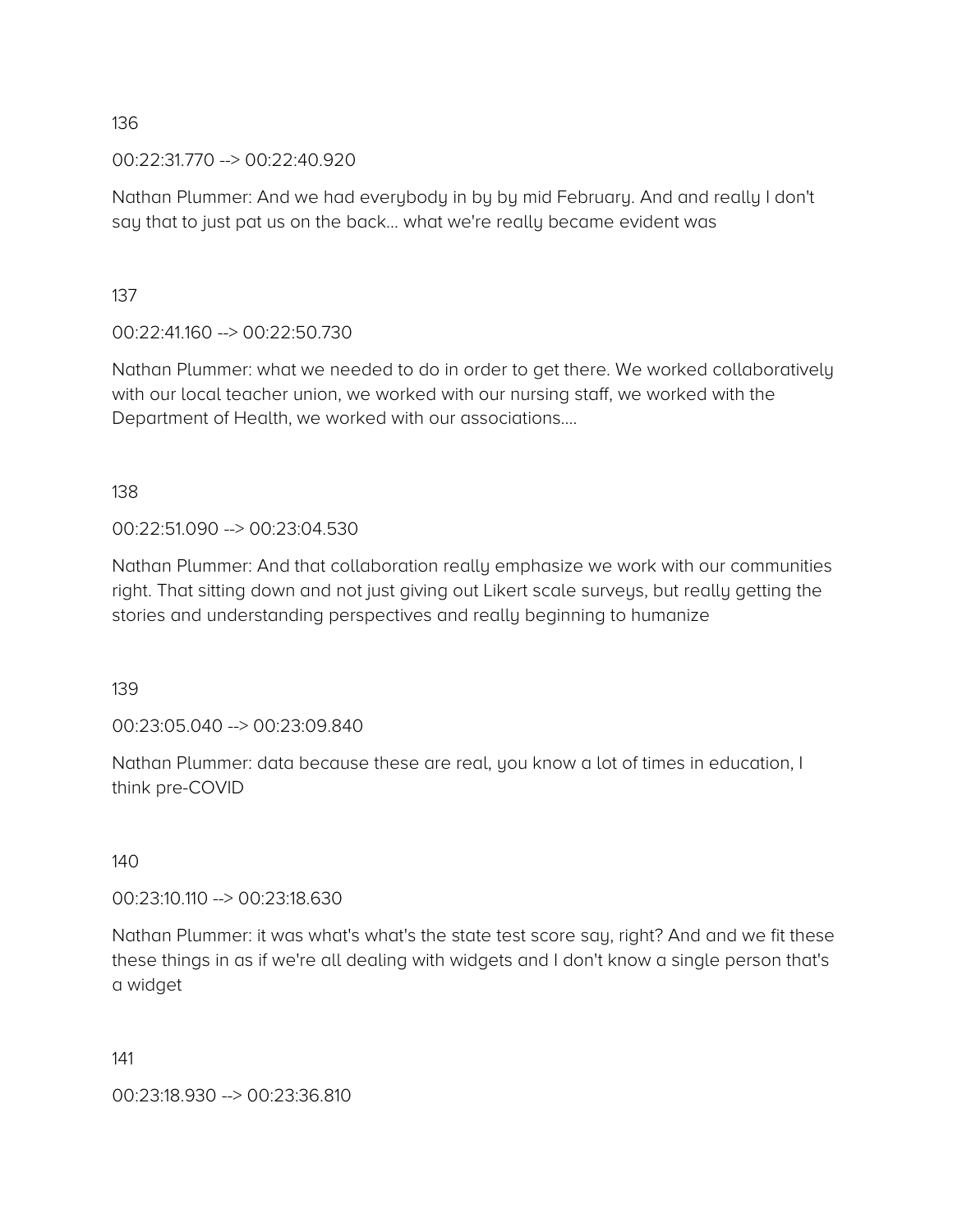Nathan Plummer: right and, and so I think that, being able to humanize these pieces and being able to gain those relationships and build those relationships has really been a key takeaway and and you know something I think we always knew but but really has been reaffirmed during 2021.

142

### 00:23:37.320 --> 00:23:49.290

Arik Korman: Yeah, yeah. Yeah, thank you so much. And and again that helps tee up the second question which is: Based on what you've learned from this unprecedented school year, how would you reimagine education?

### 143

00:23:49.710 --> 00:23:54.660

Arik Korman: And I'll flip it around and Nathan, since you went last, how about you go first this time since you're unmuted?

144

00:23:55.020 --> 00:23:58.410

Nathan Plummer: Well, I thought… so I've said this over and over to any

#### 145

### 00:23:59.790 --> 00:24:18.600

Nathan Plummer: group that I can say it to. Our our system was broken. It was it was riddled with an equities and imbalances and as as principals, we were all moving forward to this change to really create equitable learning environments for for all all peoples and

#### 146

### 00:24:19.260 --> 00:24:28.080

Nathan Plummer: and then, all of a sudden, it was broken. I mean it was… things were all over the place, it was in the in the street and in the sidewalk and I think each one of us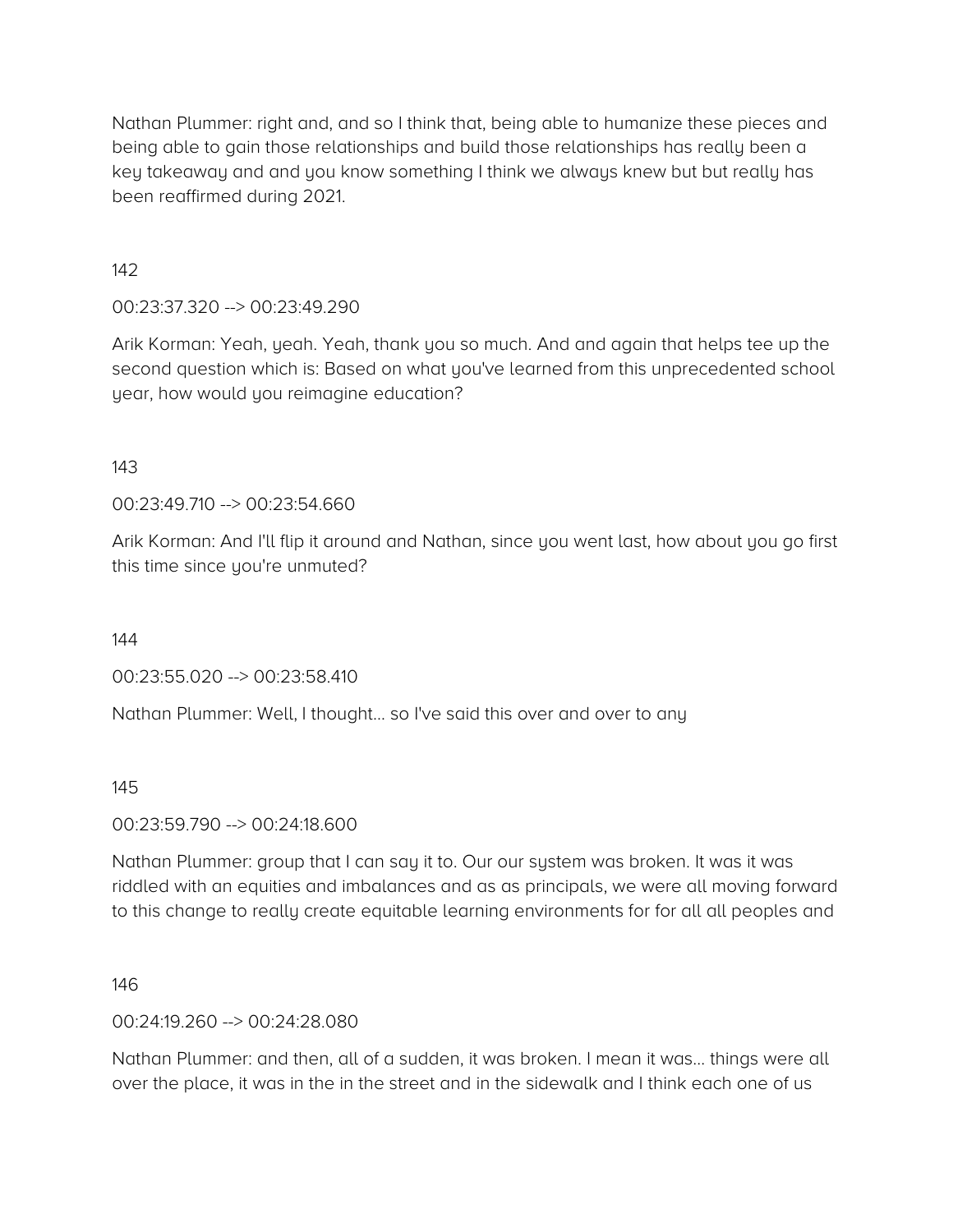00:24:28.350 --> 00:24:41.580

Nathan Plummer: as leaders has really been to say, are we really going to rebuild the system that we had? Right now, as we are piecing it back together, how can we piece it back together to

### 148

00:24:42.090 --> 00:24:52.200

Nathan Plummer: approach and address those inequities? Are we really going to build the same old special education system? Are we really going to continue to marginalize

### 149

### 00:24:52.530 --> 00:25:01.710

Nathan Plummer: historically marginalized populations? How are we going to elevate those voices? And so you know I think a lot of it is, is how do we create more inclusionairy

### 150

00:25:02.490 --> 00:25:11.430

Nathan Plummer: practices, you know not, not just in placing students with disabilities in general education classrooms but actually having instruction that

### 151

00:25:11.730 --> 00:25:19.620

Nathan Plummer: that addresses their needs. And elevate all students right. How do we, how do we center race in a sense of finding strengths

### 152

00:25:20.100 --> 00:25:33.540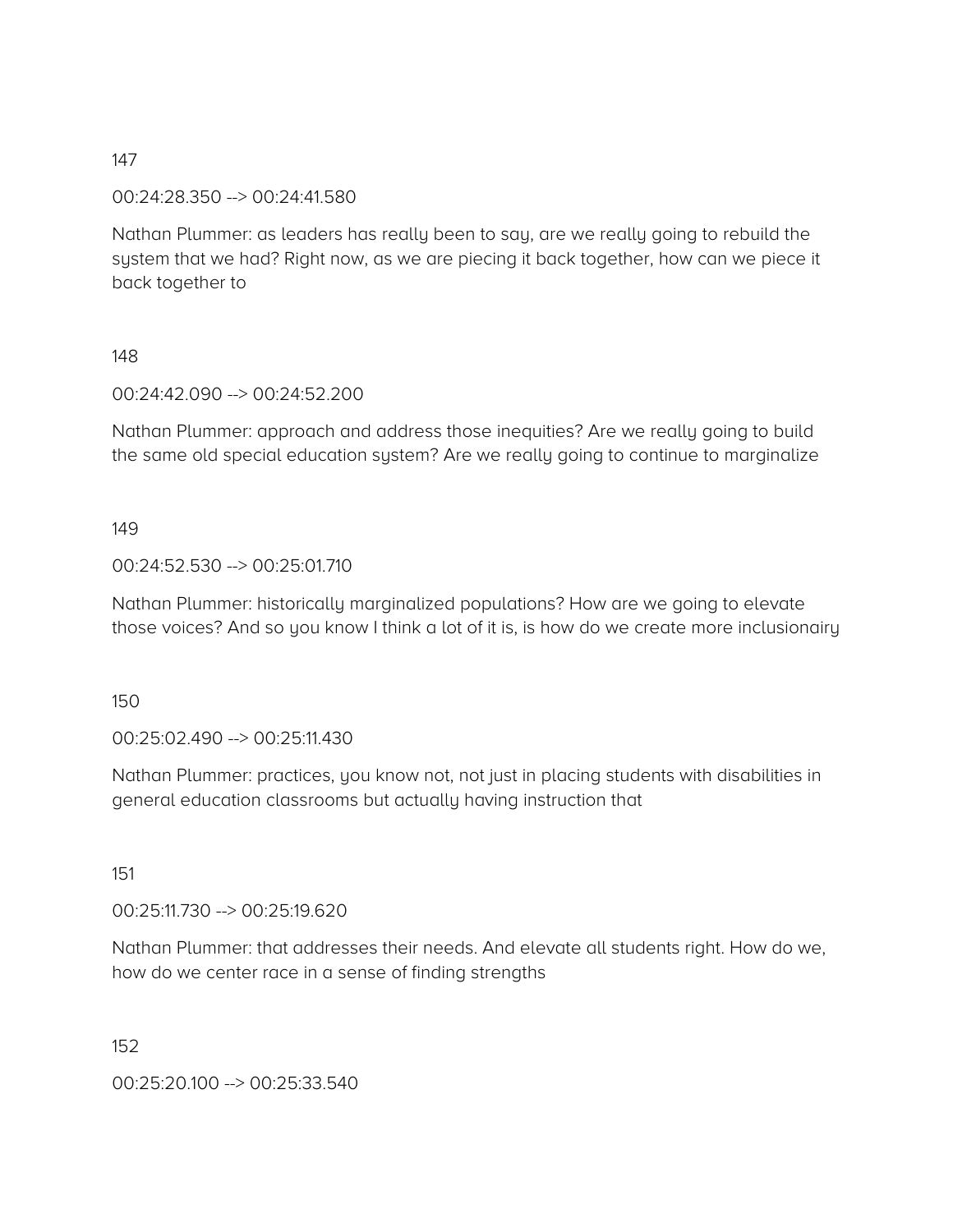Nathan Plummer: in in each of our differences and cultures? And be able to humanize that data and really elevate and empower voices in our community to really see that the greatness that lies in each one of our students.

153

00:25:34.530 --> 00:25:43.410

Arik Korman: I like the sound of that. I'd like to move back to Puyallup to Jason. Jason, how would you reinvent education based on what you've learned from this year?

154

00:25:44.490 --> 00:25:52.470

Jason Smith: Oh, you know, listening to Nathan, he gets me fired up. And you know, we've had lots of conversations already with our staff that it would be,

155

00:25:52.800 --> 00:25:59.550

Jason Smith: Arik, it would be academic malpractice to go back to continue to do things the way we did them pre-COVID

156

00:26:00.060 --> 00:26:09.720

Jason Smith: right? Academic malpractice to go back to doing things exactly the way we've done them before, and so we can't do that. If I could reimagine things

157

00:26:10.470 --> 00:26:18.150

Jason Smith: I would really love to see us continue our work on becoming standards based okay in our philosophies and in our grading practices.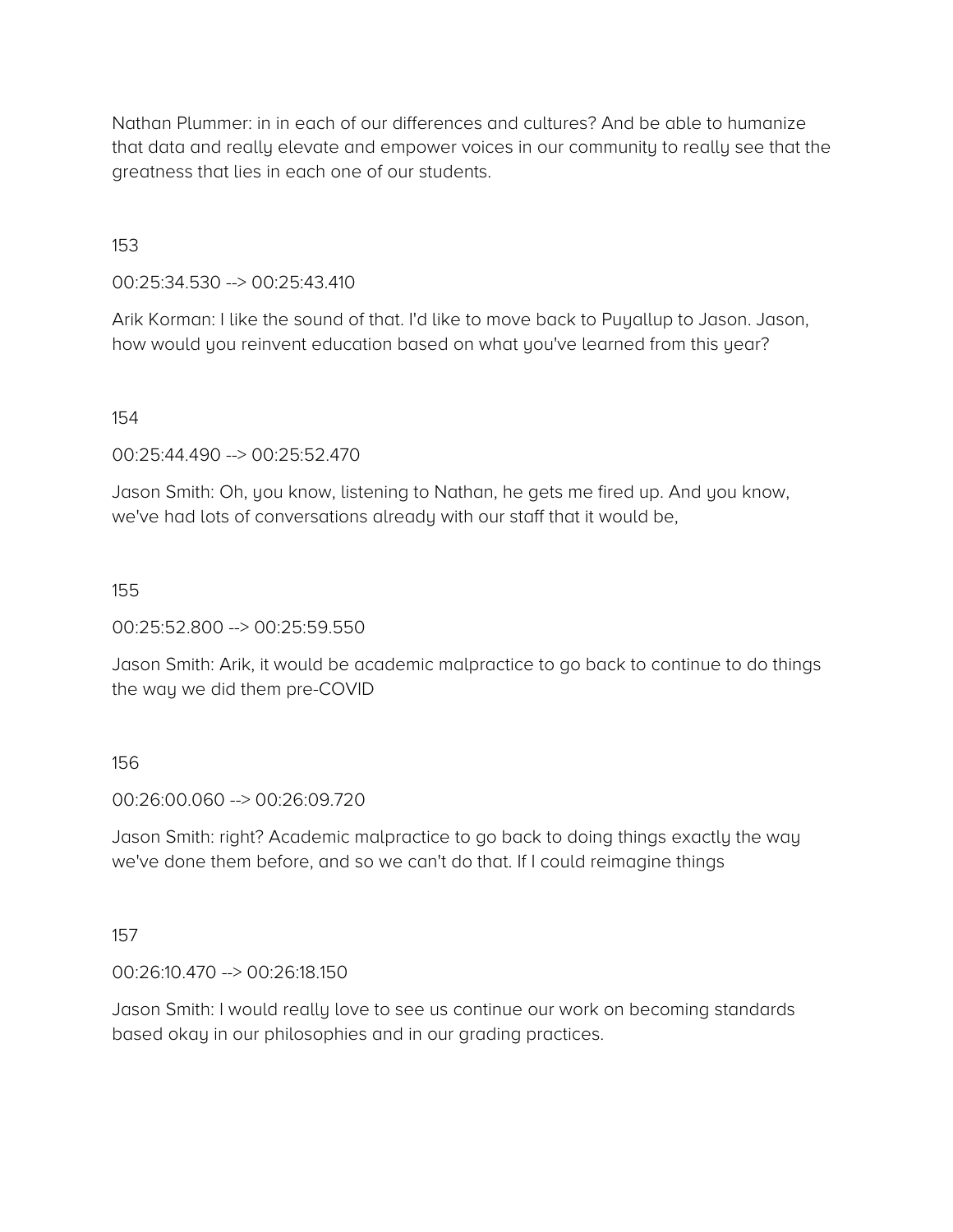00:26:18.990 --> 00:26:24.540

Jason Smith: We've been more standards based this year than we've ever been before, but it's a shame that's taken us

159

00:26:24.960 --> 00:26:36.930

Jason Smith: it's taken a pandemic for us to get rid of deadlines. It's a shame that it's taken us a pandemic, for us to really understand it's about the learning that's taking place versus completing assignments.

160

00:26:37.800 --> 00:26:48.150

Jason Smith: So to reimagine, we would be more standards based as much as we possibly could be and ensure equity in all of our workings with our with our students.

161

00:26:49.440 --> 00:26:52.980

Jason Smith: And also, would be an understanding at the higher level to at the collegiate level.

162

00:26:53.850 --> 00:26:57.450

Jason Smith: I couldn't tell you what the degree of differences between an A and an Aright.

163

00:26:57.870 --> 00:27:07.740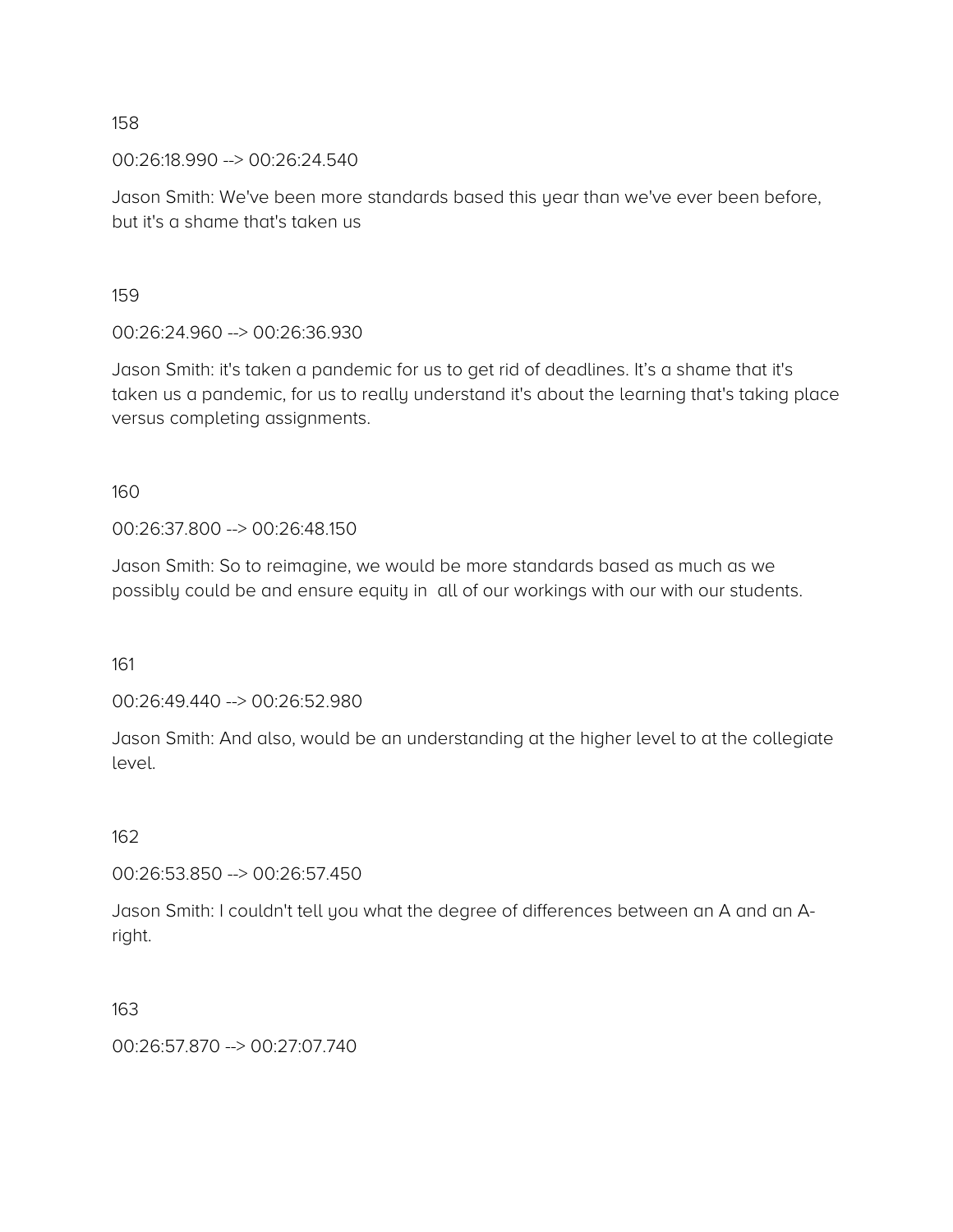Jason Smith: Between a 92% and 93%, what's the degree? I couldn't tell you that and I've been doing this for 26 years but, unfortunately, a transcript for a student…

164

00:27:08.520 --> 00:27:14.490

Jason Smith: That transcript differentiates between an A and an A-. If you're trying to get into the University of Washington, they care

165

00:27:14.820 --> 00:27:26.340

Jason Smith: between an A and an A-. So we can be philosophically and our grading practices be standards based as much as they want to be, but we're still working in an antiquated system that cares about that

166

00:27:26.610 --> 00:27:37.620

Jason Smith: so to re imagine that would be collaboration, a much stronger collaboration with our higher ed folks about standards based grading and standards based philosophy.

167

00:27:37.920 --> 00:27:54.480

Jason Smith: Because we're missing so many students who have abilities to learn and can learn when we try to paint them into a box of what is an A versus an A-, B and C and and so forth. So again, academic malpractice to go back to doing what we've done before moving forward into the future.

168

00:27:54.930 --> 00:28:05.130

Arik Korman: Great. Yeah, thank you very much. I really appreciate that. I'd like to go back to Spokane and see how things look, especially from the elementary school level. How would you do things differently Tricia now…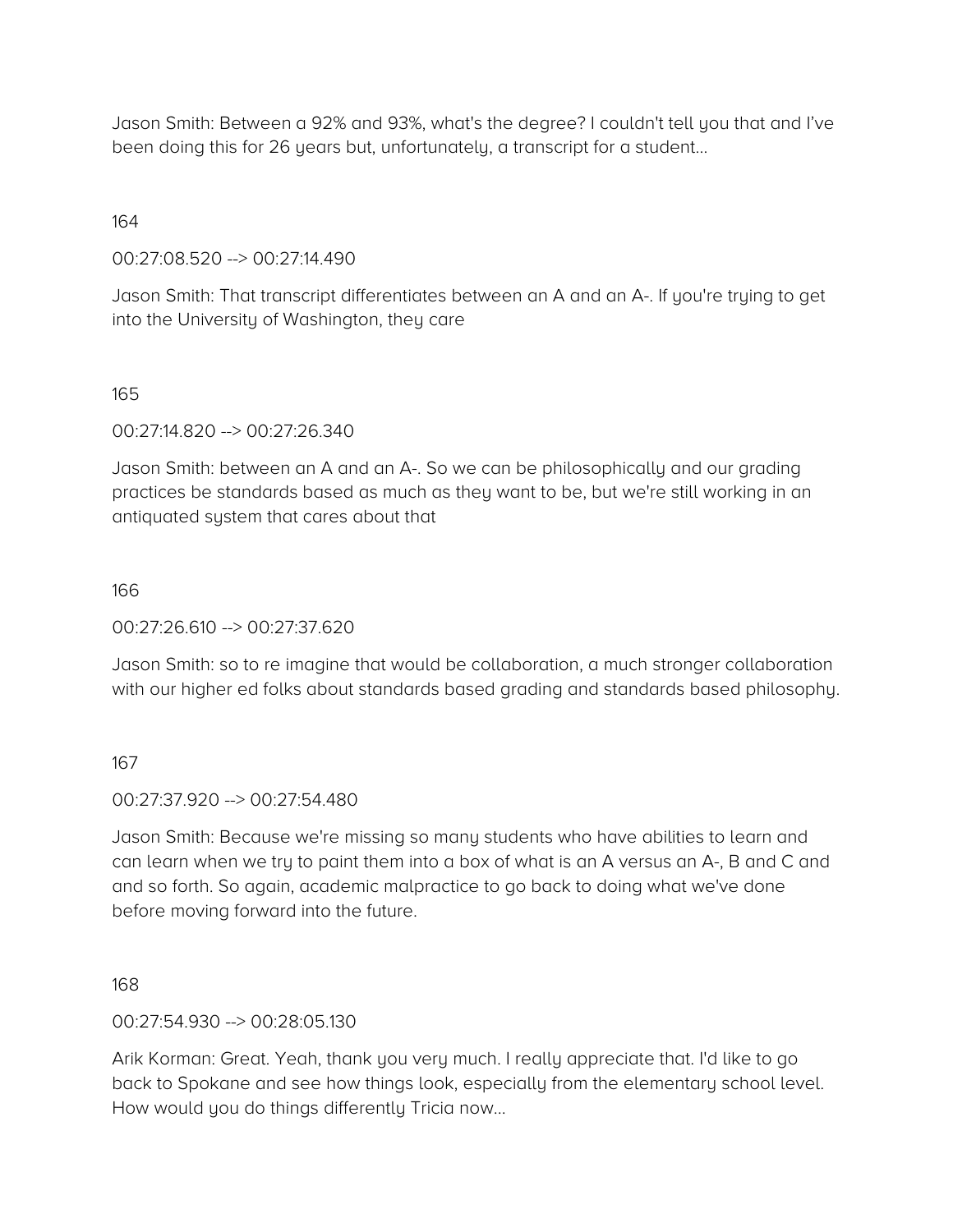00:28:05.850 --> 00:28:08.550

Tricia Kannberg: Sorry to interrupt, Arik, go ahead finish that last bit.

170

00:28:08.610 --> 00:28:11.700

Arik Korman: Oh no, no, I was just asking the question again to give you a second to think if you needed it.

171

00:28:12.360 --> 00:28:19.320

Tricia Kannberg: I love following Jason because a lot of what he says is so in line with the some of the things we've already been doing here in Spokane and I really round that

172

00:28:19.680 --> 00:28:25.830

Tricia Kannberg: sharper focus on historical inequities that came up because of a pandemic and us realizing we've we've been in a position where

173

00:28:26.130 --> 00:28:31.470

Tricia Kannberg: we haven't been serving all of our students well. And we need to be honest about that and say "What is it we're going to do different?"

174

00:28:31.800 --> 00:28:41.130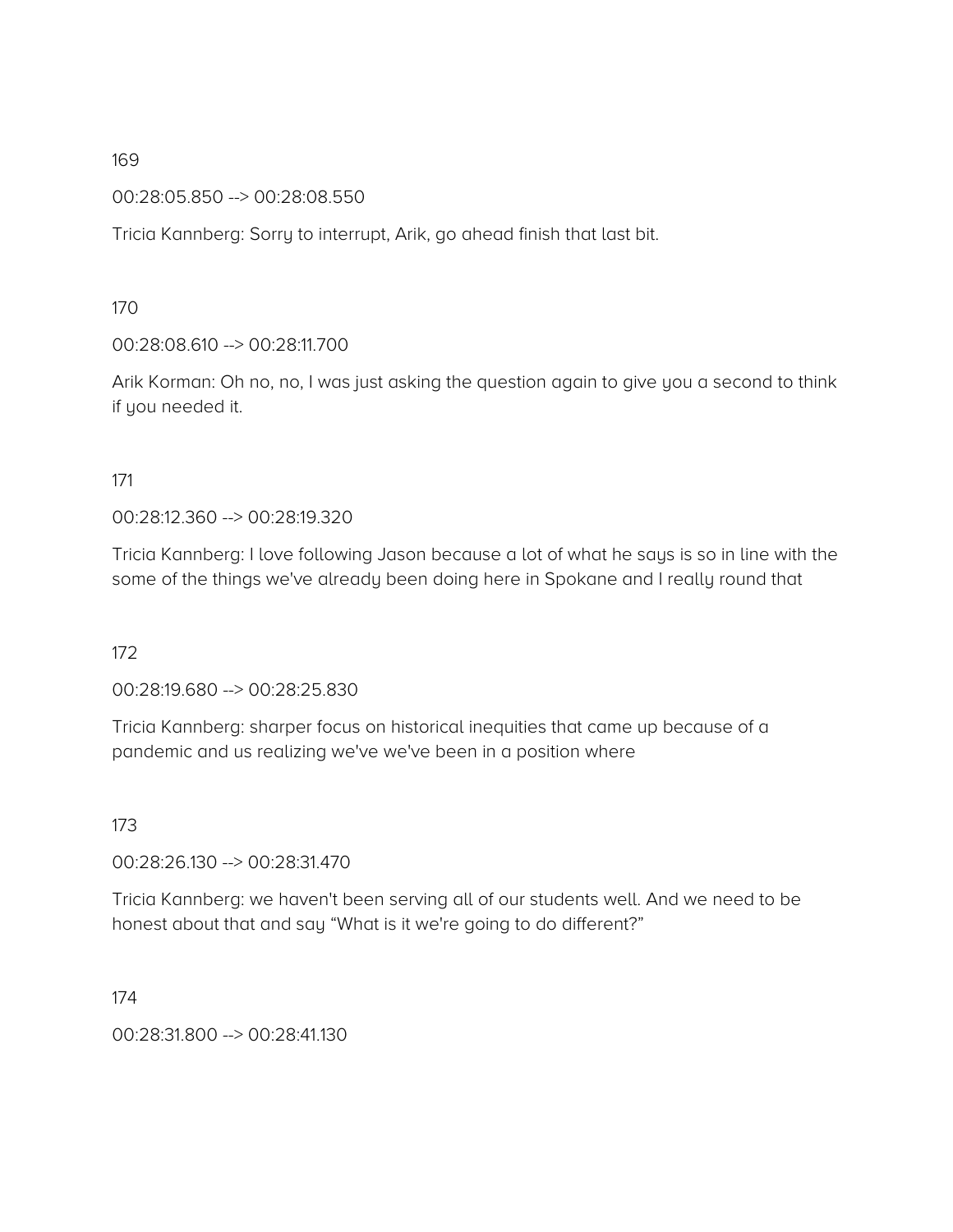Tricia Kannberg: So at the elementary level, some of the things we've been talking about is class size is one thing. We're really taking that seriously. The other idea is one size does not fit all.

175

00:28:41.460 --> 00:28:49.920

Tricia Kannberg: I've been almost saying this for 10 years now. I want to get rid of the grading system in our schools. When I have an eight-year-old walk in, what do we do? We put them in third grade because there are eight years old.

176

00:28:50.220 --> 00:28:54.750

Tricia Kannberg: And the reality is that that eight year old can be reading at a fifth grade level but need math

177

00:28:55.110 --> 00:29:03.240

Tricia Kannberg: at a kindergarten level. So we need to really start assessing kids where they are and then finding ways to meet their needs and so I'm really I'm really pushing for a

178

00:29:03.810 --> 00:29:11.910

Tricia Kannberg: really outside the box sort of thinking where kids are in small groups and moving around a building to interact with the adults who really can give them the experience that they need

179

00:29:12.270 --> 00:29:15.090

Tricia Kannberg: based on data that we've gathered for them.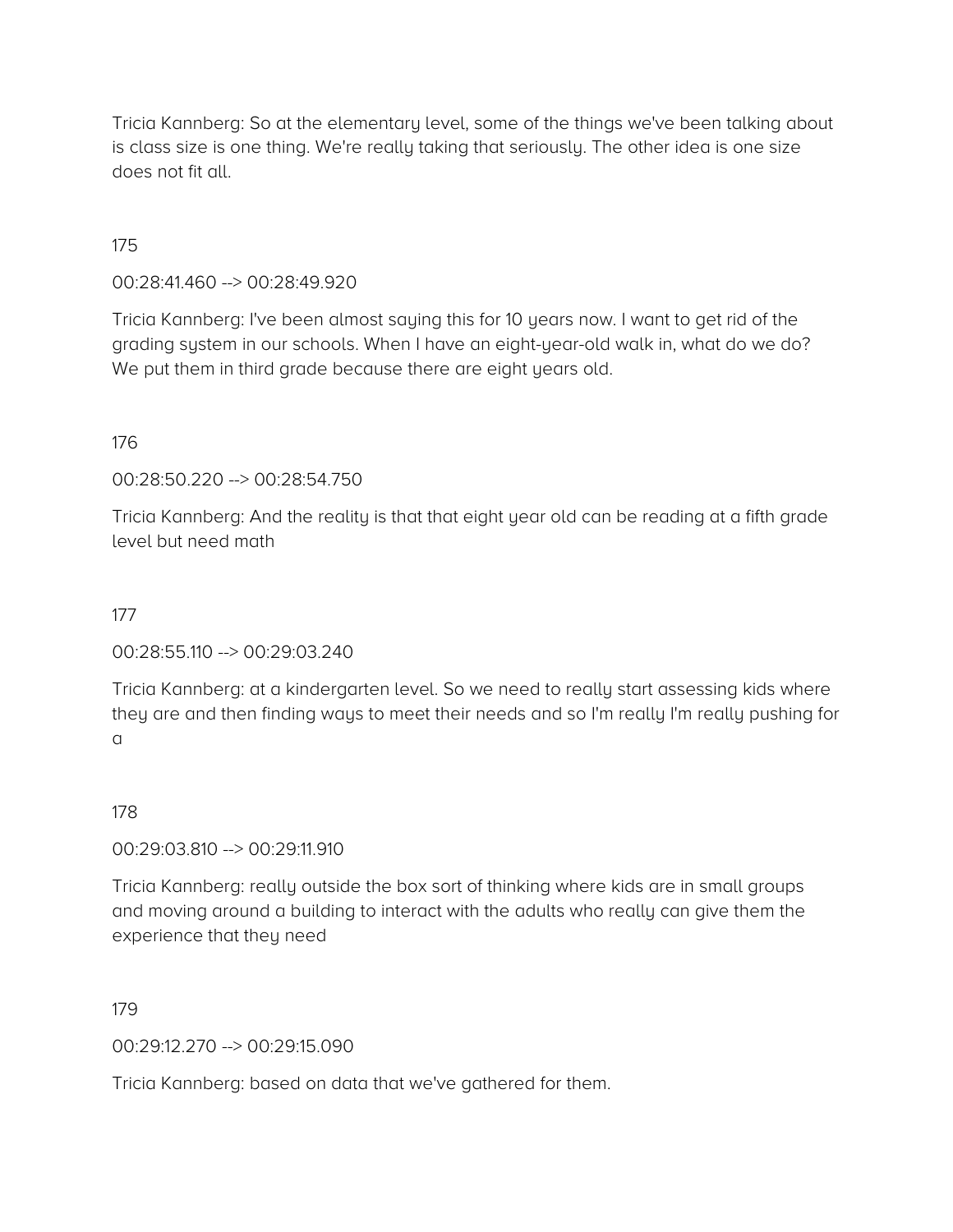### 00:29:15.510 --> 00:29:28.080

Tricia Kannberg: We collect a lot of data using a classroom support app here at Regal and that's on behavior but also academic where we can on the fly, day by day, be collecting information on students that helps us group them and I really see us

### 181

### 00:29:28.560 --> 00:29:39.030

Tricia Kannberg: with technology and people being more and more willing to really use it effectively, I see that as a leverage point to get these kids in the right spaces at the right time and, like I said, with the right teachers.

### 182

### 00:29:39.360 --> 00:29:49.320

Tricia Kannberg: And again, like Jason said pretty antiquated system in the sense of we put these kids in a classroom with the same teacher expecting that teacher to be the jack of all trades.

### 183

### 00:29:49.530 --> 00:29:55.530

Tricia Kannberg: But the reality is we have really good math teachers and we have really good ELA teachers and very fewer are masters of both.

### 184

### 00:29:55.800 --> 00:30:00.300

Tricia Kannberg: So if we can find a way to navigate that better I think we're going to be in a better position.

185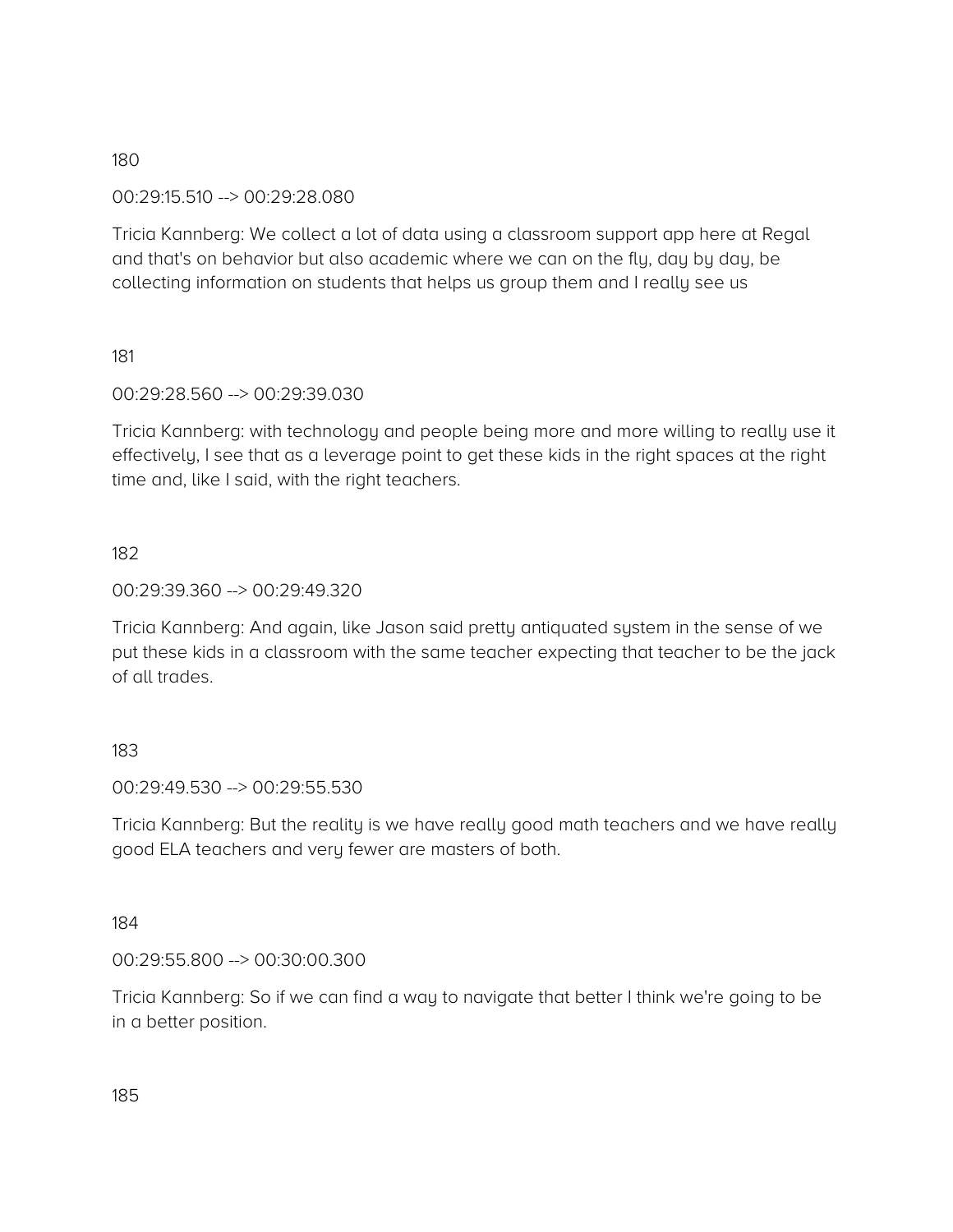### 00:30:00.570 --> 00:30:09.210

Tricia Kannberg: And then just from a more global approach, I you're always going to hear me talking about student centered… so I'm looking for a more humanistic approach to education at this point.

186

00:30:09.480 --> 00:30:12.360

Tricia Kannberg: We need to abandon some of the old practices. I'm all for that.

### 187

00:30:12.780 --> 00:30:21.390

Tricia Kannberg: But really looking at… I'm advocating not just for the whole child, but the whole family approach at this point. Our families are struggling so much that no matter how much we throw at them,

188

00:30:21.840 --> 00:30:33.360

Tricia Kannberg: and the best systems, the best interventions… all the money in the world, but if we're not addressing those needs that they have at home, none of it does any good, and so I'm really looking for that whole family approach to education at this point.

189

00:30:33.990 --> 00:30:45.360

Arik Korman: Great. Thank you so much Tricia. I'd like to turn back to Othello and Carlos in the middle school system… how would you reinvent things? How would you reimagine education based on what you've learned from this crazy year?

190

00:30:47.490 --> 00:30:48.480

Arik Korman: Oh, and you're on mute, by the way.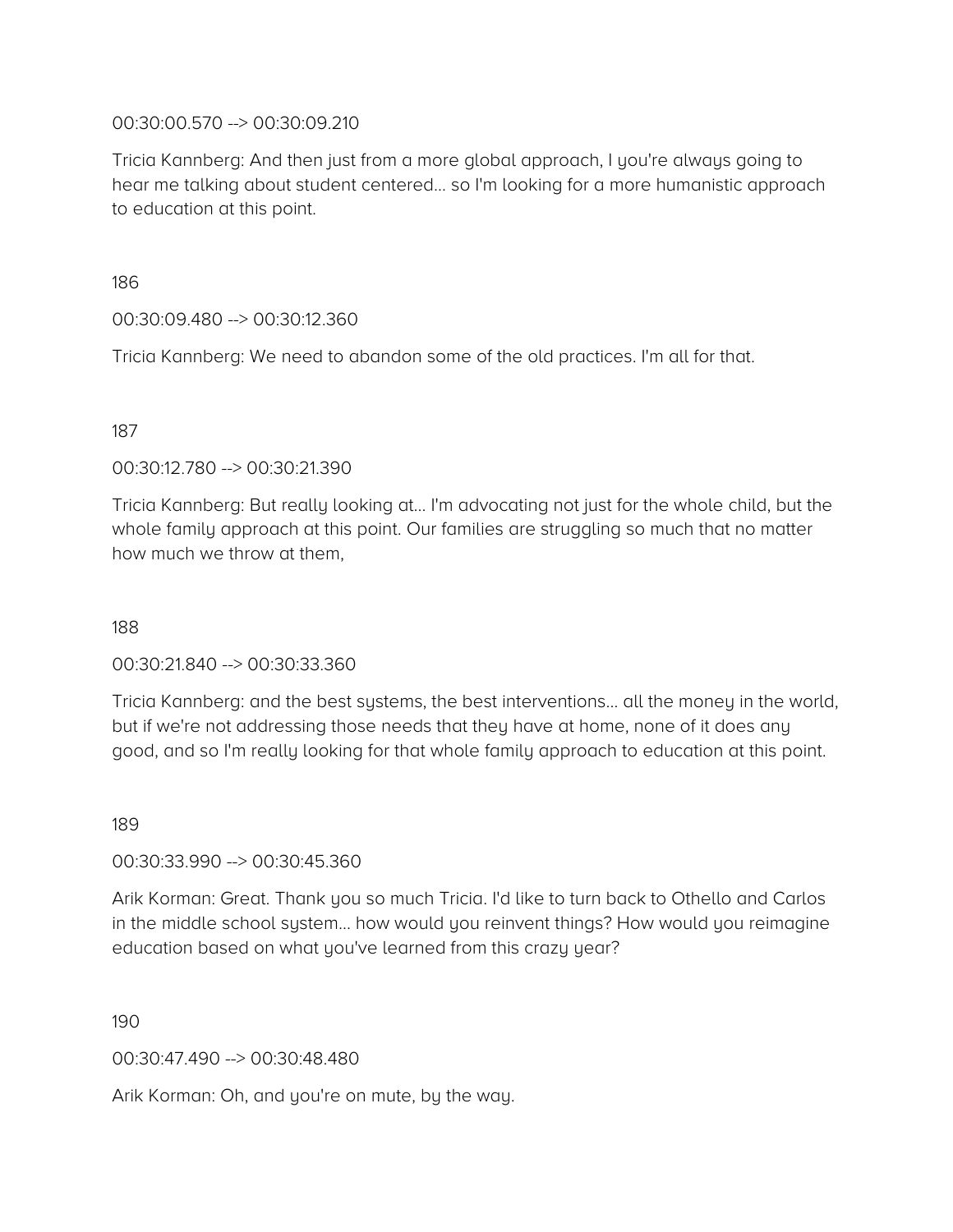00:30:51.750 --> 00:30:52.650

Arik Korman: Carlos, you're on mute.

192

00:30:55.140 --> 00:31:05.400

Carlos Gonzalez: Thank you. You could you could create a huge wish list with that question and we actually had some fun in our in our admin team here. I'm part of an amazing team here with

193

00:31:05.820 --> 00:31:16.560

Carlos Gonzalez: Jessica Shenk and Brenda Dunn who I get to work with and and together we you know we talked about more of a flipped classroom approach so that we can

194

00:31:16.890 --> 00:31:25.830

Carlos Gonzalez: be intentional about teaching our kids that importance of advocating for themselves and that that disciplining themselves through those time management

195

00:31:26.460 --> 00:31:32.940

Carlos Gonzalez: organizational skills that kids really as adults they'll need to have in the future, so we talked about that.

196

00:31:33.390 --> 00:31:38.310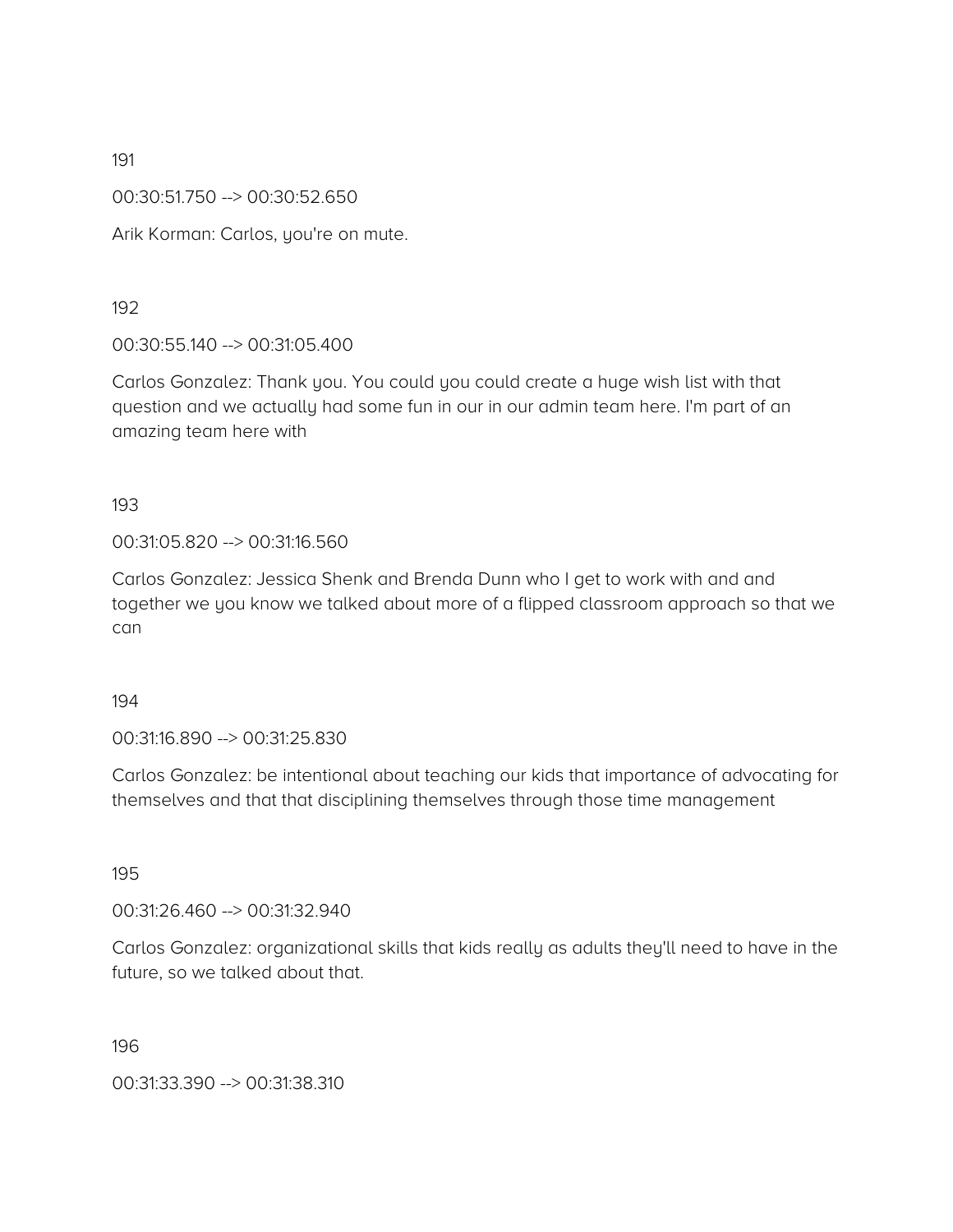Carlos Gonzalez: But when we also talked about that, we have a big heart for here and I'm sure many others do as well as around

197

00:31:39.000 --> 00:31:47.040

Carlos Gonzalez: elective opportunities for kids based on their own interests. So what can we do to balance what is really required for graduation or in a middle school setting

198

00:31:47.460 --> 00:31:54.150

Carlos Gonzalez: with something that is more of interest to kids? And so we're building in what we call a mustang time where we're also

199

00:31:55.110 --> 00:32:01.140

Carlos Gonzalez: using our interests or superpowers that our teachers have that they would like to teach and make available to kids.

200

00:32:01.650 --> 00:32:06.330

Carlos Gonzalez: And trying to build that into our schedule for next year. And so that way we're balancing those

201

00:32:06.750 --> 00:32:18.570

Carlos Gonzalez: those traditional required courses with elective opportunities based on student and teacher interest. And so that's something that we learned in a visit to California in San Diego and we're trying to implement that here.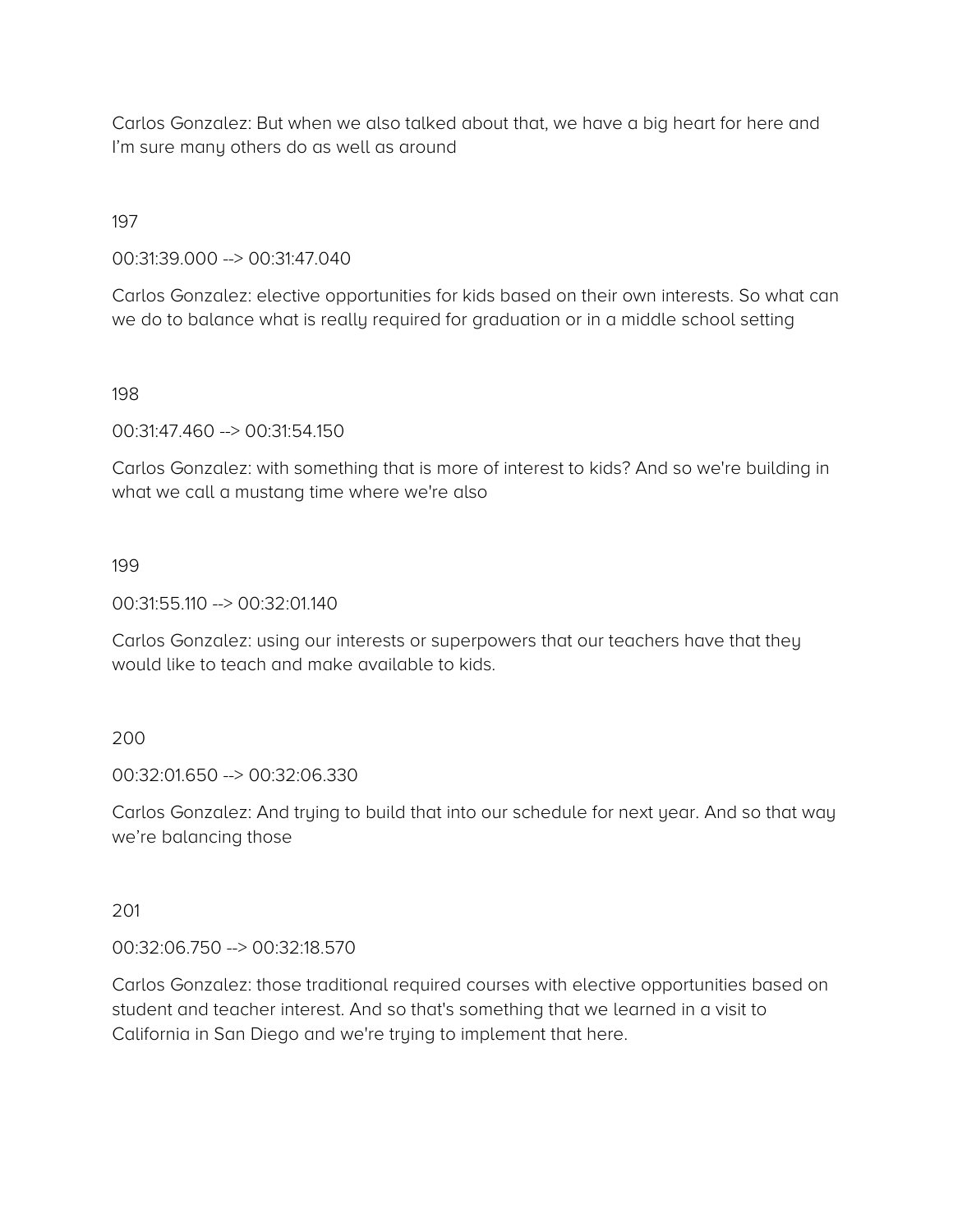00:32:19.440 --> 00:32:38.250

Carlos Gonzalez: But also, I you know I wrote down based on our experiences with blended learning right now… I had to write class sizes. Seeing seeing how in a blended model where you're going from 30 to 32 to 10 to 15 and just the power of that importance of time in connection with kids

203

00:32:39.480 --> 00:32:48.870

Carlos Gonzalez: it's it's a pretty big deal. But I also want to piggyback on what Jason said and going to Tricia too around Jason talked about standards based grading.

204

00:32:49.440 --> 00:32:59.700

Carlos Gonzalez: I was reminded of an experience we had earlier this year around grading as well and Tricia talked about that to. where we were stuck in this very traditional

205

00:33:00.270 --> 00:33:08.130

Carlos Gonzalez: grading system and we really had to educate our staff on the power of zero and the impact on kids. And so when we're talking about equity

206

00:33:08.850 --> 00:33:26.280

Carlos Gonzalez: and that the power of a transcript in high school setting right and that difference between an A and A- that is huge and so it was a somewhat of a hurdle for us, but we were able to just change that zero to 50% and that was a big deal for a lot of teachers to change… who had that.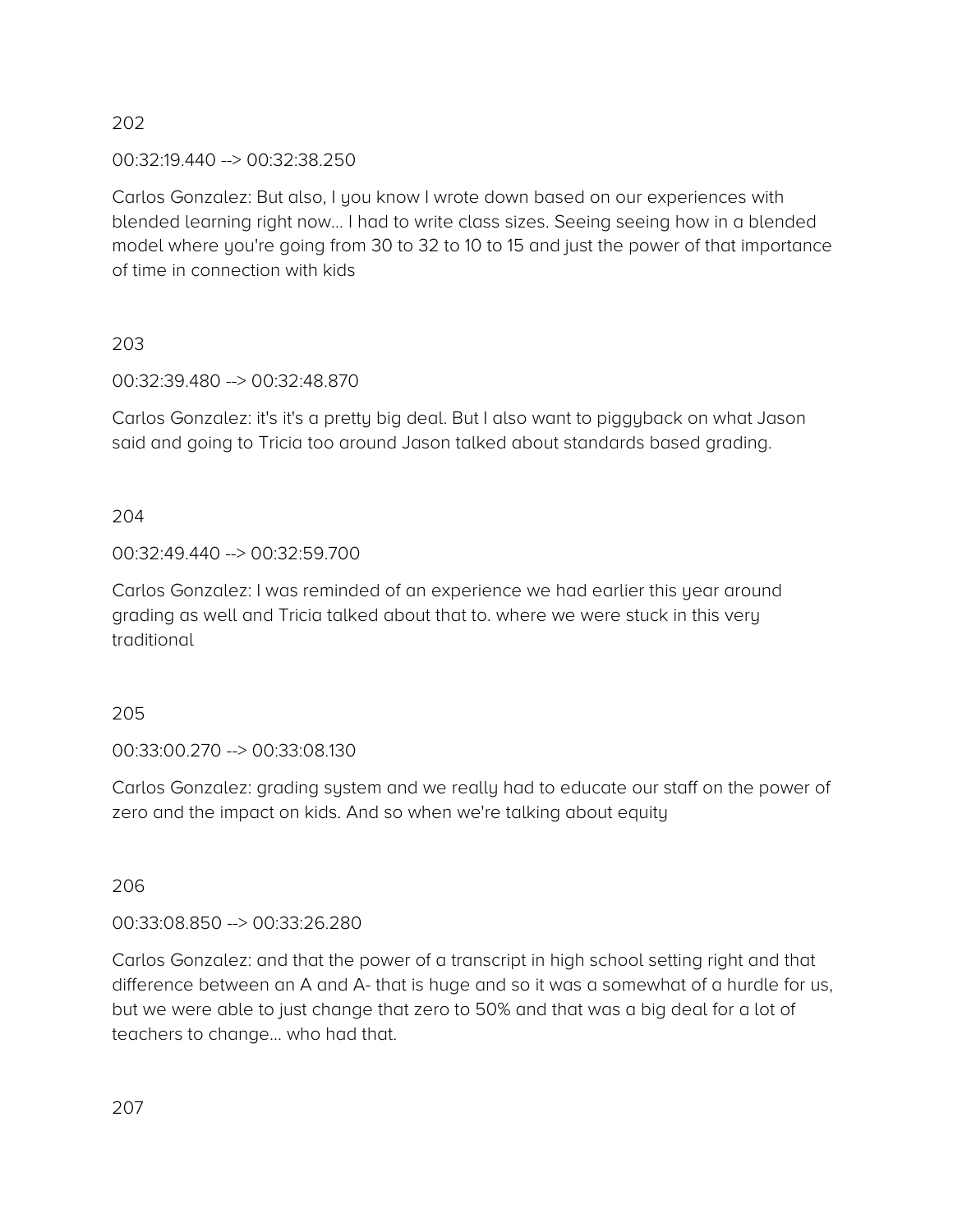00:33:27.600 --> 00:33:34.080

Carlos Gonzalez: You know we're raised, we were raised in education a certain way and we carry those beliefs and those values into our practice right.

### 208

00:33:34.470 --> 00:33:42.690

Carlos Gonzalez: But to go through the process of educating everyone around how things have changed around grading… really what's best for kids, what's equitable, what is fair.

### 209

00:33:43.350 --> 00:33:59.970

Carlos Gonzalez: That was a hurdle that we were able to overcome together and we made that change in one step around around equity, so you know we all as an entire system have a long way to go, still, but these are all great ideas around standards based grading grading itself,

210

00:34:01.230 --> 00:34:11.580

Carlos Gonzalez: the flipped classroom approach, balancing electives with those required courses that we have to have based on student and staff interest, and class sizes, so if I could reimagine education,

211

00:34:13.050 --> 00:34:14.910

Carlos Gonzalez: I would need a big budget and a lot of time.

212

00:34:17.100 --> 00:34:28.440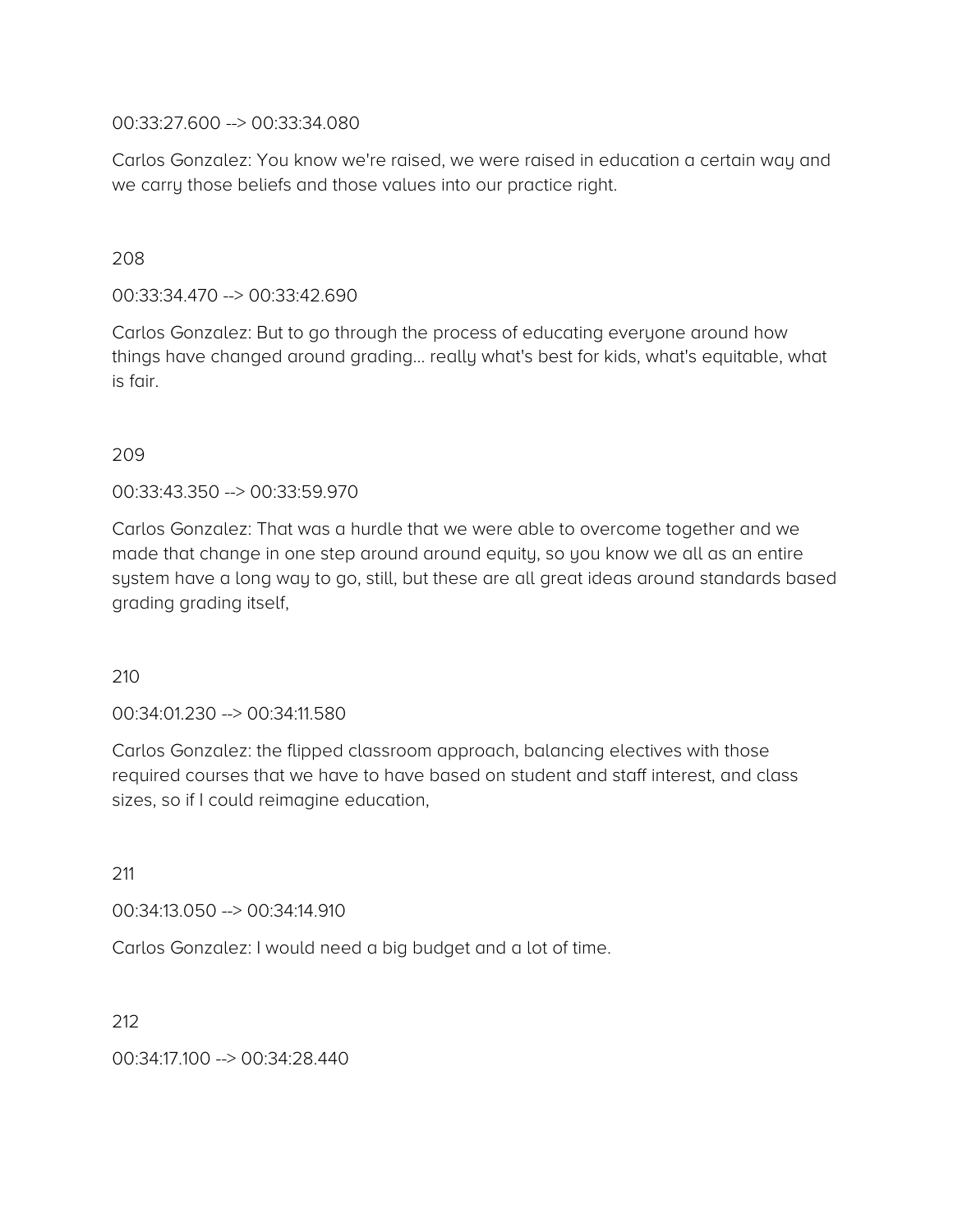Arik Korman: Yeah. No, those are great ideas. I'd like to talk about virtual learning next really quick. Cindy, what would you do differently based on what you've learned from this year? And then I'll go to John over at Mount Si high.

# 213

00:34:29.040 --> 00:34:42.780

Cindy Cromwell: Oh, my goodness. Um so there's lots of things that I'd want to continue that we hadn't done in the past… the conversations that we are having… the intentional focus on Maslow's hierarchy right.

#### 214

00:34:43.260 --> 00:34:51.210

Cindy Cromwell: Not only for students, knowing that they have to have food and water and sleep and safety, but our staff also.

#### 215

00:34:51.600 --> 00:35:03.180

Cindy Cromwell: We're having dialogues that we've never had before and the partnerships that we are building with our community, that's the only way we're going to get through this with our students. So, I continue that

#### 216

00:35:04.020 --> 00:35:15.120

Cindy Cromwell: just like Tricia… one size does not fit all. And we've made changes. We have found that virtual learning works for some of our kids.

#### 217

00:35:15.450 --> 00:35:30.150

Cindy Cromwell: Not all, but kids can actually be really successful in a virtual setting. In fact, our second trimester we had 90% course completion rates. I mean it works for some students. So to give them additional opportunities.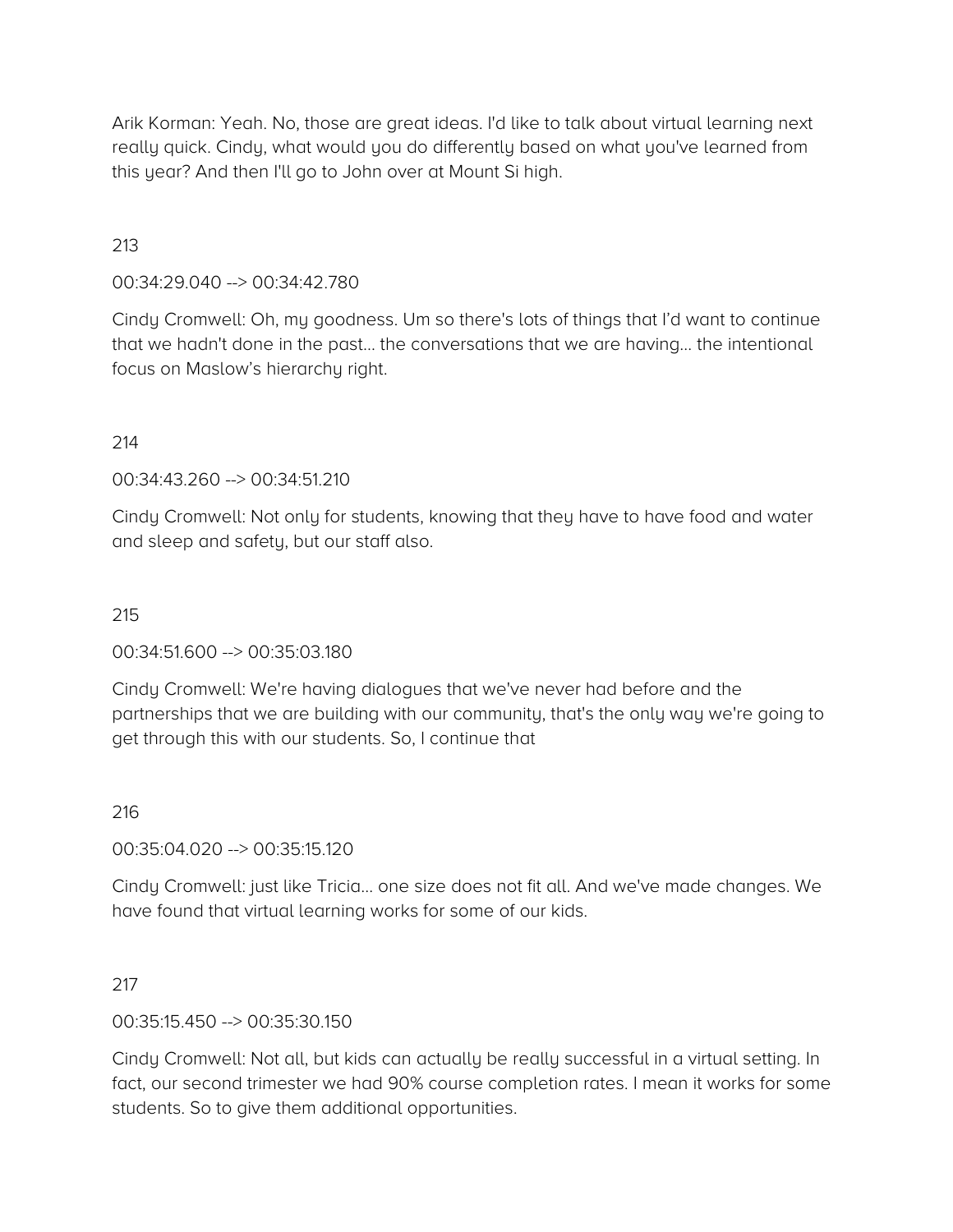00:35:30.540 --> 00:35:37.260

Cindy Cromwell: Another thing that I want to continue in in my dream school is the engagement practices that we've been doing.

#### 219

00:35:37.890 --> 00:35:47.670

Cindy Cromwell: In a virtual setting with elite guidelines, our teachers have to be so awesome at engagement that they make the student wants to come back next week.

### 220

00:35:48.060 --> 00:35:56.430

Cindy Cromwell: I mean, in order to get a kid hungry to "oh I can't wait to see my teacher again till next week," you've got to be engaging with them. So some of the practices we've been able to create

#### 221

00:35:57.240 --> 00:36:04.200

Cindy Cromwell: The other piece is the professional development opportunities; you know we used to really be confined to our school

#### 222

00:36:04.560 --> 00:36:11.400

Cindy Cromwell: where you know the principal would come… and this is what we're going to teach you… and this is how we're going to improve our practices, our work.

#### 223

00:36:12.000 --> 00:36:17.340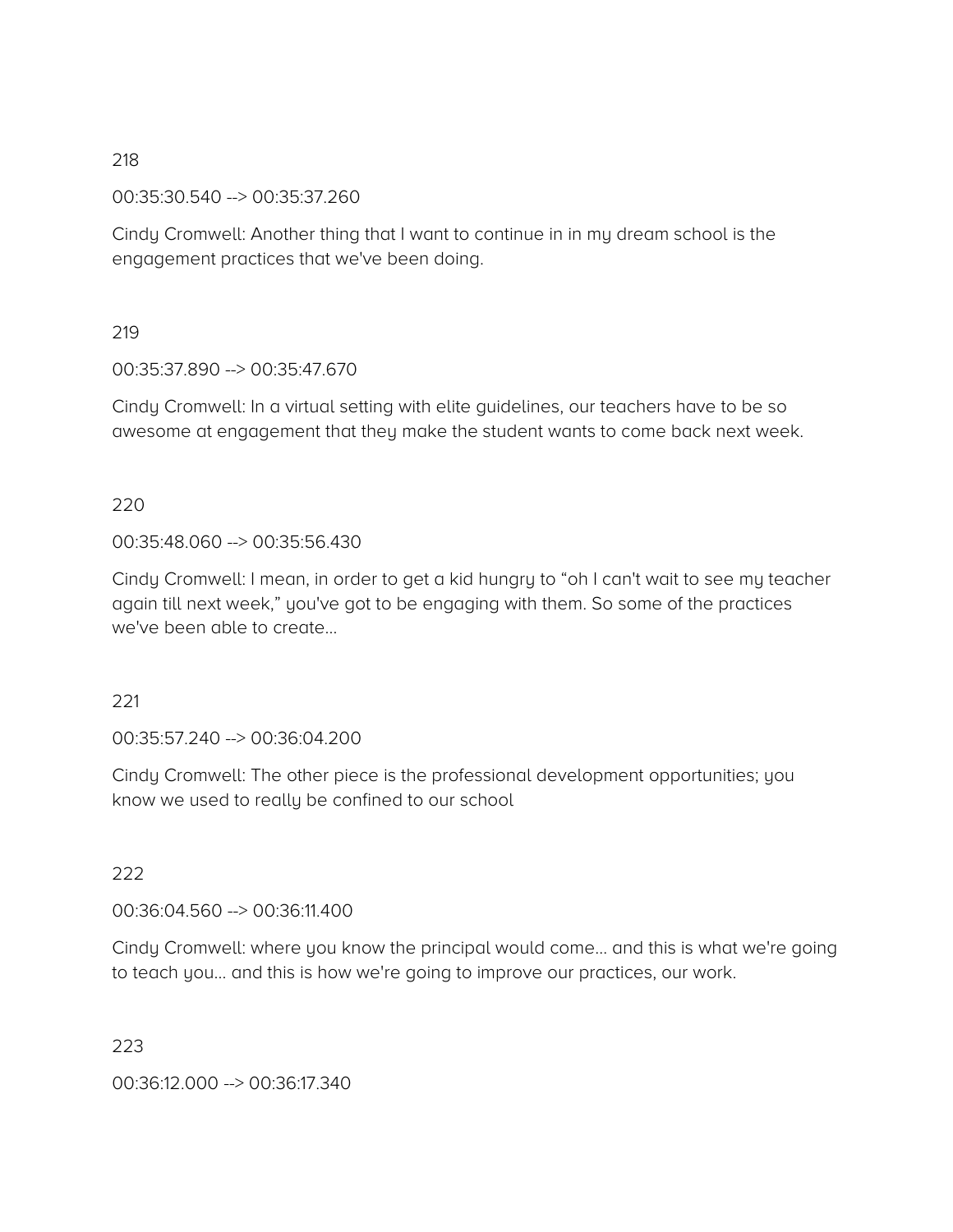Cindy Cromwell: Or you'd have to train the teacher and then they'd come back. Now, with technology and zoom

# 224

00:36:17.940 --> 00:36:29.310

Cindy Cromwell: we can not only do a full, you know district training, but throughout the state like we're doing right now… you can do it nationwide… and just enhancing bringing in the best of the best

# 225

00:36:29.640 --> 00:36:35.610

Cindy Cromwell: regarding best practices to train our teachers up to really support our students.

# 226

00:36:36.510 --> 00:36:47.700

Cindy Cromwell: And the last piece that I saw this year that I really want to mention is it's been so great to see those who are implementing the rules actually have conversations

# 227

00:36:48.270 --> 00:36:50.160

Cindy Cromwell: with those of us with our boots on the ground.

#### 228

00:36:50.790 --> 00:37:07.470

Cindy Cromwell: Right, so the dialogues between the governor and our state superintendent to be having conversations about "can you do this, what does this look like?" You ask any principal or teacher, we will give you our opinion. We have no problem doing that. But if that could continue…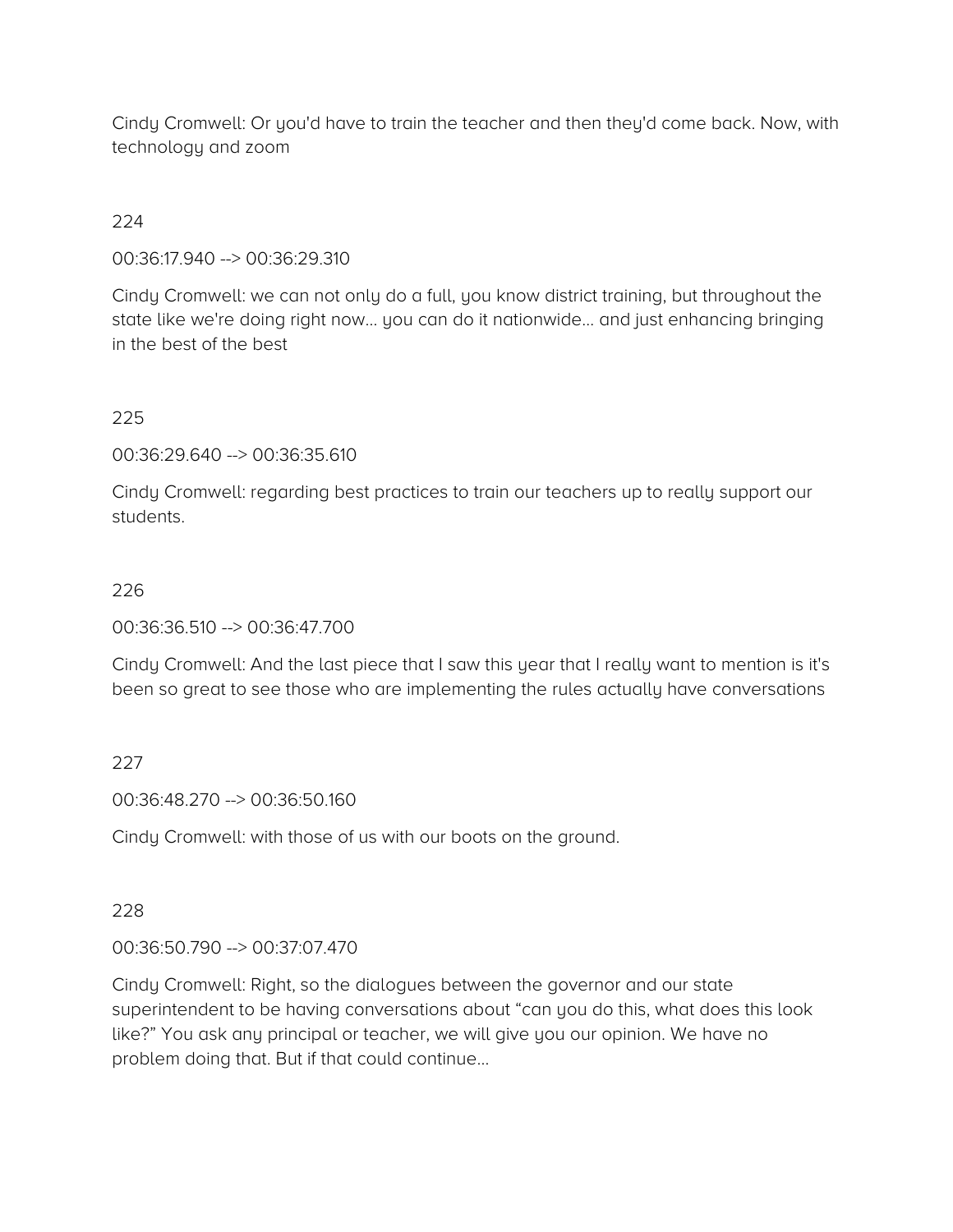00:37:08.730 --> 00:37:21.030

Cindy Cromwell: working together so that we can actually have that dialogue and problem solve many of the issues that were just brought up… I think would be very powerful in my dream school.

230

00:37:22.890 --> 00:37:27.420

Arik Korman: Yeah. Thank you so much, Cindy. And John, what would you do differently based on what you've learned?

231

00:37:28.440 --> 00:37:33.750

John Belcher Mount Si HS: Well, I'll start with some humor… we could get some better reactions on zoom. I think we should work on that.

232

00:37:36.270 --> 00:37:43.890

John Belcher Mount Si HS: Well, you know remote learning, Arik worked for some kids. There's there's something to be learned there… for migrant students for students that

233

00:37:44.370 --> 00:37:51.780

John Belcher Mount Si HS: have jobs… for students that are anxious… there's lessons to be learned there and absences, so I think that's one.

234

00:37:52.410 --> 00:38:01.170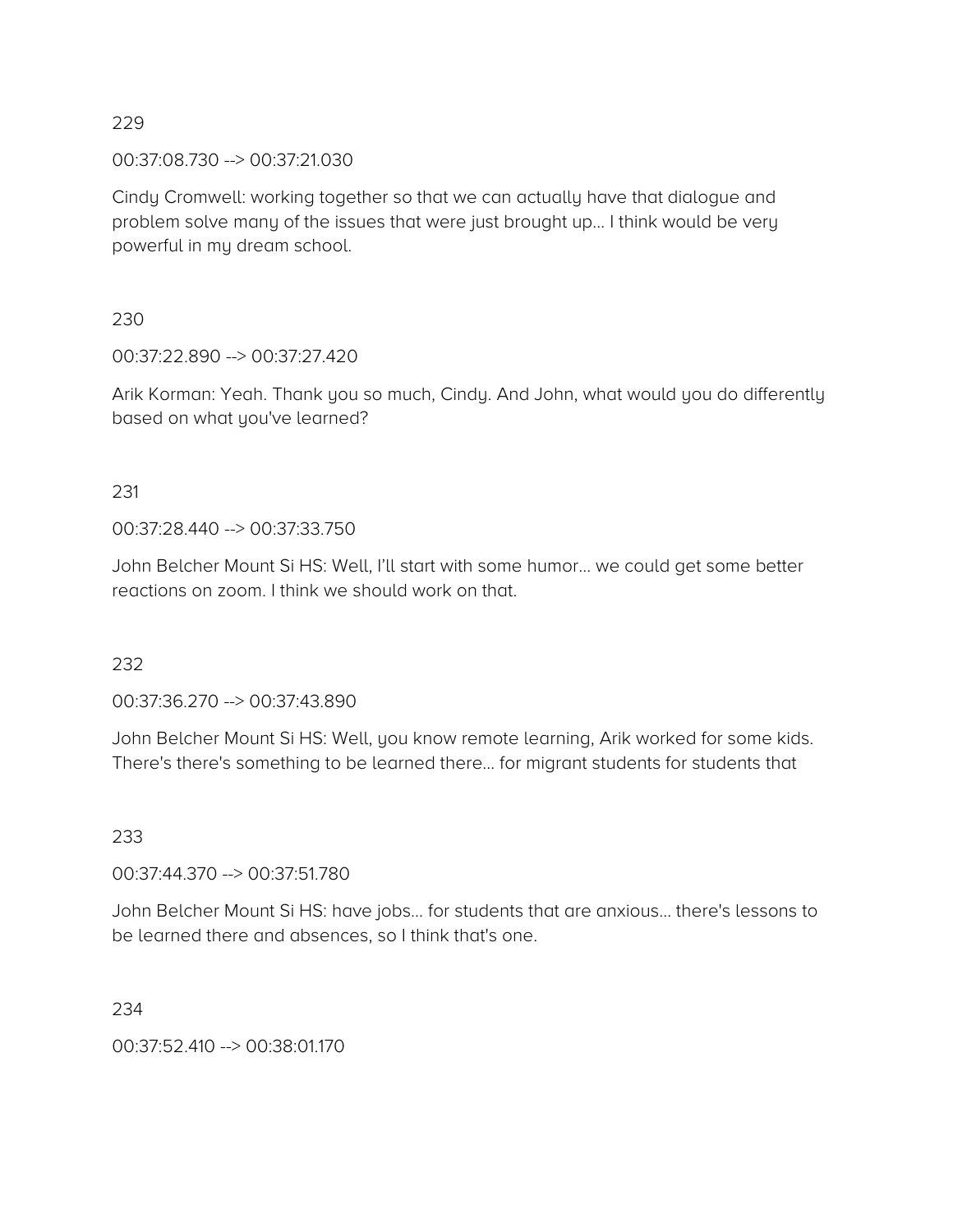John Belcher Mount Si HS: I think voice, we have we have a chance where millions of parents got to listen in to education. They have insights… they've been forced to be parapros at home.

### 235

00:38:01.740 --> 00:38:10.560

John Belcher Mount Si HS: We should be asking parents "what were the lessons learned?" I mean, and I think they've been gracious. They know that our teachers had to do a 180 and learn technical skills they didn't have.

#### 236

00:38:11.820 --> 00:38:15.960

John Belcher Mount Si HS: I think the point of standards is a spot on. We've always known standards were too deep.

# 237

00:38:16.440 --> 00:38:23.190

John Belcher Mount Si HS: We now have reduced them to the bare minimum… that's what should be taught. That should be taught well. We know that teachers,

#### 238

00:38:23.700 --> 00:38:26.100

John Belcher Mount Si HS: for example, high school is the hardest place to reform.

# 239

00:38:26.640 --> 00:38:33.360

John Belcher Mount Si HS: And teachers now are in sync. That has been really difficult in the past, but now they know what they're going to try and tackle,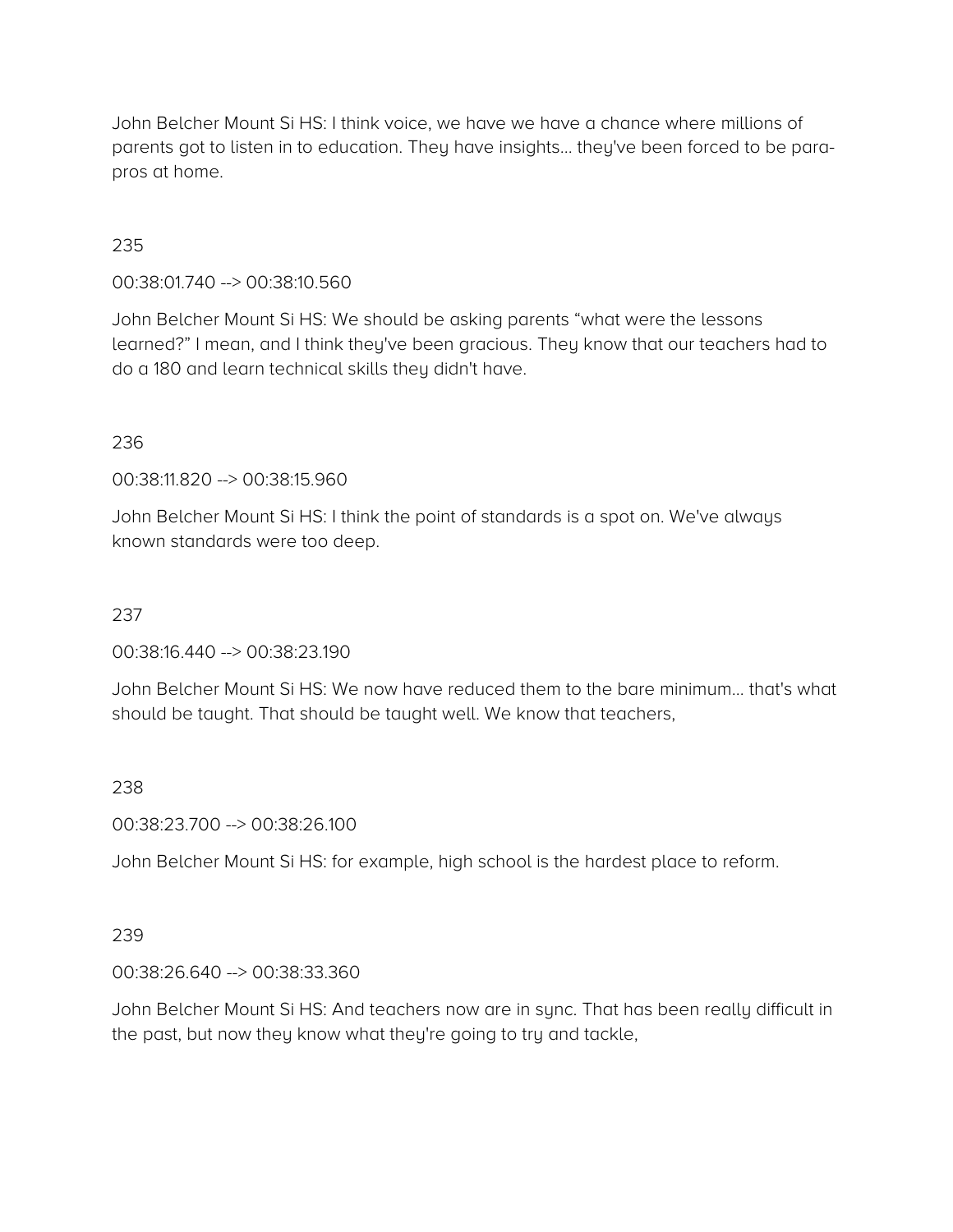#### 00:38:33.630 --> 00:38:44.670

John Belcher Mount Si HS: they've come to agreement on how they're going to assess that, and they're looking at the data to say "what do we need to do differently?" So I think we need to capitalize on that… that ties right into K-20 who is

241

00:38:46.200 --> 00:38:54.030

John Belcher Mount Si HS: for lack of a term, Arik, the one group that does not jump on board with what the rest of us are doing. Now's the chance to eradicate the SAT.

# 242

00:38:54.540 --> 00:38:59.580

John Belcher Mount Si HS: We need to rethink Smarter Balanced assessment testing… whether that is really

# 243

00:39:00.060 --> 00:39:09.360

John Belcher Mount Si HS: a tool. We've come up with much better pathways for students that really represent what they're about, what their strengths and challenges are, so I think that's something we got to look at.

#### 244

00:39:10.140 --> 00:39:20.970

John Belcher Mount Si HS: And Jason already brought grading practices… the most inequitable thing we have in education. We got to eradicate that and reimagine that completely… and if we hone in on standards,

245

00:39:21.540 --> 00:39:30.840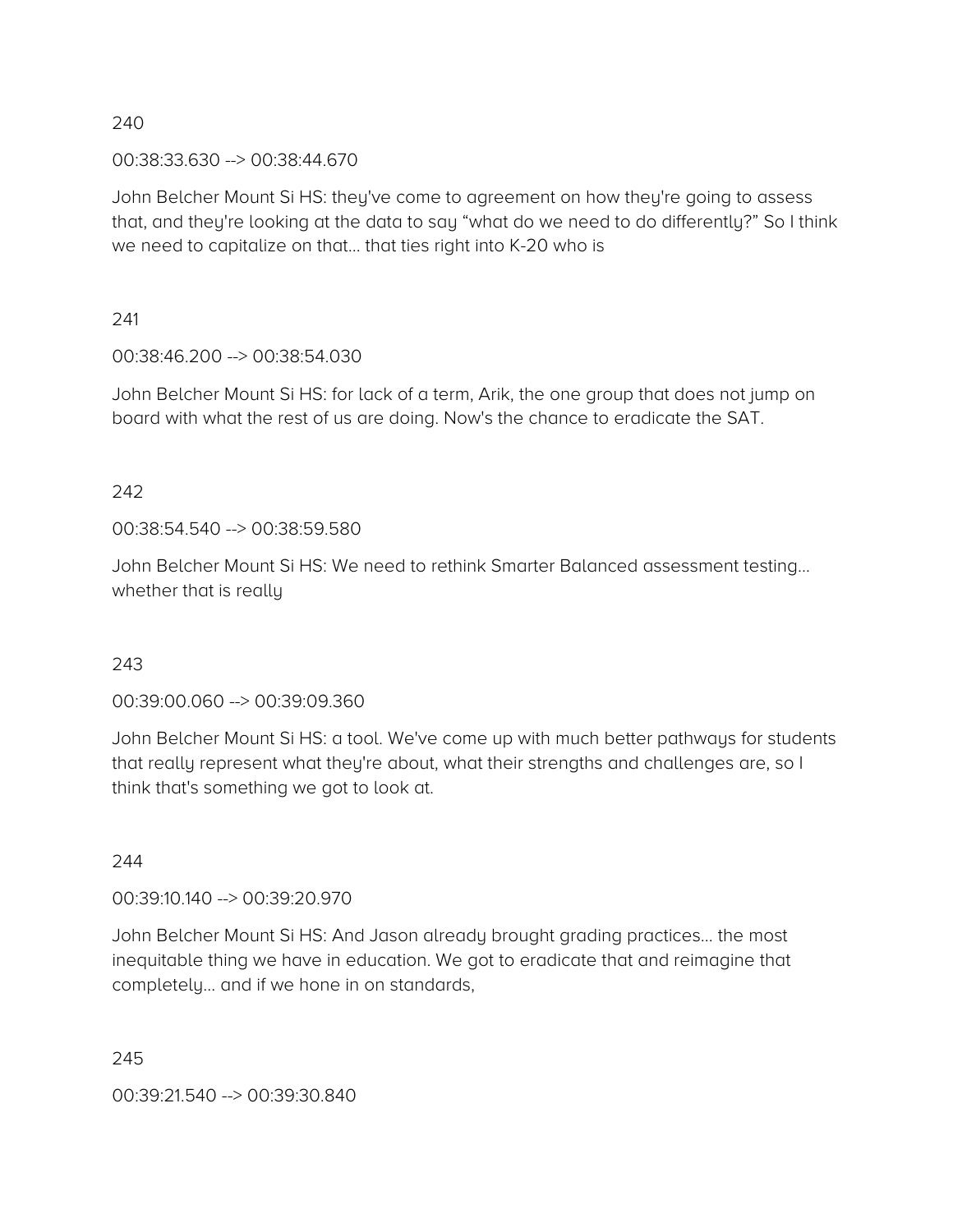John Belcher Mount Si HS: I mean the radical idea is Arik, we need to catch kids up. We need to be looking at school year round school. We need to come back to that conversation, get courageous. We know that's the right model.

### 246

00:39:31.230 --> 00:39:38.850

John Belcher Mount Si HS: We know that closes the learning gaps, but we've… there are few districts that are very courageous on that so looking at the school calendar

### 247

00:39:39.270 --> 00:39:46.020

John Belcher Mount Si HS: I think would be critical. If people are not aware, educators and administrators are exhausted.

#### 248

00:39:46.710 --> 00:39:53.730

John Belcher Mount Si HS: I mean absolutely exhausted. And we're going to go into a summer where we don't have time to relax because we need to get ready for the learning loss. And I think

#### 249

00:39:54.120 --> 00:40:03.450

John Belcher Mount Si HS: the state needs to rethink how we support teachers this summer. If there really are these truckloads of cash coming to districts that the governor talked about, that would be something

250

00:40:04.350 --> 00:40:12.510

John Belcher Mount Si HS: that we need to look at… figure out how we're going to support teachers. I agree with Cindy that conferences… taxpayers money can be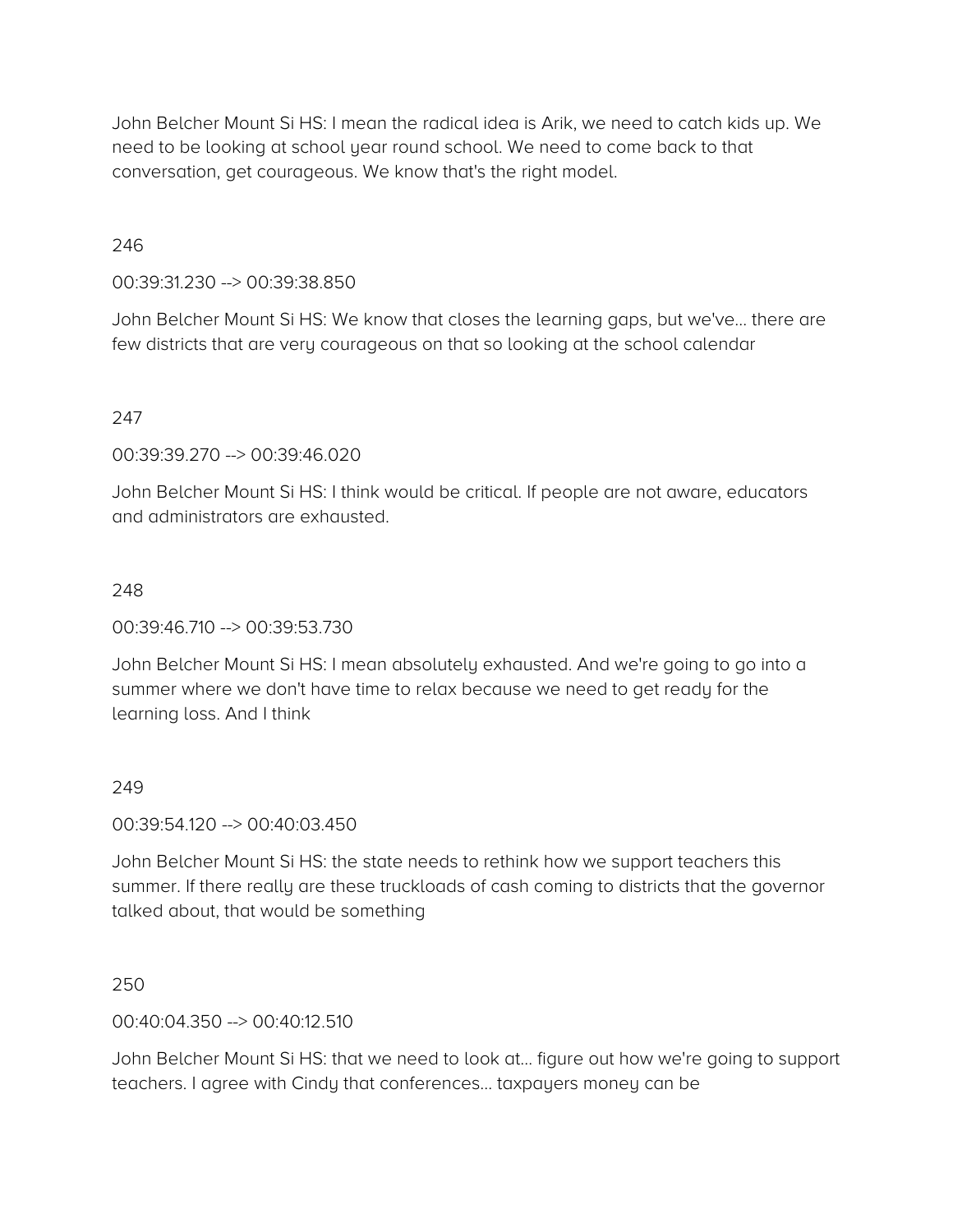00:40:13.230 --> 00:40:23.580

John Belcher Mount Si HS: maximized now. We don't need to travel, we don't need to go to conferences, we can do that differently. It reimagine it reimagines how we train teachers now.

### 252

00:40:24.060 --> 00:40:32.880

John Belcher Mount Si HS: They don't need to come to have physical observations. For a lot of them, they could be piping right into classrooms getting wide experiences really rethinking that.

### 253

00:40:33.540 --> 00:40:43.620

John Belcher Mount Si HS: I think we need to go to competency based thoughts of how kids prove they know what they know, and I think that ties back into the standards. I'm getting there, Arik. You

#### 254

00:40:43.620 --> 00:40:44.850

John Belcher Mount Si HS: brought me into this so

#### 255

00:40:45.300 --> 00:40:46.020

John Belcher Mount Si HS: hang tight.

#### 256

00:40:48.270 --> 00:40:51.060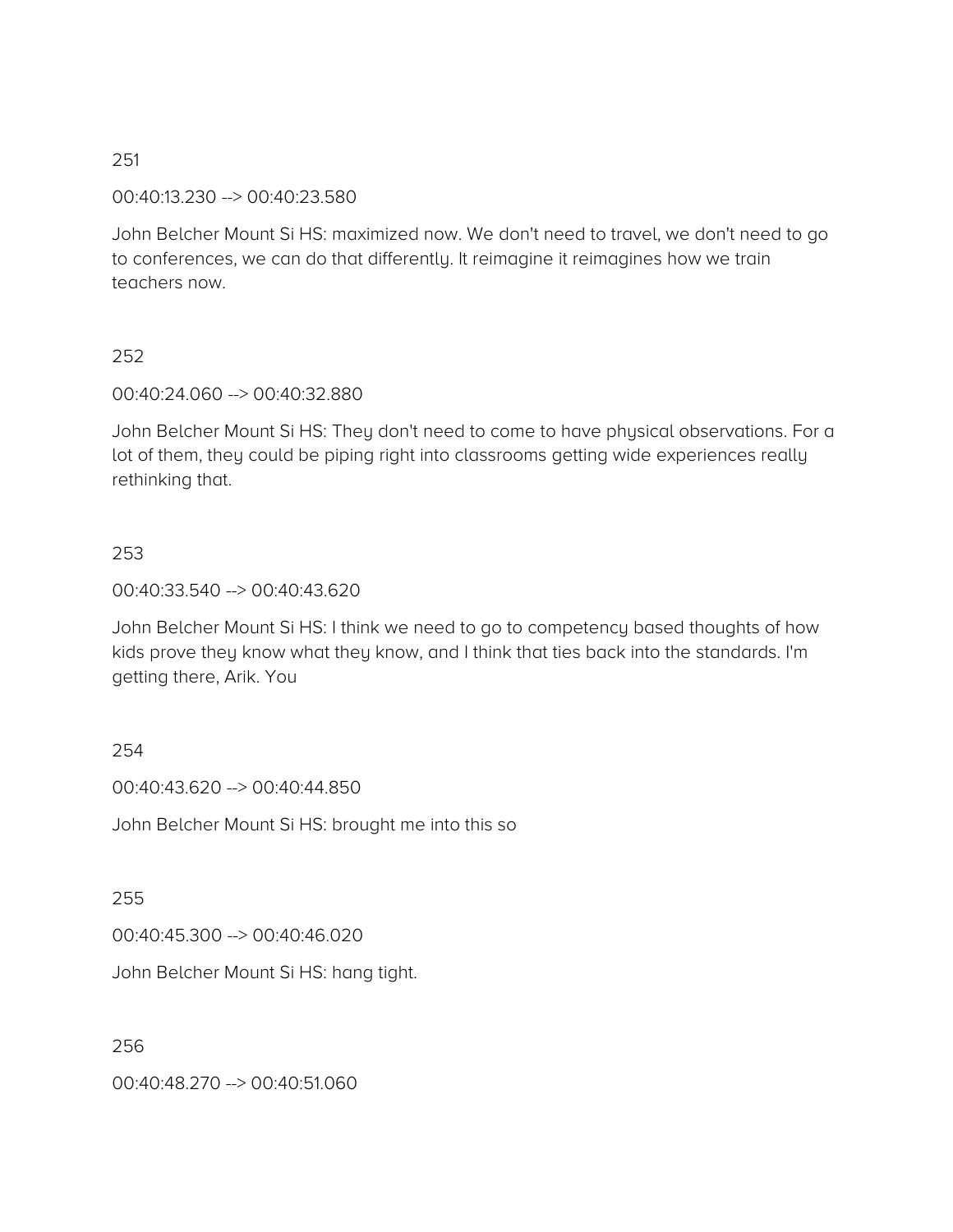John Belcher Mount Si HS: We know the disparities have grown in this example.

# 257

00:40:51.960 --> 00:41:03.450

John Belcher Mount Si HS: So now's the time to get Wi-Fi to every community. Now's the time to get cell coverage to every community. Now's the time for every community to say it is critical we get a device in every kid's hand. Period.

# 258

00:41:04.080 --> 00:41:11.670

John Belcher Mount Si HS: And instead of boosters for this and that, we get boosters of… we want to put a laptop in every kid's hand sort of a thing.

# 259

00:41:15.180 --> 00:41:18.570

John Belcher Mount Si HS: That's the short end of my thoughts there.

# 260

00:41:18.900 --> 00:41:26.430

Arik Korman: All right, I appreciate that. And way to tee up our third question, which is how the state and districts can better support principals and we'll get to that in a second.

# 261

00:41:26.760 --> 00:41:39.510

Arik Korman: But first, Justin, you teased up this question here by talking about things that you would carry over into in person learning and things you would stop doing once inperson learning begins. What are some of those things?

262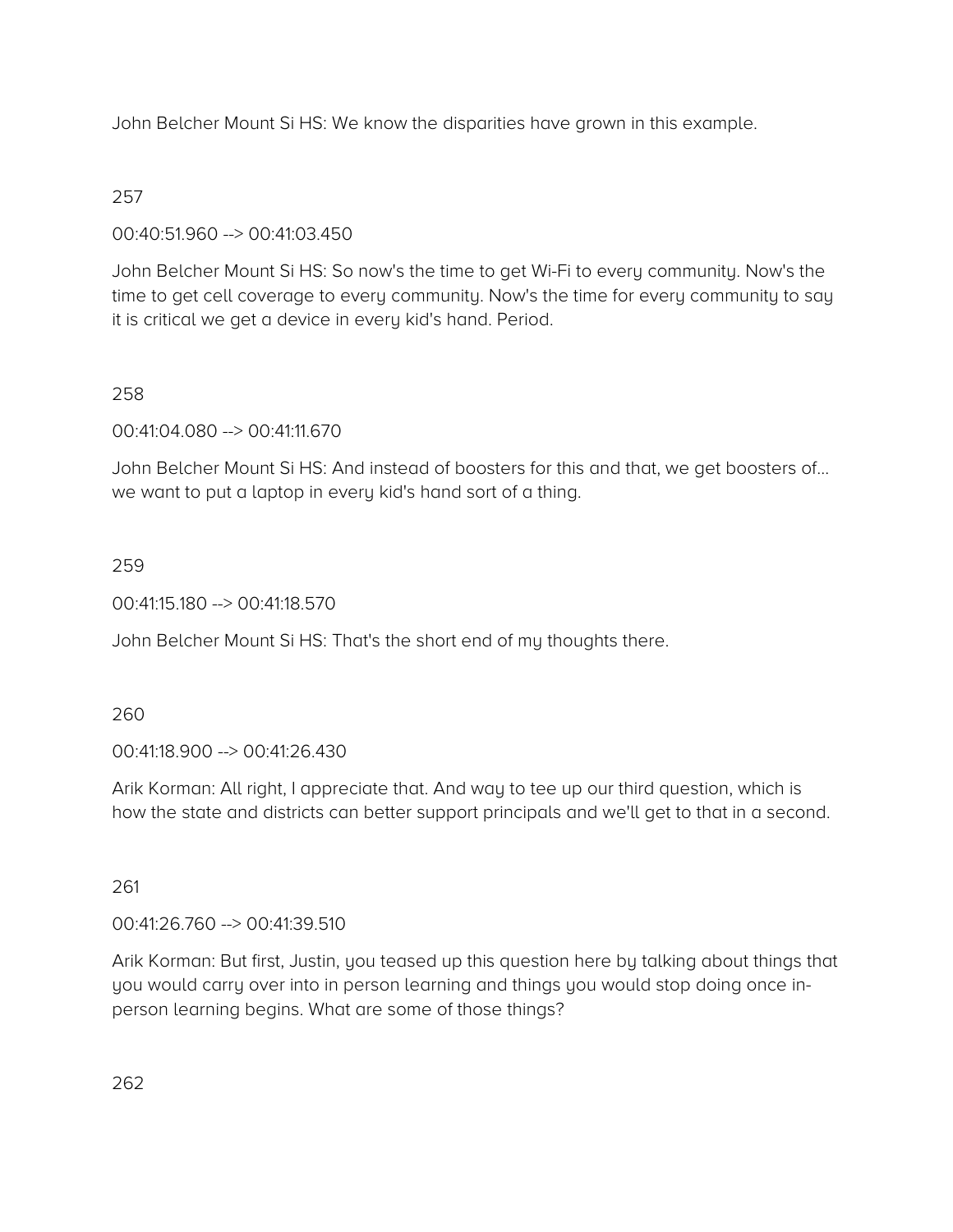00:41:41.220 --> 00:41:48.840

Justin Hendrickson: Well, we got a lot. I think families are huge part of this. We said that families that you know have become

# 263

00:41:49.500 --> 00:41:57.540

Justin Hendrickson: their teachers at home… they've always been their teachers at home, but they've had to kind of follow our rules to be teachers at home and so there's been a lot of dialogue.

### 264

00:41:57.960 --> 00:42:05.610

Justin Hendrickson: As you know, I got a first and third grader at my school and I listen in on those classes every day. And so we got families who really are aware,

### 265

# 00:42:05.910 --> 00:42:14.550

Justin Hendrickson: I think, for the first time for many families like what happens in the classroom each and every day. How do we capitalize on that? How do we capture their thoughts on how we can make that better?

#### 266

#### 00:42:16.170 --> 00:42:27.630

Justin Hendrickson: And too… we talked about the essential needs and how we need to make sure our families are supported too and at South Shore, we do we do over 100 food bags every Friday for our school community and the community at large.

267

00:42:28.710 --> 00:42:34.500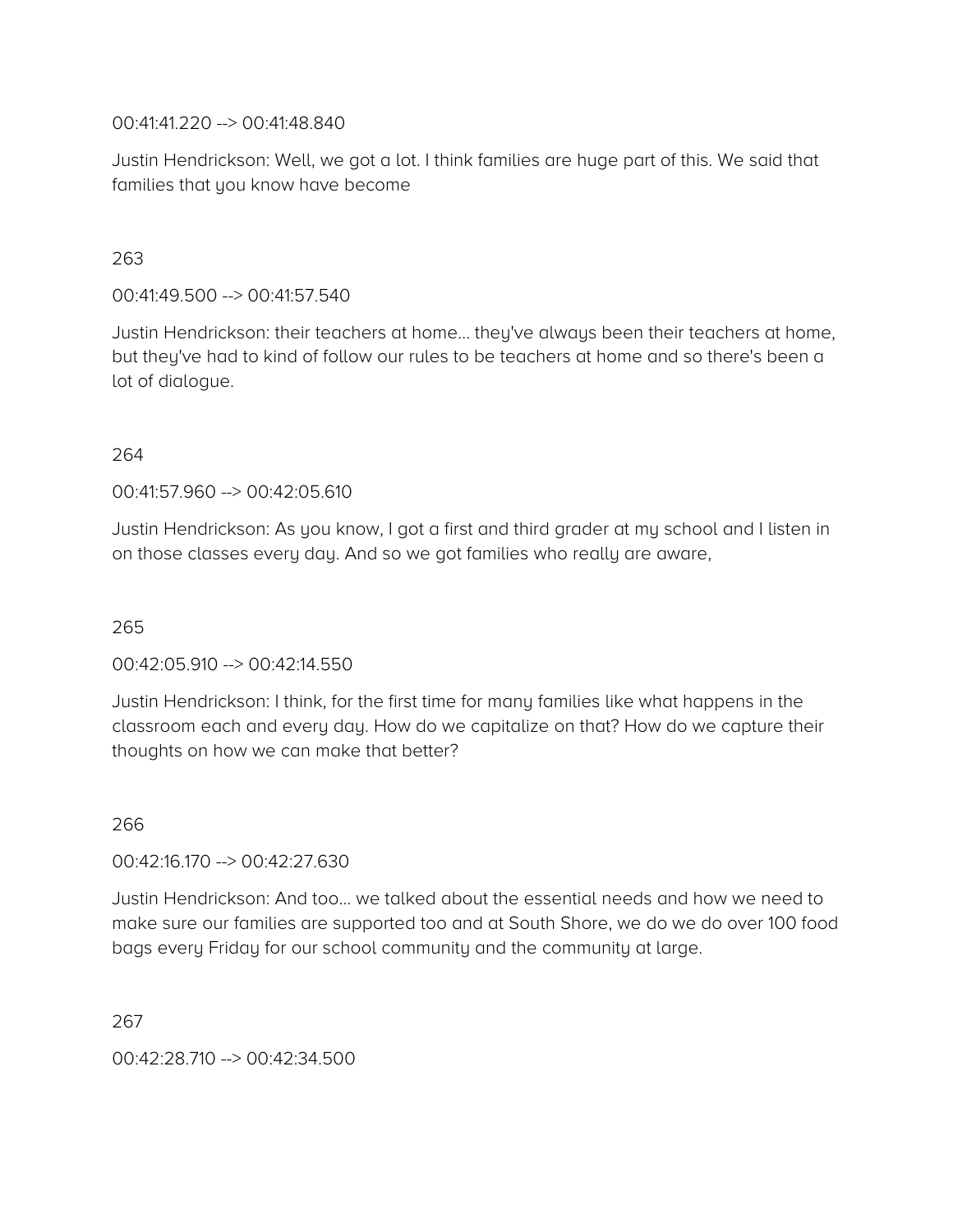Justin Hendrickson: And these weren't always families that teachers thought might have needed the help and so there's been a huge

### 268

00:42:35.190 --> 00:42:43.080

Justin Hendrickson: influx on teachers just really being able to get to know families, really, really well this year because we can't have done this work without

### 269

00:42:43.500 --> 00:42:55.170

Justin Hendrickson: families. And so how do we… how do we leverage that? And how do we see that from a strength based perspective? We've never ever met a family who doesn't want to be their kid to be successful. How do we start there? How do we really build

# 270

00:42:55.980 --> 00:43:00.630

Justin Hendrickson: some systems out so that we can really keep this engagement going on with families? How can we

# 271

00:43:01.950 --> 00:43:10.590

Justin Hendrickson: utilize some of the strength that they've built in some of the skills they've built over this last year to continue supporting what we're doing at school? We're doing academic parent teacher teams with a grant

# 272

00:43:11.820 --> 00:43:15.330

Justin Hendrickson: from the roadmap project where we're doing just that. We're talking about "Hey,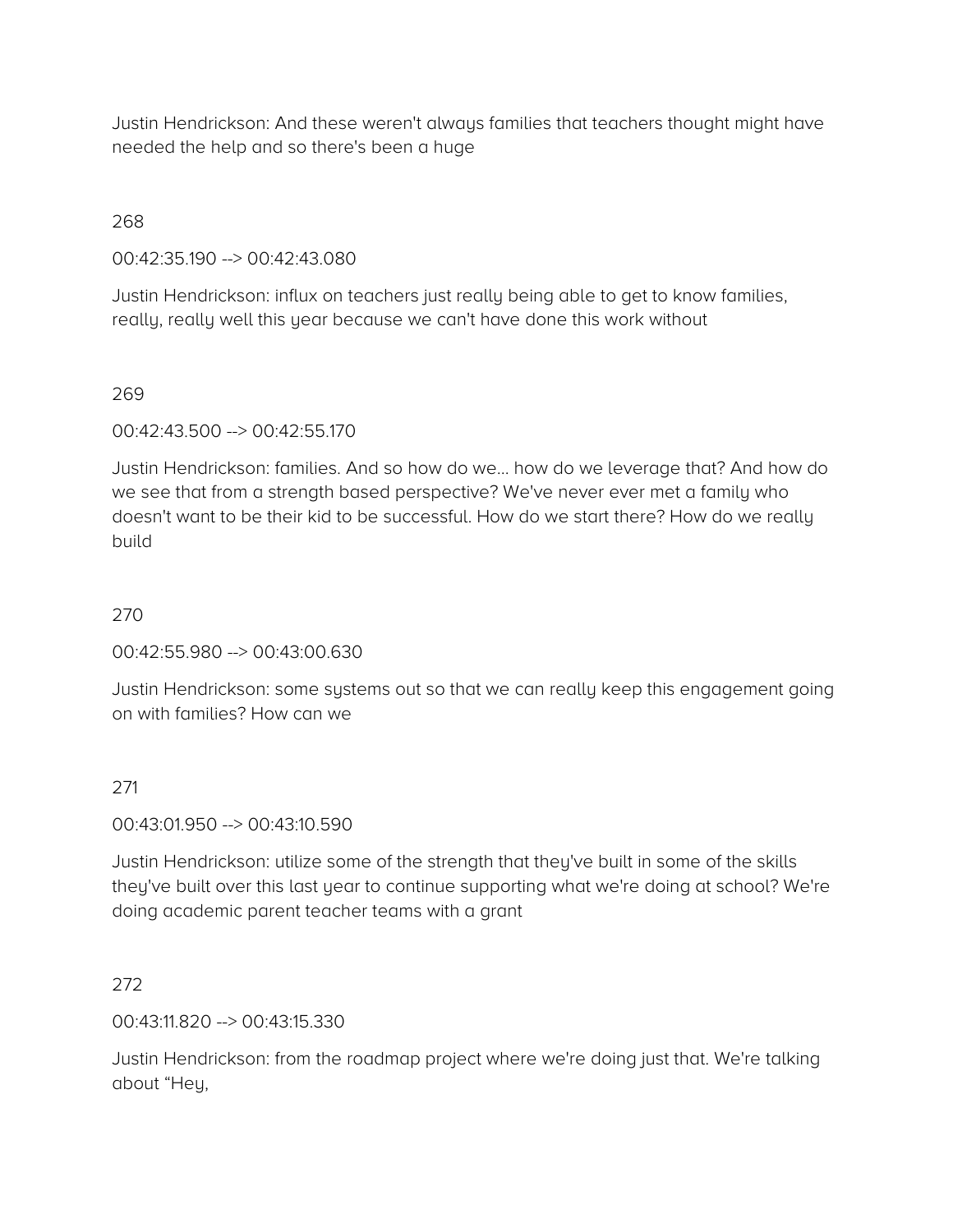00:43:15.870 --> 00:43:27.300

Justin Hendrickson: regardless of what language you speak, your working hours, here are a couple games that you could play at your house that are in line with what we're doing in the classroom." And and families are all on board with that. I think two,

# 274

00:43:28.290 --> 00:43:35.760

Justin Hendrickson: teachers have really got to know their students in a different way this year… as real individual students, not just as as a number or a grade level.

# 275

### 00:43:36.150 --> 00:43:43.080

Justin Hendrickson: They've really had to get to know their students learning styles, what times of day they're going to be more active than others,

# 276

00:43:43.590 --> 00:43:54.330

Justin Hendrickson: who they need to contact at the house during different times of the day… so how do we really start to look at students much more individually, rather than just a you know, a third grader who's eight? Because they're they're all different.

277

00:43:54.720 --> 00:43:58.350

Justin Hendrickson: And that's a beautiful thing. So how do we really um…

278

00:43:59.010 --> 00:44:07.470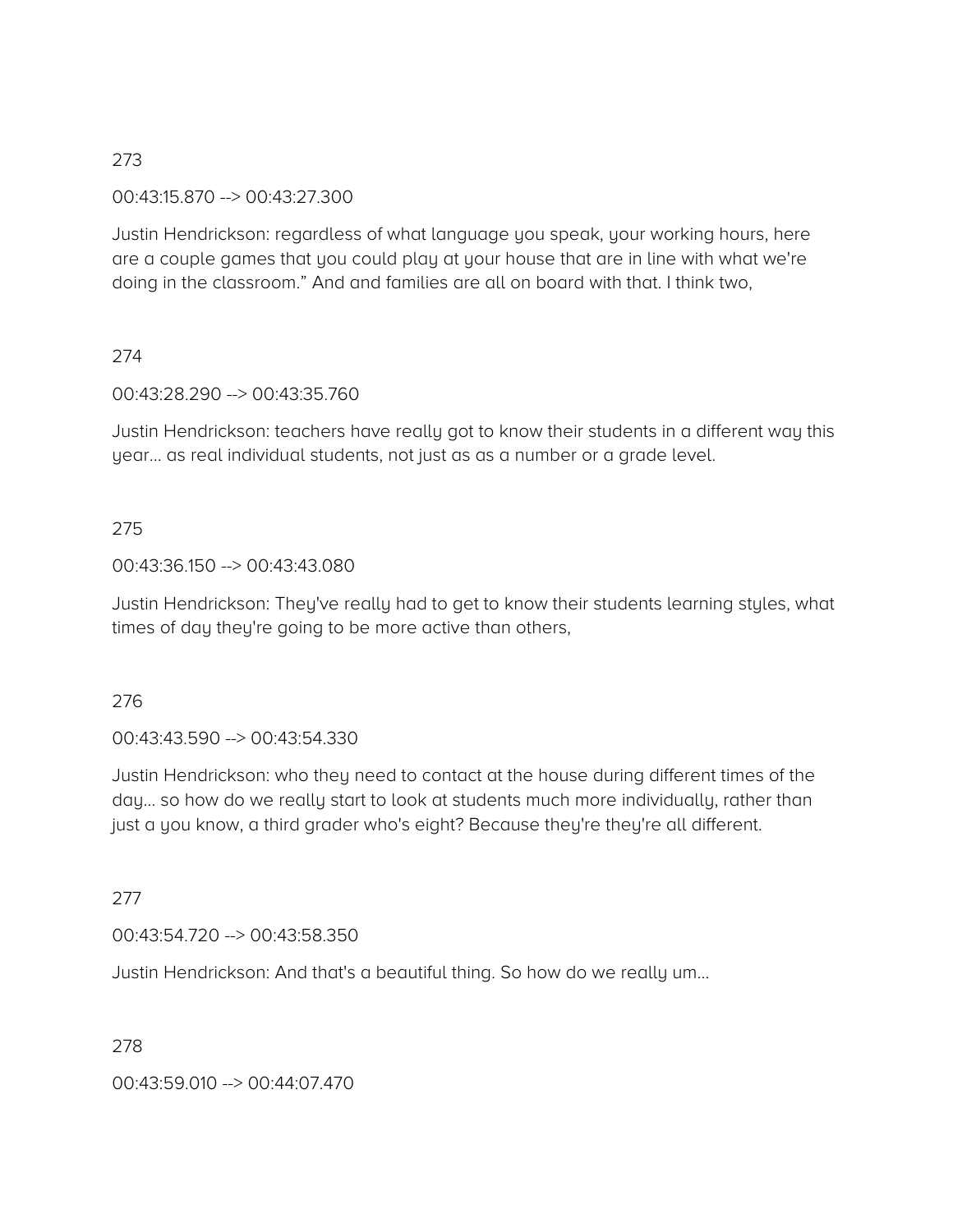Justin Hendrickson: How do we really capture that and how do we systematize some of those pieces ensuring that each and every student is getting those contacts? That the small group work that we talked about earlier.

### 279

#### 00:44:08.040 --> 00:44:14.820

Justin Hendrickson: Playing to teacher strengths… we got teachers in… I got three teachers per grade level.

### 280

00:44:15.420 --> 00:44:22.500

Justin Hendrickson: And the collaboration that they do on a almost a daily basis is is unlike any collaboration I've seen in my 20 years.

### 281

00:44:22.980 --> 00:44:33.360

Justin Hendrickson: And it's… and they have to do it, so how do we capture that without burning our teachers out as well? And so finding those additional times for collaboration which gets into master scheduling with gets into

# 282

00:44:33.690 --> 00:44:39.510

Justin Hendrickson: being creative so that we're not asking teachers to come do heavy lifting after they've taught all day

#### 283

00:44:39.840 --> 00:44:48.930

Justin Hendrickson: for another two hours. We just know bandwidth is really limited sometimes. How do we leverage some of the tools that we have now around professional development?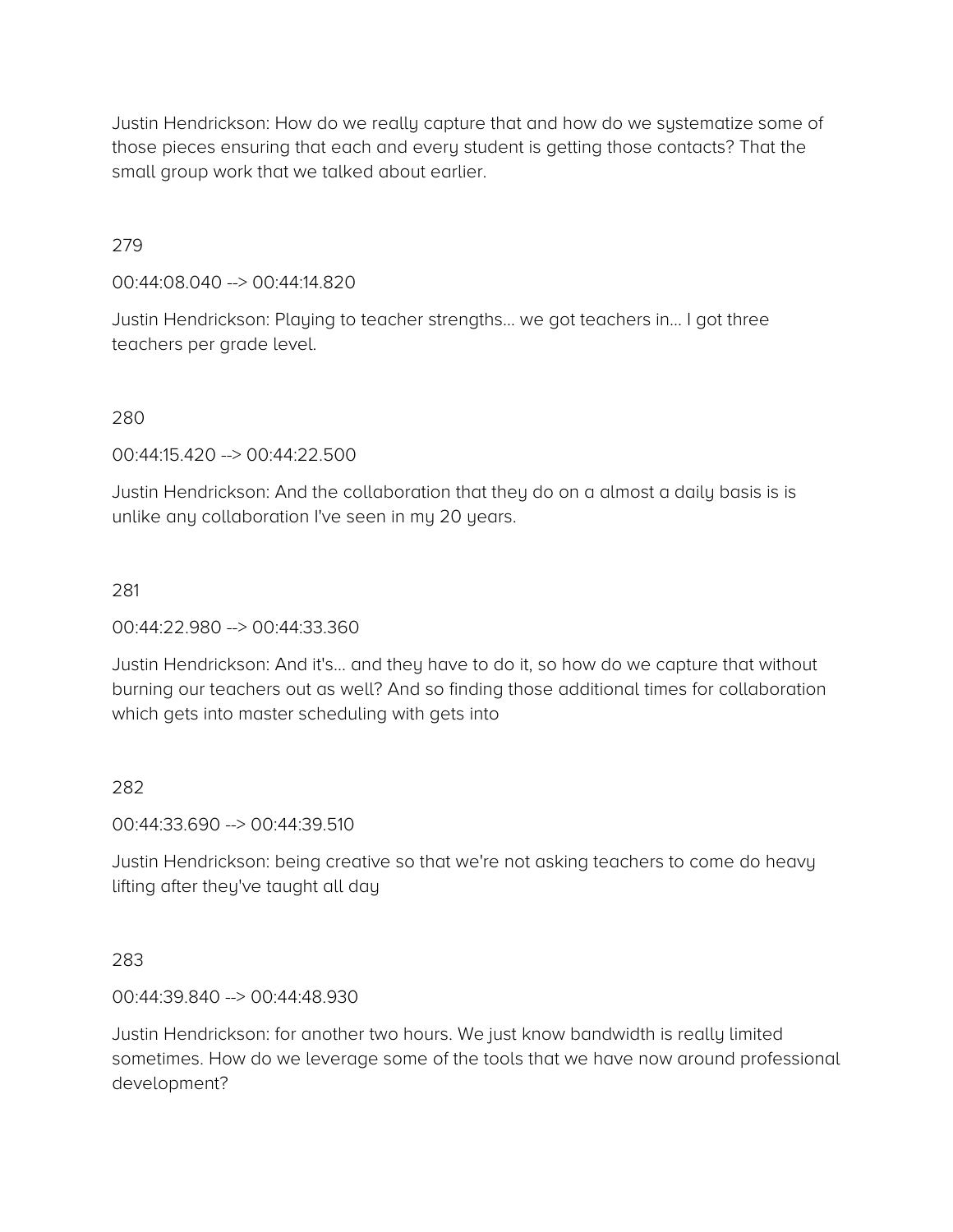00:44:49.590 --> 00:44:56.250

Justin Hendrickson: Around reaching out and talking to principals? And I know all of us here have a couple principal friends on speed dial and we talk through

### 285

00:44:56.820 --> 00:45:05.160

Justin Hendrickson: things um, but a lot of times our districts aren't providing some of those spaces for us to do that in other spaces. We're talking

# 286

00:45:05.670 --> 00:45:11.580

Justin Hendrickson: um checking some boxes… and so the real learning to me has been from other folks and also,

# 287

00:45:11.880 --> 00:45:21.570

Justin Hendrickson: hey, if I wrote a letter to my staff and you were thinking about doing it… take mine, fix it up a little, sentence yours, don't waste your time on that. So how do we really start working smarter because

# 288

00:45:21.810 --> 00:45:28.290

Justin Hendrickson: as John said, we've been working hard this year and we're tired, but at the same point in time there's been a lot of opportunity

289

00:45:28.770 --> 00:45:35.370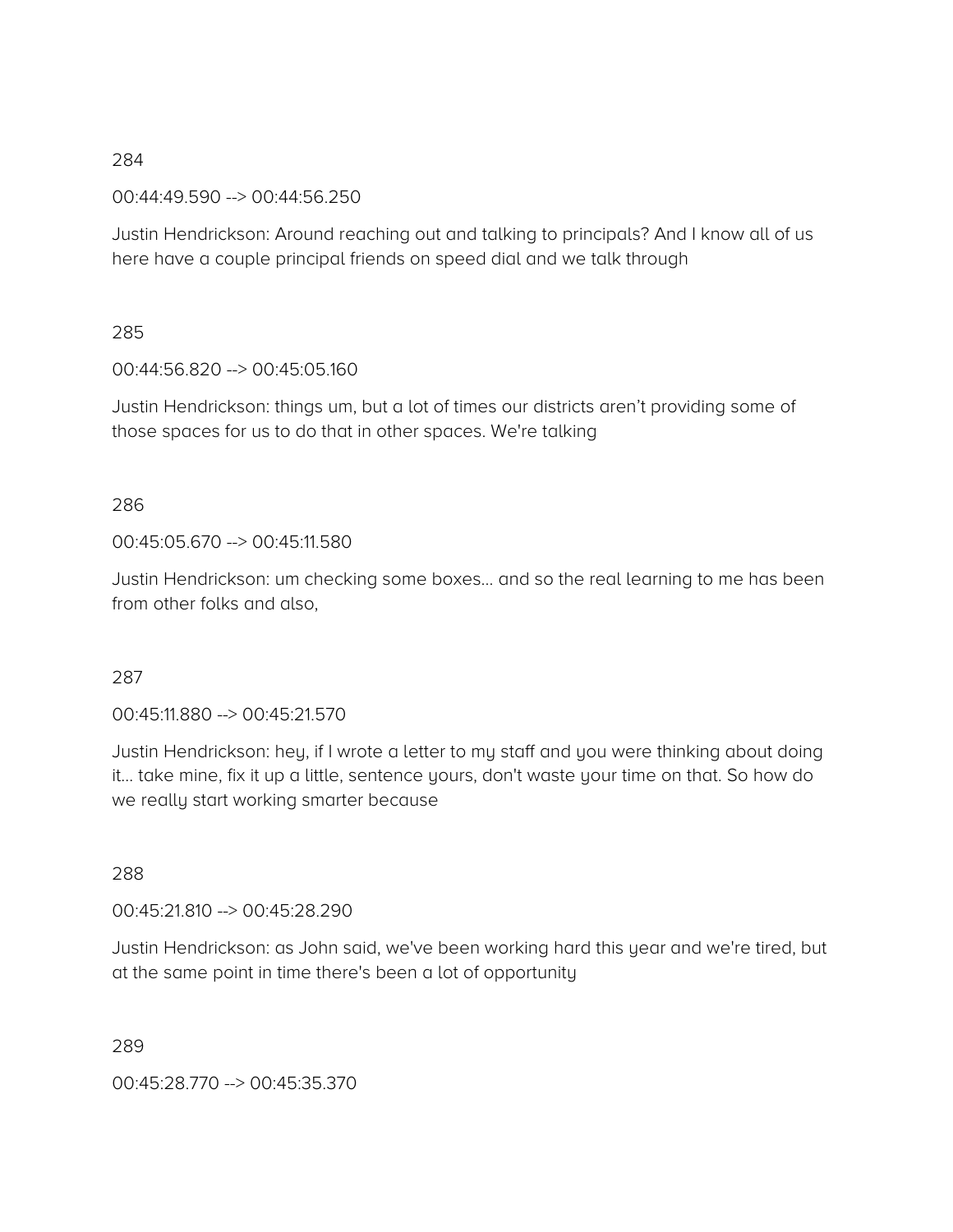Justin Hendrickson: for us to really think about doing things differently, that I think can really start to shift that paradigm from

290

00:45:36.270 --> 00:45:39.720

Justin Hendrickson: you know step into a classroom… when we were kids they still mostly look the same…

291

00:45:40.110 --> 00:45:48.480

Justin Hendrickson: um nothing else does, but our classrooms still mostly look the same. So how do we shift that and how do we really start to meet our families, our students with where they are?

### 292

00:45:48.750 --> 00:45:59.010

Justin Hendrickson: Identify all of those strengths that they've shown this year because they've shown a ton of resilience and strength this year. How do we leverage that in the classroom? And do that in a way that is

# 293

00:45:59.730 --> 00:46:09.240

Justin Hendrickson: going to be not just for a year, and not just a slight shift, and then we shift back… like really I know we're a big ship and we don't turn quick, but how do we really start to move in the direction that's going to be

294

00:46:09.900 --> 00:46:15.060

Justin Hendrickson: much more innovative and embrace some of the big lessons we learned this year?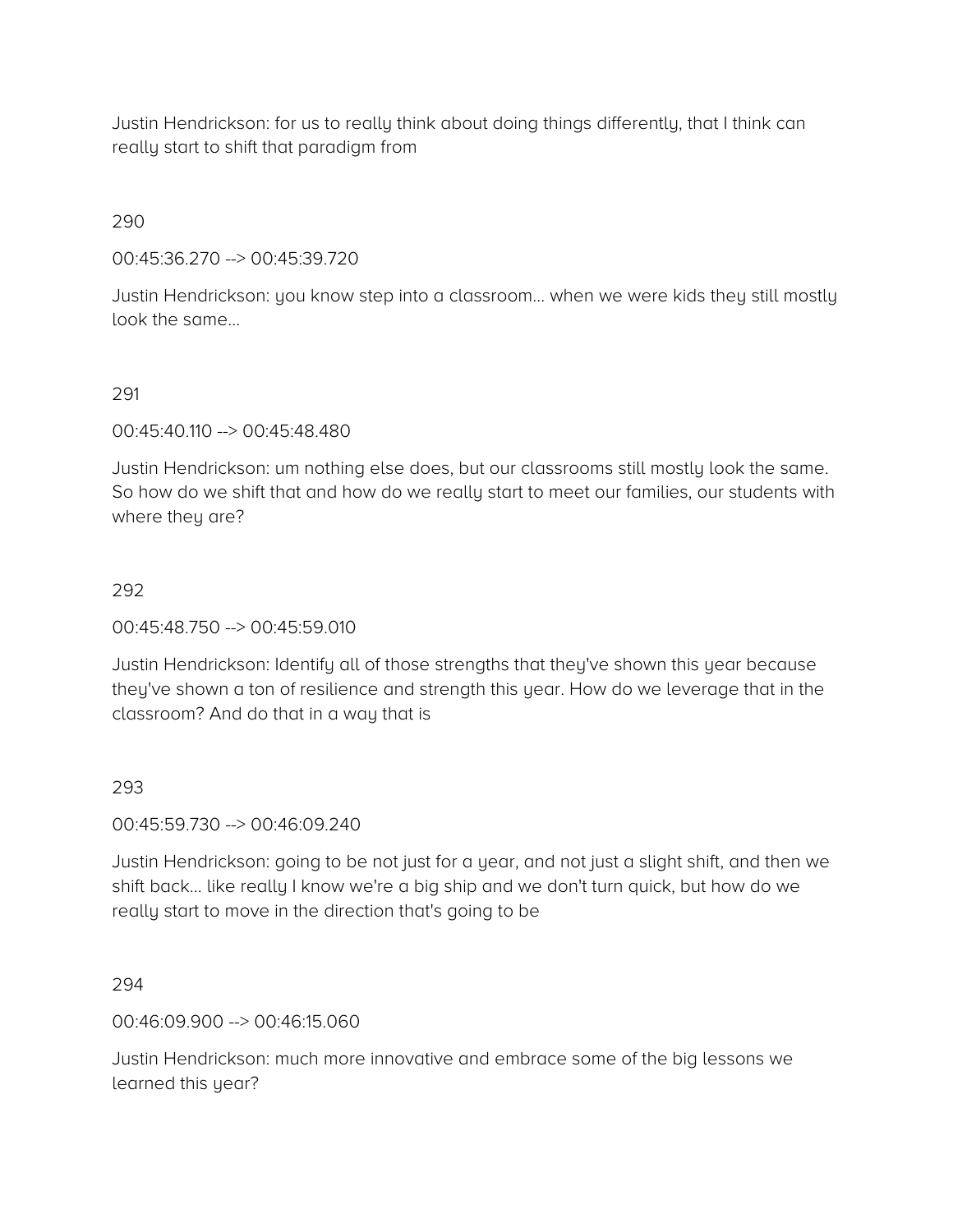00:46:15.180 --> 00:46:18.180

Arik Korman: Those are great insights and I appreciate everything that you've all shared.

296

00:46:18.600 --> 00:46:24.480

Arik Korman: This last question is going to be lightning round because I want to make sure we have enough time to get to some of the questions from the audience.

### 297

00:46:24.930 --> 00:46:35.070

Arik Korman: So I'm going to do this popcorn style… whoever wants to say something just go ahead and unmute yourself and go for it. How can principals be better supported at the state and district levels?

298

00:46:38.340 --> 00:46:39.270

Tricia Kannberg: I'll go ahead and get started. Oh, sorry John.

299

00:46:39.330 --> 00:46:40.950

John Belcher Mount Si HS: Go ahead, Tricia. You first.

# 300

00:46:41.280 --> 00:46:45.390

Tricia Kannberg: So on this one, I'm actually going to check my privilege. And what I mean by that is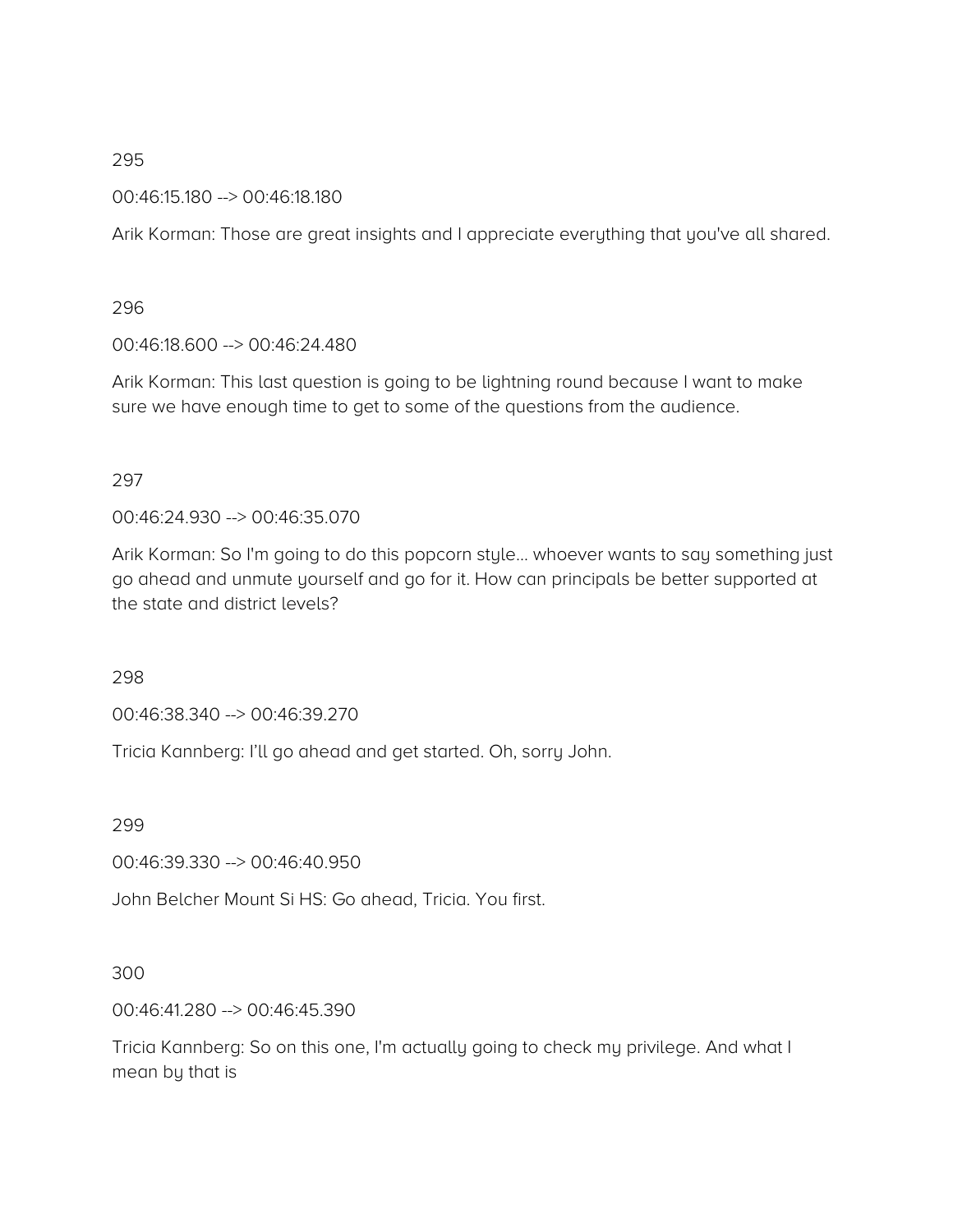00:46:46.020 --> 00:46:55.890

Tricia Kannberg: so a lot of us, and especially in this room right now we're seeing the light at the end of the tunnel right. The pandemic… we see people getting vaccinated, we see that maybe there's some changes are going to happen in the fall.

#### 302

00:46:56.340 --> 00:47:08.190

Tricia Kannberg: But reality set in this morning for me… that it's it's an unforeseen ending for the families I serve. 90% of my students are free reduced. In a recent article

#### 303

#### 00:47:08.730 --> 00:47:23.040

Tricia Kannberg: in The Spokesman Review, 74% of the families who live in my community are concerned they will lose their housing. And that's what I mean about there's no end in sight for them. This will have long term effects; I will bounce back. I've done I…

#### 304

00:47:23.760 --> 00:47:30.480

Tricia Kannberg: I feel so fortunate that I've had the work that I've had to do. That my focus has been on my my staff and my communities and my family's.

305

00:47:30.870 --> 00:47:33.810

Tricia Kannberg: I haven't had to you know worry about

306

00:47:34.230 --> 00:47:40.290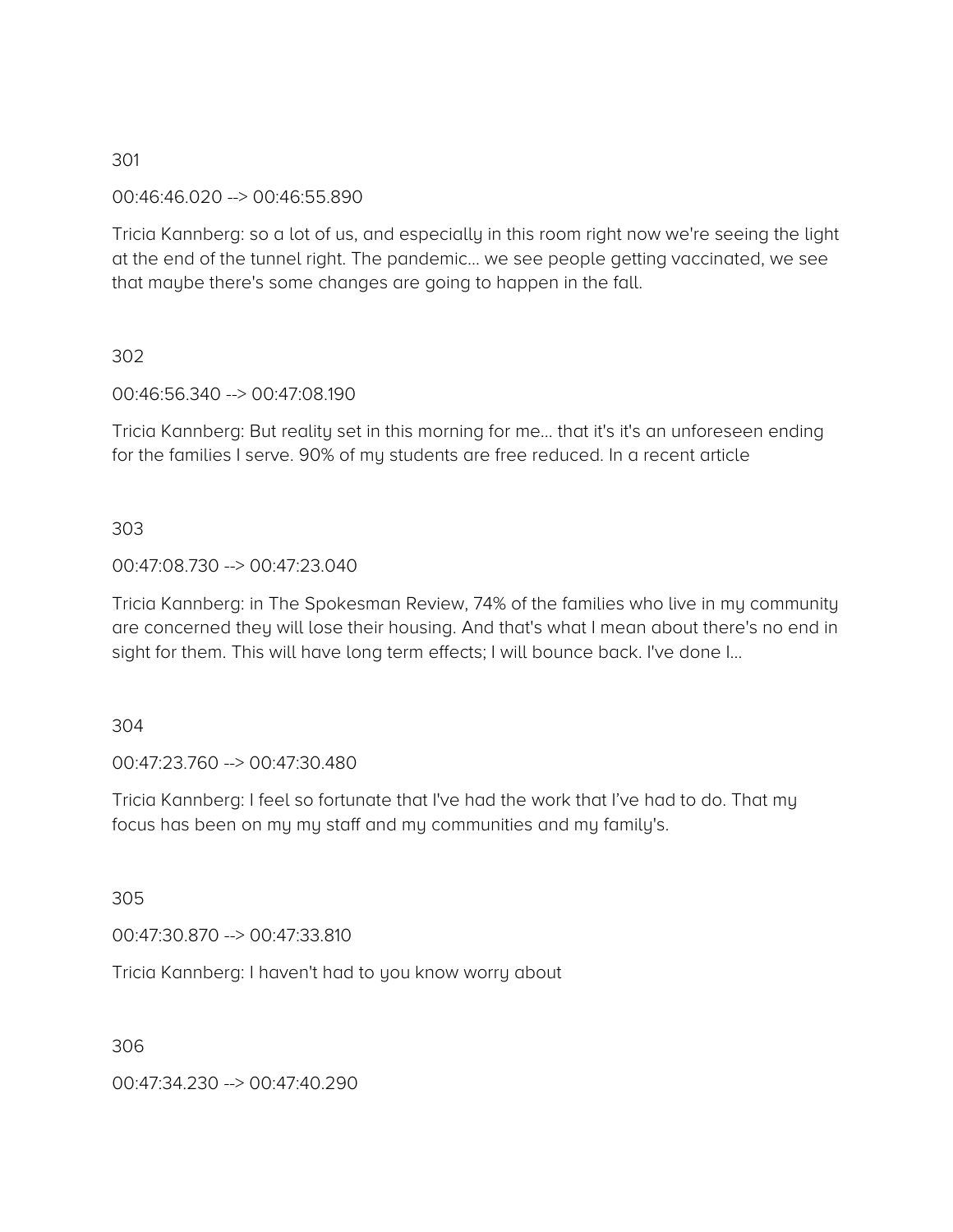Tricia Kannberg: providing for my own kids at home… they were taken care of. I didn't have to worry about food on the table, or making my mortgage payment.

# 307

00:47:40.500 --> 00:47:48.600

Tricia Kannberg: So I feel very fortunate, but I also again the word that's been thrown around a lot today I'm humbled by the fact that our families are enduring things day to day.

### 308

00:47:49.290 --> 00:47:54.960

Tricia Kannberg: And we need to be reminded that that's that's who serve. So for me and I what I'm looking for…

### 309

00:47:55.560 --> 00:48:00.000

Tricia Kannberg: I want sustained and reliable funding to continue some of the supports we've been working on.

#### 310

00:48:00.240 --> 00:48:06.750

Tricia Kannberg: We work with a community liaison who's helped more than 50 of our families with food insecurity and with homelessness. That's just at Regal.

#### 311

00:48:07.020 --> 00:48:12.000

Tricia Kannberg: And those are people who are humbled enough to call and say "I need help." And I can probably triple that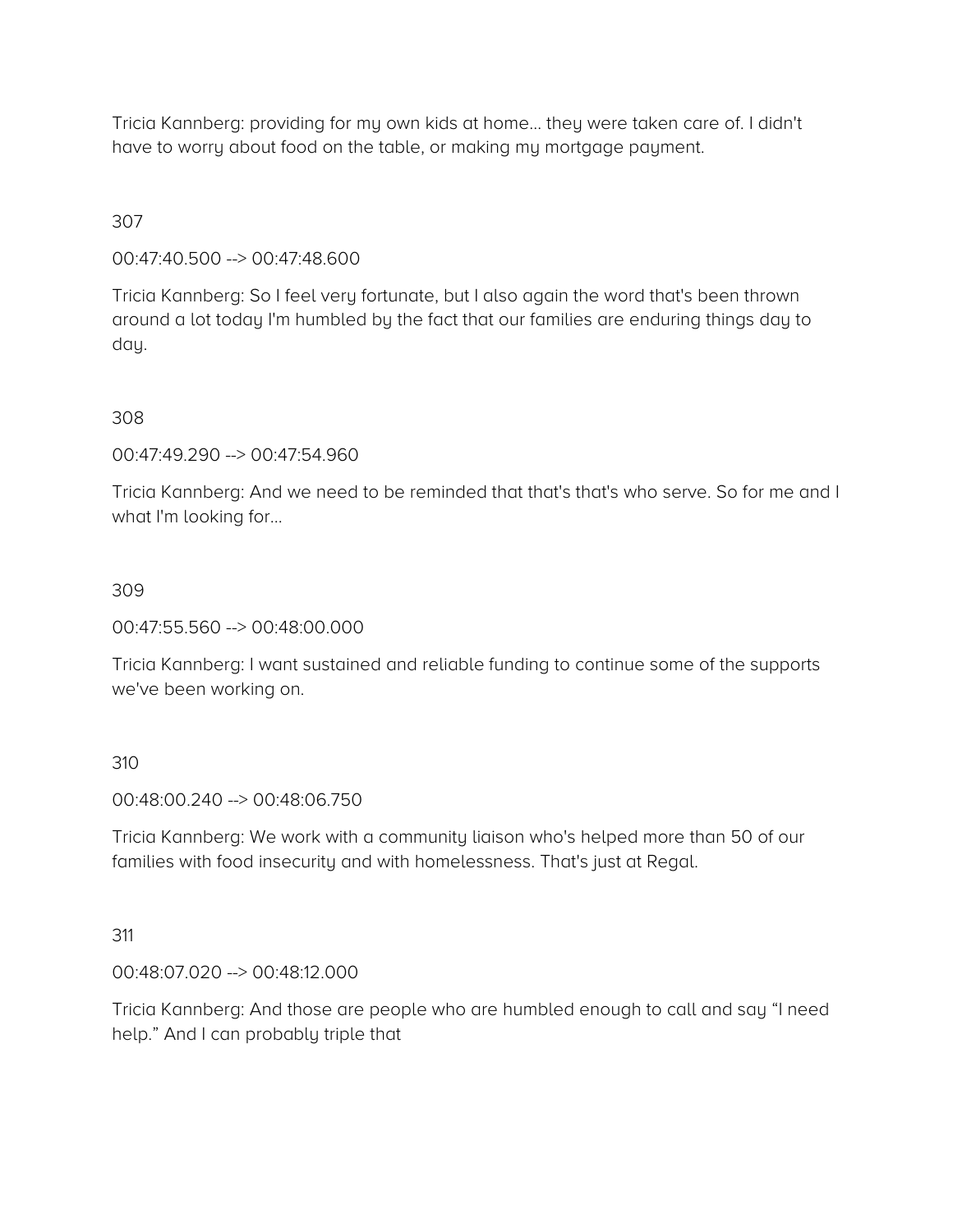00:48:12.300 --> 00:48:19.140

Tricia Kannberg: if families were willing to come forward, but there's a lot of pride in my community. So they're not going to say that there's they're struggling.

313

00:48:19.560 --> 00:48:26.370

Tricia Kannberg: And again, sustained funding for counselors, behavioral specialists, and social workers because we have like our kids going through a lot right now.

314

00:48:26.610 --> 00:48:41.040

Tricia Kannberg: And what we need is a lot of support and not just for the next year… this is just it's… we have no idea what we're getting into and I'm predicting this is going to be a half a decade or more before we start to feel some normalcy so that's where that's where I am right now.

315

00:48:43.170 --> 00:48:53.730

John Belcher Mount Si HS: Arik, I think they need to support some new state PD days so that we can get teachers back up to speed. And we've had a little bit of luxury of time that teachers have really capitalized so I think

316

00:48:54.630 --> 00:48:58.710

John Belcher Mount Si HS: more teacher state days to get people ready to close these gaps.

317

00:48:59.220 --> 00:49:13.800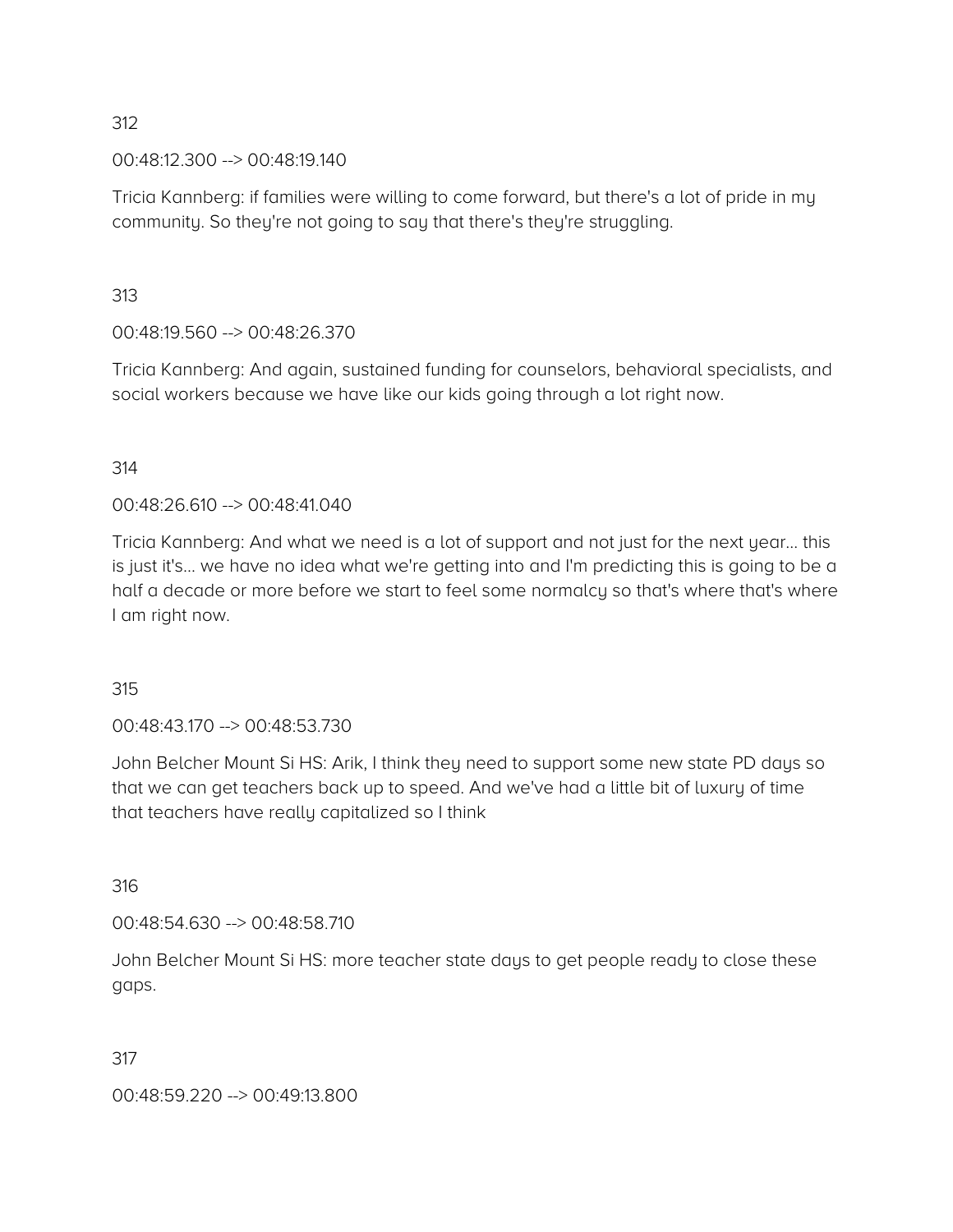John Belcher Mount Si HS: I also think it's an opportunity, Arik, to capitalize on skilled workforce, so when I have a hard time competing with my neighbor Microsoft with the \$200,000 employee, they can pipe right into my computer science class remotely… teach that course for me.

318

# 00:49:14.910 --> 00:49:26.940

John Belcher Mount Si HS: And so, there are some things we can capitalize that the state could give incentives to businesses to help us out with that. I think the funding issue is huge and the connectivity is something that the state could really help us out with.

### 319

00:49:28.110 --> 00:49:33.120

Jason Smith: Great. I'll jump in there too. Along those lines, want to see continued funding… more funding

#### 320

00:49:34.170 --> 00:49:42.780

Jason Smith: for more teachers… teachers with higher giving teachers higher salaries, so we can recruit and retain top notch quality educators.

#### 321

00:49:43.050 --> 00:49:51.390

Jason Smith: And it is no secret, it is not rocket science, that if I can have class sizes of 15… 12 like I'm seeing now versus 36-37…

#### 322

#### 00:49:51.810 --> 00:50:02.310

Jason Smith: the connectivity from a teacher to a student, the relationships, the emotional growth, and on and on and on… with a smaller class size, with a quality educator who cares about kids,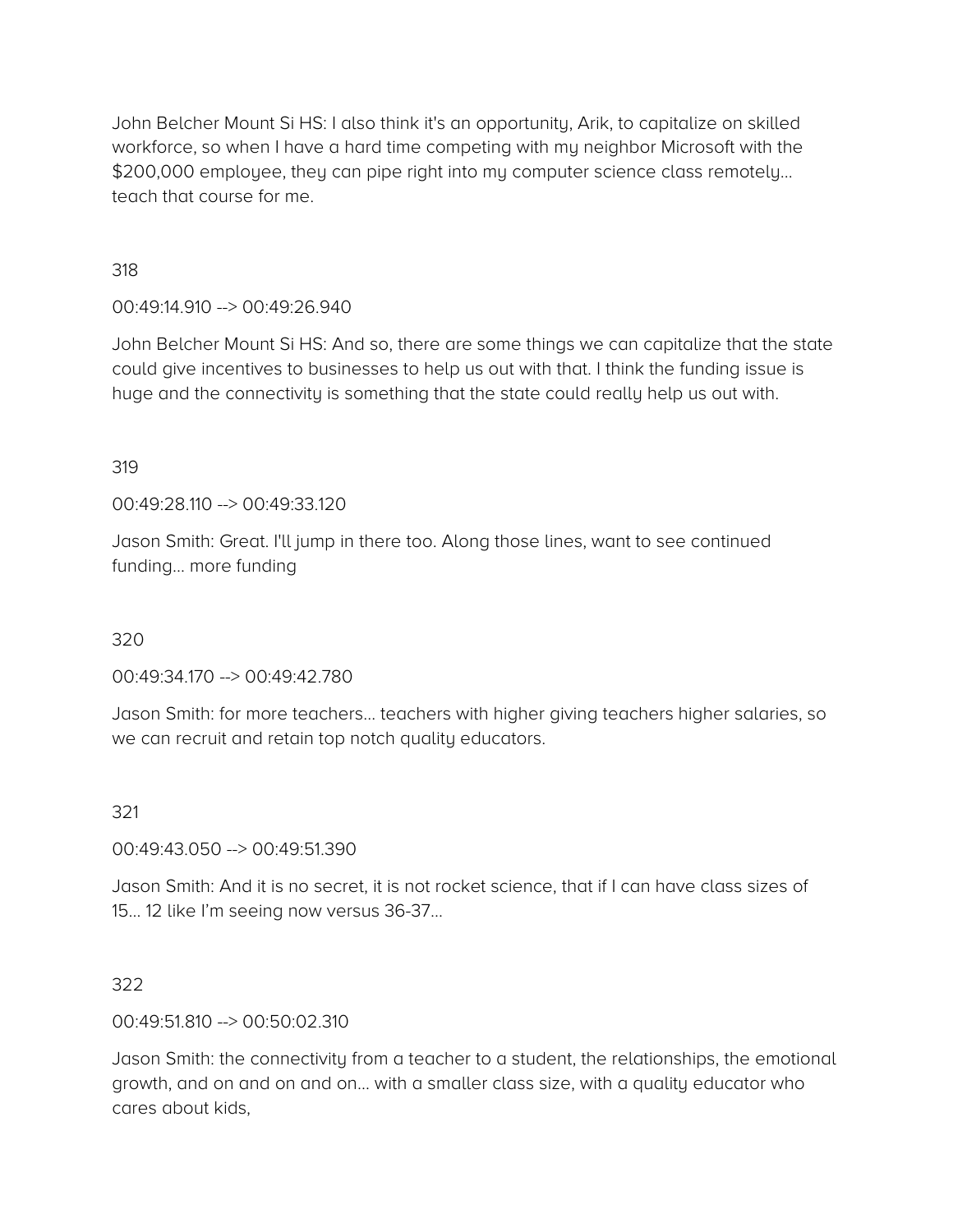00:50:03.090 --> 00:50:12.870

Jason Smith: more funding for teachers for competitive salaries, and more funding to have smaller class sizes to me would be at a premium now especially coming off COVID.

# 324

00:50:14.130 --> 00:50:29.670

Carlos Gonzalez: I would I would add a technology piece in terms of accessibility… around that continued support for technology and what I mean by that is just when you consider what we can do to expand bandwidth and rural in rural regions…

# 325

00:50:30.900 --> 00:50:35.640

Carlos Gonzalez: making chromebooks or laptops one to one in a school district for all kids,

# 326

00:50:36.690 --> 00:50:41.820

Carlos Gonzalez: that accessibility to hotspots for those families that really need them that don't have Internet at home.

# 327

00:50:42.360 --> 00:50:46.200

Carlos Gonzalez: You know we're we're getting better we've done a really good job of meeting this demand, but

# 328

00:50:46.860 --> 00:50:55.080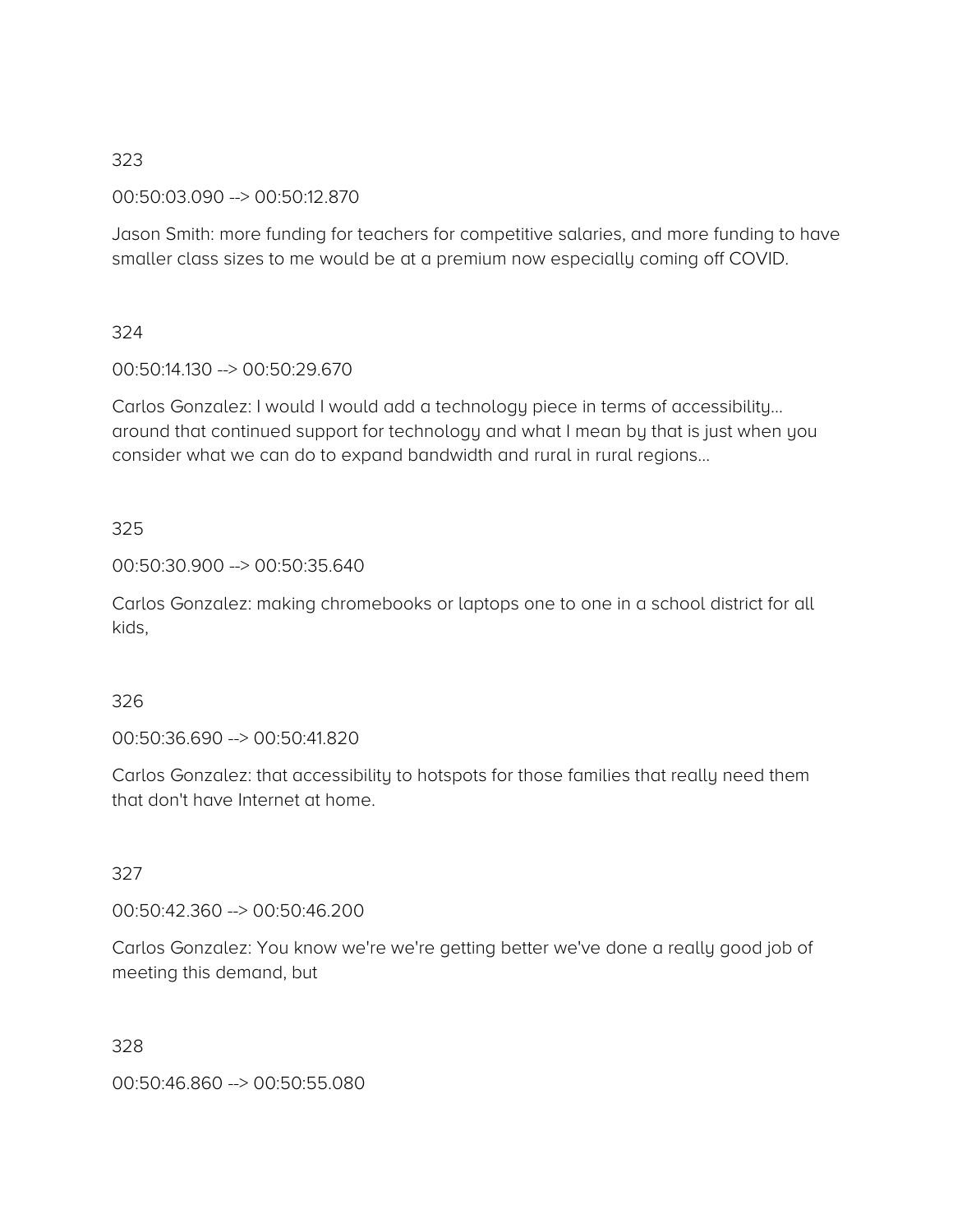Carlos Gonzalez: that that's something with technology always evolving. That's something that we're going to have to try our best to keep up with so that that accessibility to learning is always there for kids.

### 329

00:50:55.650 --> 00:51:09.600

Carlos Gonzalez: Um something on the principal end is just how we can get some more support around really training for negotiations around labor management and so that when these pandemics do happen

#### 330

00:51:10.980 --> 00:51:18.360

Carlos Gonzalez: that we can get through it in a timely matter in the best way possible that is best for both sides. So what does that training look like so that

331

00:51:19.380 --> 00:51:24.060

Carlos Gonzalez: it's done in a timely manner and we can just come to a compromise in the best way possible?

#### 332

00:51:24.450 --> 00:51:33.240

Carlos Gonzalez: And then the last one that I would also add is just the importance of in that power of parent involvement. I know that's something that's always on our radar as an administration,

#### 333

00:51:33.690 --> 00:51:43.350

Carlos Gonzalez: but whatever we can do to increase our funding around parent coordinators that help the administration to get into homes and provide that support at home, get food out to families,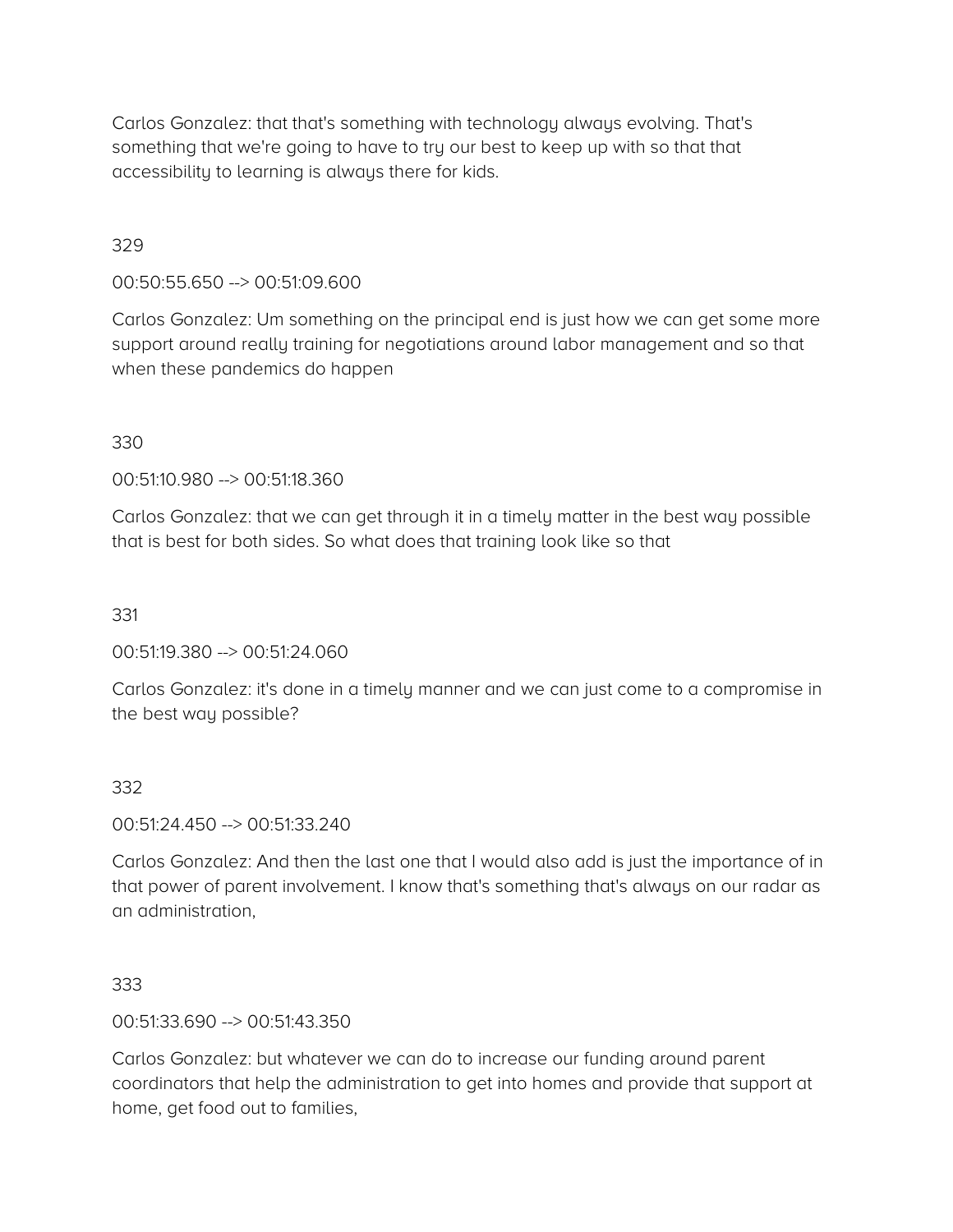00:51:43.710 --> 00:51:54.240

Carlos Gonzalez: hotspots, talk about technology, how to access the students learning from home so that they can help us from home… and so whatever we can do to just increase that parent partnership

# 335

00:51:55.200 --> 00:52:05.490

Carlos Gonzalez: so that they're in this work with us because when you think about it developmentally for kids aged 5 to 18, we we're only with them literally like 11 to 13% of the time in their development.

# 336

00:52:06.120 --> 00:52:15.870

Carlos Gonzalez: So what can we do to just maximize the other 90% roughly 90% using the parents from home to help us with the learning here? And so that's what I think about.

# 337

00:52:18.030 --> 00:52:26.880

Cindy Cromwell: I'll go ahead and jump on. I loved the message when all of this started, that we were going to look through things through the lens of the three c's.

# 338

00:52:27.330 --> 00:52:38.130

Cindy Cromwell: And when the pandemic is over with because it's going to be… I think it's important that we continue with that lens of compassion, common sense, common sense is so important and that communication.

339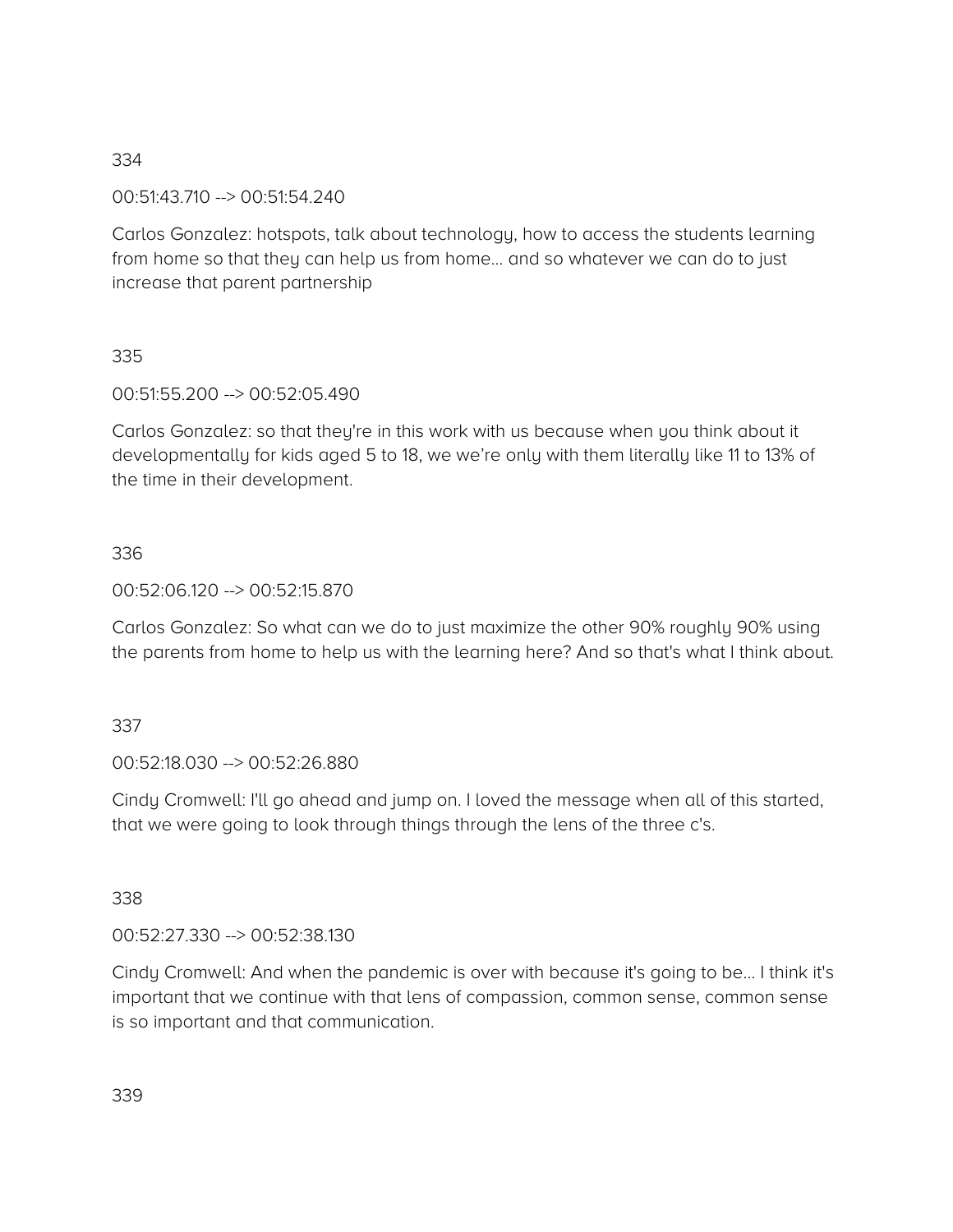### 00:52:38.520 --> 00:52:55.470

Cindy Cromwell: But also ask that again we get asked… we're able to give our input when decisions are made right. It's not just the rule makers that get to say because they've gone through school before. As the people who are responsible for the children's education… no more unfunded initiatives.

340

# 00:52:56.490 --> 00:53:06.600

Cindy Cromwell: Like let us just stabilize the supportive social emotional learning and the academics with that unfinished learning that we just haven't got to get.

341

00:53:06.960 --> 00:53:11.340

Cindy Cromwell: Let us just stabilize… we know what we're doing, we will get kids there.

342

00:53:12.150 --> 00:53:16.800

Cindy Cromwell: And then continue that mental health services and support for not only our students,

# 343

00:53:17.100 --> 00:53:30.750

Cindy Cromwell: but for our staff. And again, it's not just when the pandemic is over with, keep it going. That's what our families need. I agree it's going to take years for our kids to be able to pull out of this. Be patient with us.

344

00:53:31.470 --> 00:53:37.140

Cindy Cromwell: It's not going to be something that can happen quickly, but trust us and ask us. We'll guide you.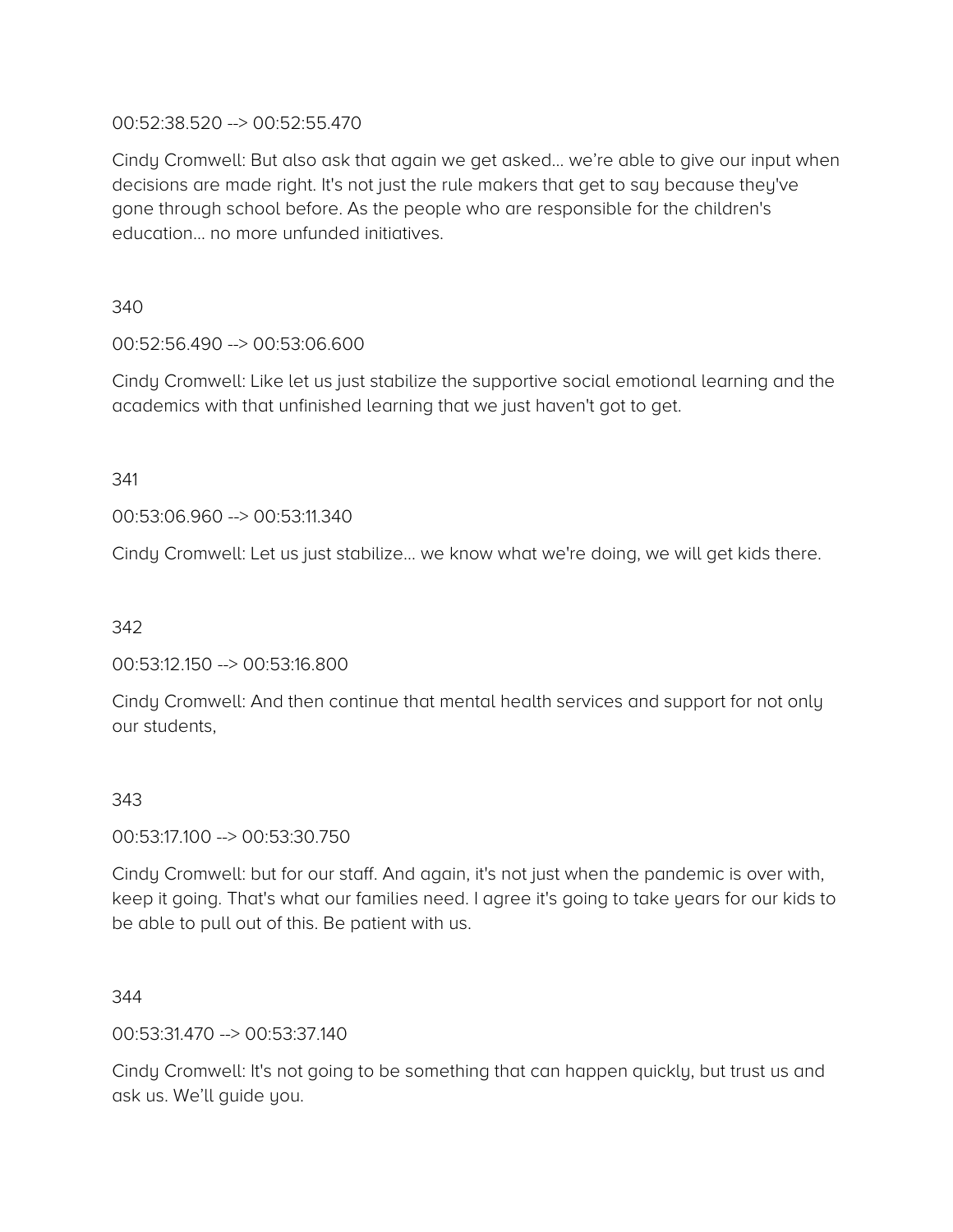00:53:38.730 --> 00:53:41.400

Nathan Plummer: So the only… I'm going to say a big and.

### 346

# 00:53:42.630 --> 00:53:52.860

Nathan Plummer: We got to get rid of this learning loss… like I am so sick of it because here's the deal… the reality is is learning loss ends up in deficit thinking.

# 347

00:53:53.460 --> 00:54:04.110

Nathan Plummer: And as long as we continue to look at the deficits of our students and are expected to respond to those deficits, we will continue to marginalize as a system… as a whole.

# 348

00:54:04.470 --> 00:54:12.840

Nathan Plummer: We will continue to fill in the blank these students aren't learning well, instead of looking at what are the strengths of our communities.

#### 349

00:54:13.320 --> 00:54:27.660

Nathan Plummer: And so I could add to all of those and expand, but I'm going to say we got a dump this learning loss concept… we do know what we're doing, we do care about kids, and we will do whatever we can to be able to get them to be high school and beyond ready.

350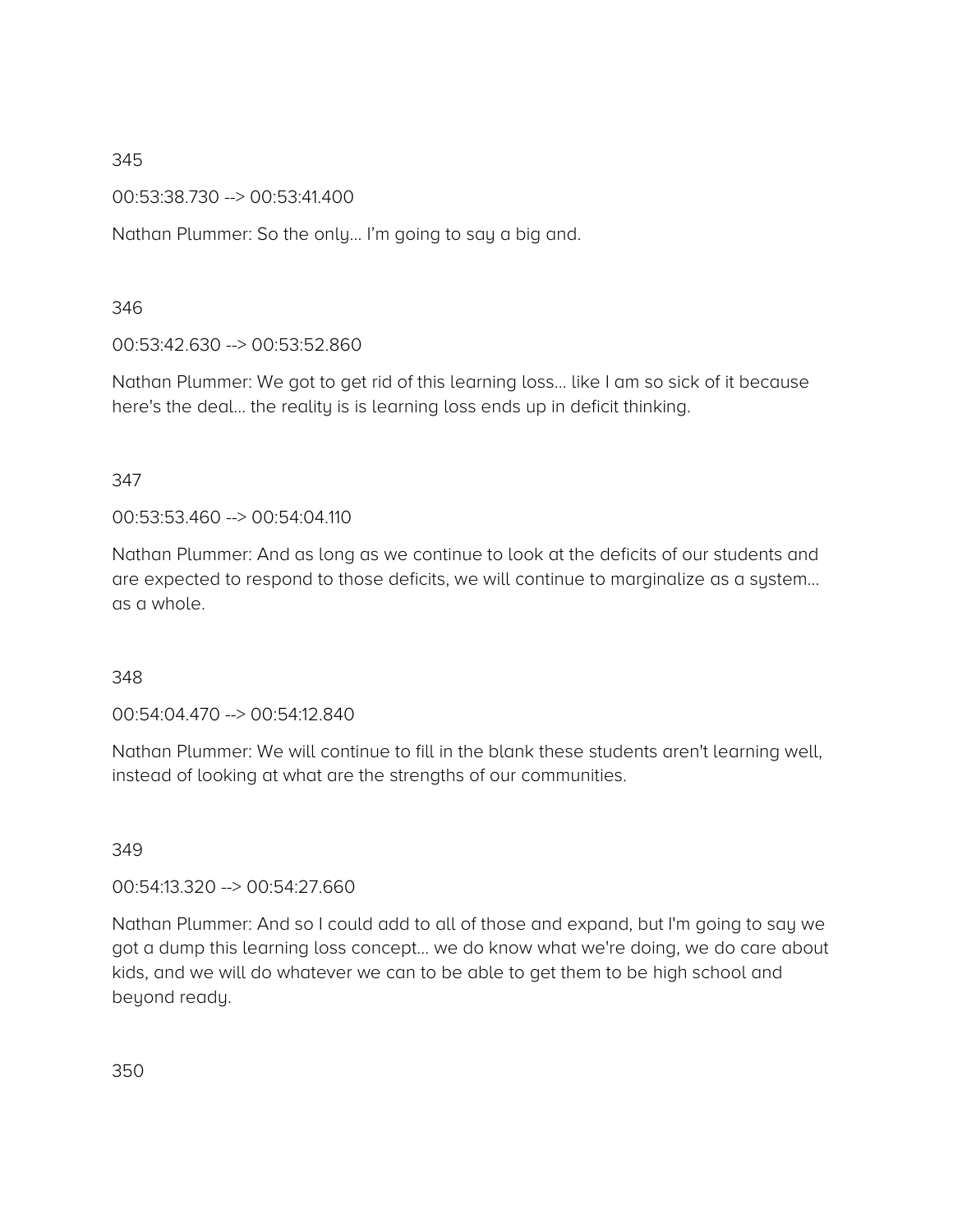00:54:29.370 --> 00:54:31.800

Arik Korman: Thank you, Nathan. And justin do you have anything that you'd like to add?

### 351

00:54:32.100 --> 00:54:40.230

Justin Hendrickson: Yeah, the the consistency with funding specifically around our counselors, our social emotional support, and mental health.

### 352

00:54:40.800 --> 00:54:48.240

Justin Hendrickson: And we know that you know so many of us have to make choices between, "Do I fund someone else for a classroom or do I fund a counselor?"

### 353

00:54:48.630 --> 00:54:55.320

Justin Hendrickson: Like that shouldn't have to ever be an option. Um and you know, we needed them before, and we're going to really need them now…

#### 354

00:54:55.830 --> 00:55:05.310

Justin Hendrickson: But every single year you're looking at your your sheets come from the district wondering, do you have point for counselor or whatever and trying to beg borrow and steal to make that happen.

#### 355

00:55:05.820 --> 00:55:10.410

Justin Hendrickson: And that other part that we know and even with the principals you know the five year sort of piece…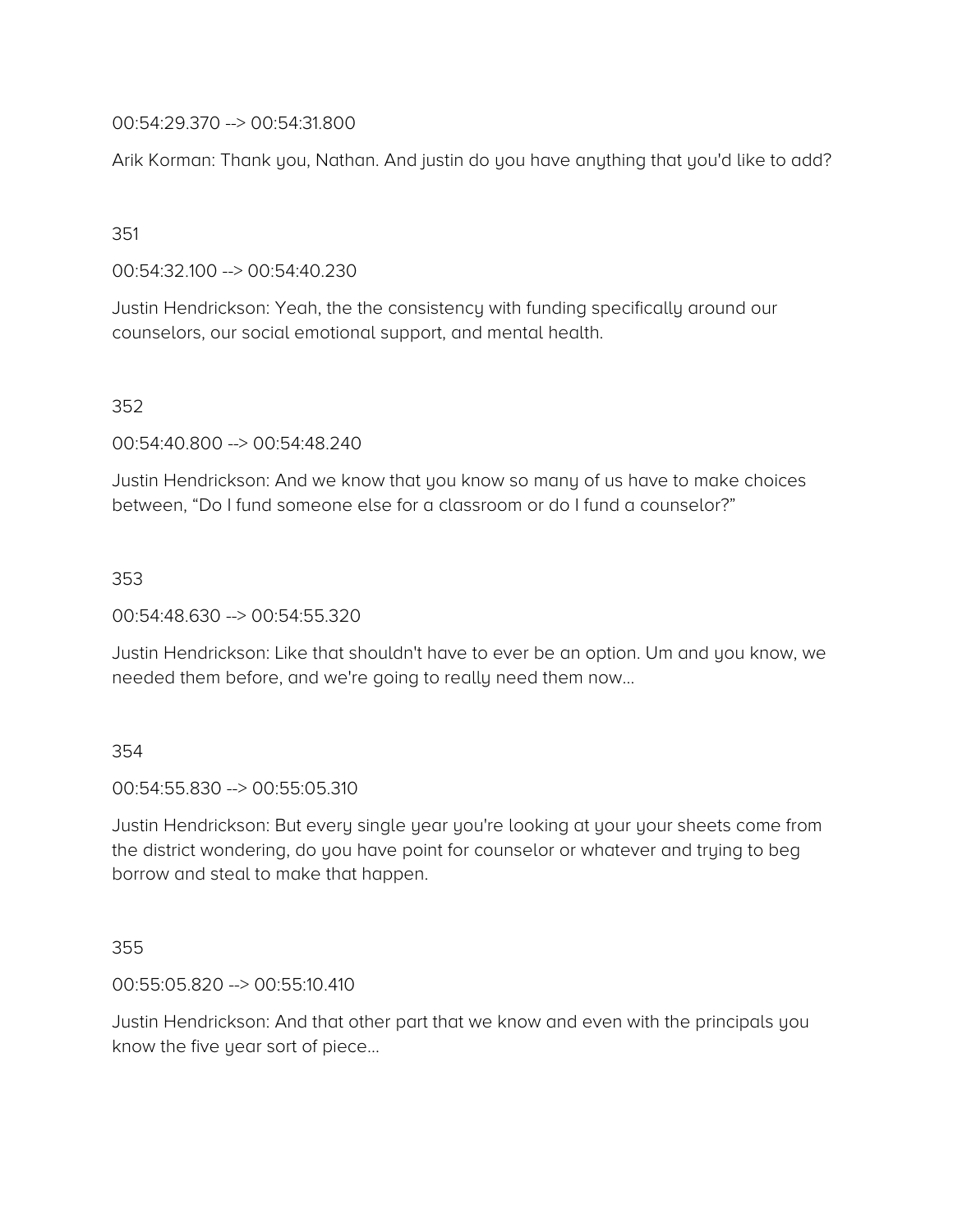00:55:10.860 --> 00:55:16.320

Justin Hendrickson: We can't keep turning our teachers over… like we have to really think about the self-care that our educators need

357

00:55:17.190 --> 00:55:27.480

Justin Hendrickson: so that they can sustain this work. This is a lot of work. We talked about secondary trauma, we talked about all of the things that we are asked to be taking on and do it really well um…

358

00:55:27.810 --> 00:55:36.870

Justin Hendrickson: And we just got to be realistic around that. Like Cindy said, give us a little space, let us do some work… we know how to do that, we can roll up our sleeves and get this work done, but quit throwing more things at us

359

00:55:37.440 --> 00:55:44.190

Justin Hendrickson: that we don't have funding for or we have to pull funding for something else to figure out how to fund that that new shiny thing that's coming along...

360

00:55:44.670 --> 00:55:46.950

Justin Hendrickson: continue that collaboration.

361

00:55:47.430 --> 00:55:56.430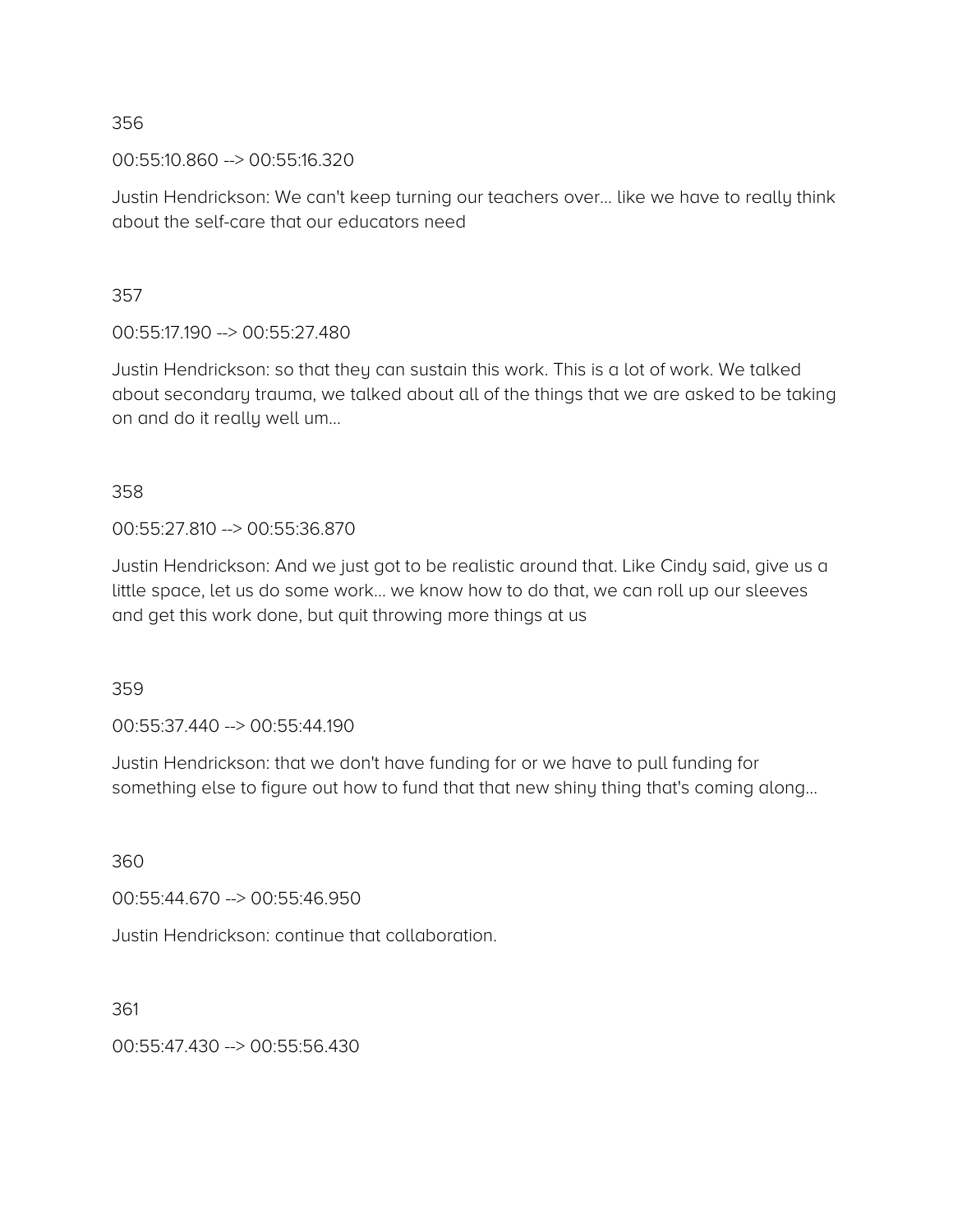John Belcher Mount Si HS: I just going to tag on, Justin. That whole idea of principal turn to right. Like the number of people are retiring and getting out of the business based on this, we got to we got to address that.

362

00:55:56.430 --> 00:55:56.760

Justin Hendrickson There's gonna be lot.

363

00:55:58.890 --> 00:55:59.580

Justin Hendrickson: Yeah.

364

00:55:59.610 --> 00:56:10.290

Arik Korman: Thank you so much for everything that you've offered today. I want to do a quick time check. Do all of you need to leave at 1:30 straight up or can you say an extra five minutes and take a couple of questions?

365

00:56:12.510 --> 00:56:21.480

Arik Korman: All right. Great, because I think we'll have time for one or two maybe three, but some of these are big ones. And I'm going to start off with one of them which is:

366

00:56:21.930 --> 00:56:29.010

Arik Korman: What our school districts and your buildings doing to help employees address white supremacy, and this could include implicit bias training,

367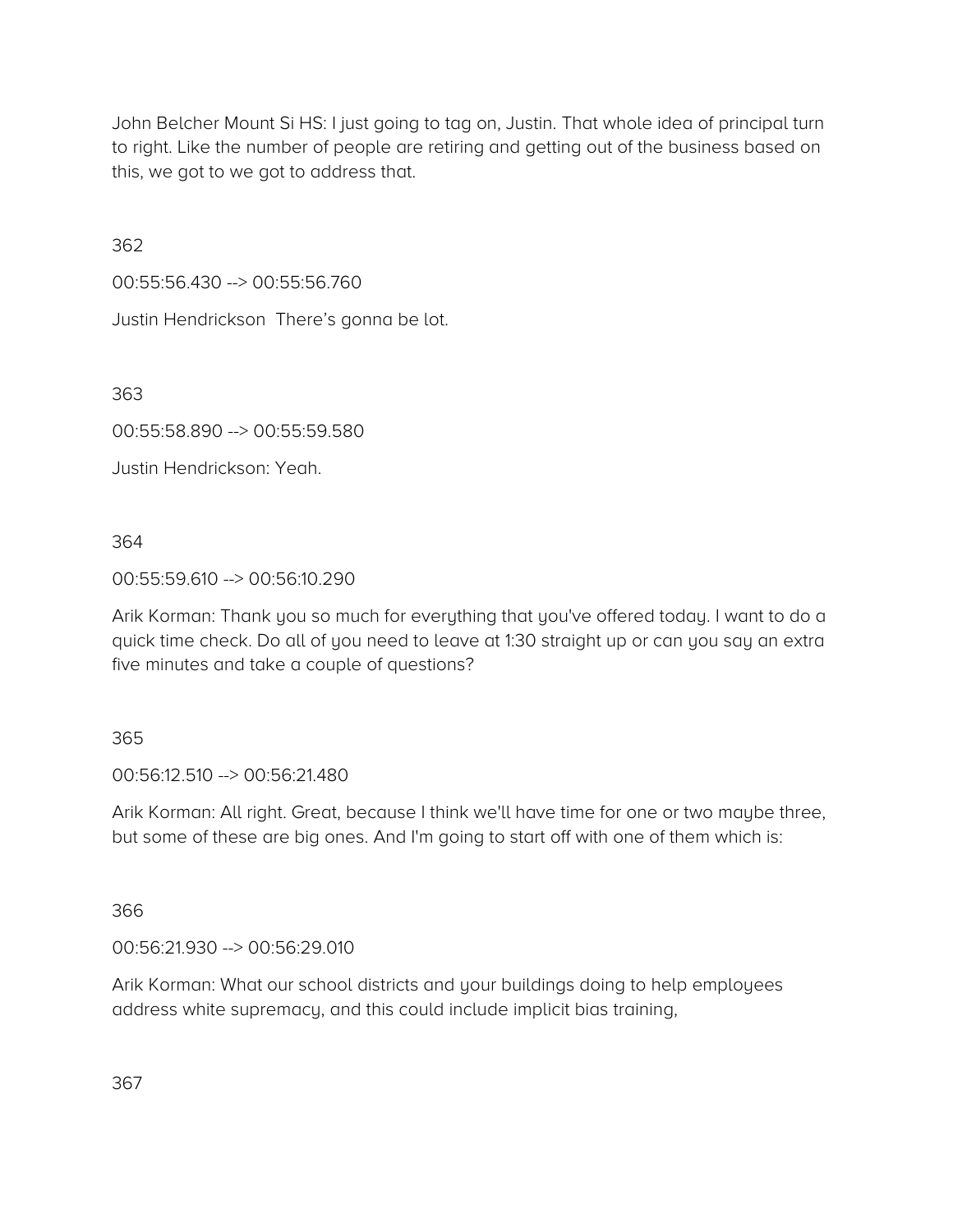### 00:56:29.340 --> 00:56:42.810

Arik Korman: as well as a review of curriculum standards and practices to address the systemic racism? What are you doing to increase the number of talented highly trained staff of color that look like my brown, black, yellow, and red grandchildren and great grandchildren?

368

00:56:44.400 --> 00:56:45.240

Arik Korman: It's a big question.

369

00:56:46.080 --> 00:56:47.100

Carlos Gonzalez: I'd like to jump in on this first.

370

00:56:47.520 --> 00:56:57.720

Carlos Gonzalez: I know here in our Othello school district, our district administration has connected us to Dr. Katherine Rodela at Washington State University Vancouver

371

00:56:58.230 --> 00:57:10.380

Carlos Gonzalez: to start this conversation around deepening our understanding of equity in our school district. And where… we're going to build a shared understanding around equity and systemic inequities in education.

# 372

00:57:11.100 --> 00:57:22.560

Carlos Gonzalez: But also the process of considering how equity is discussed in the addressed in our school district. So it's been it's been a really great conversation to start that here. And just very recently,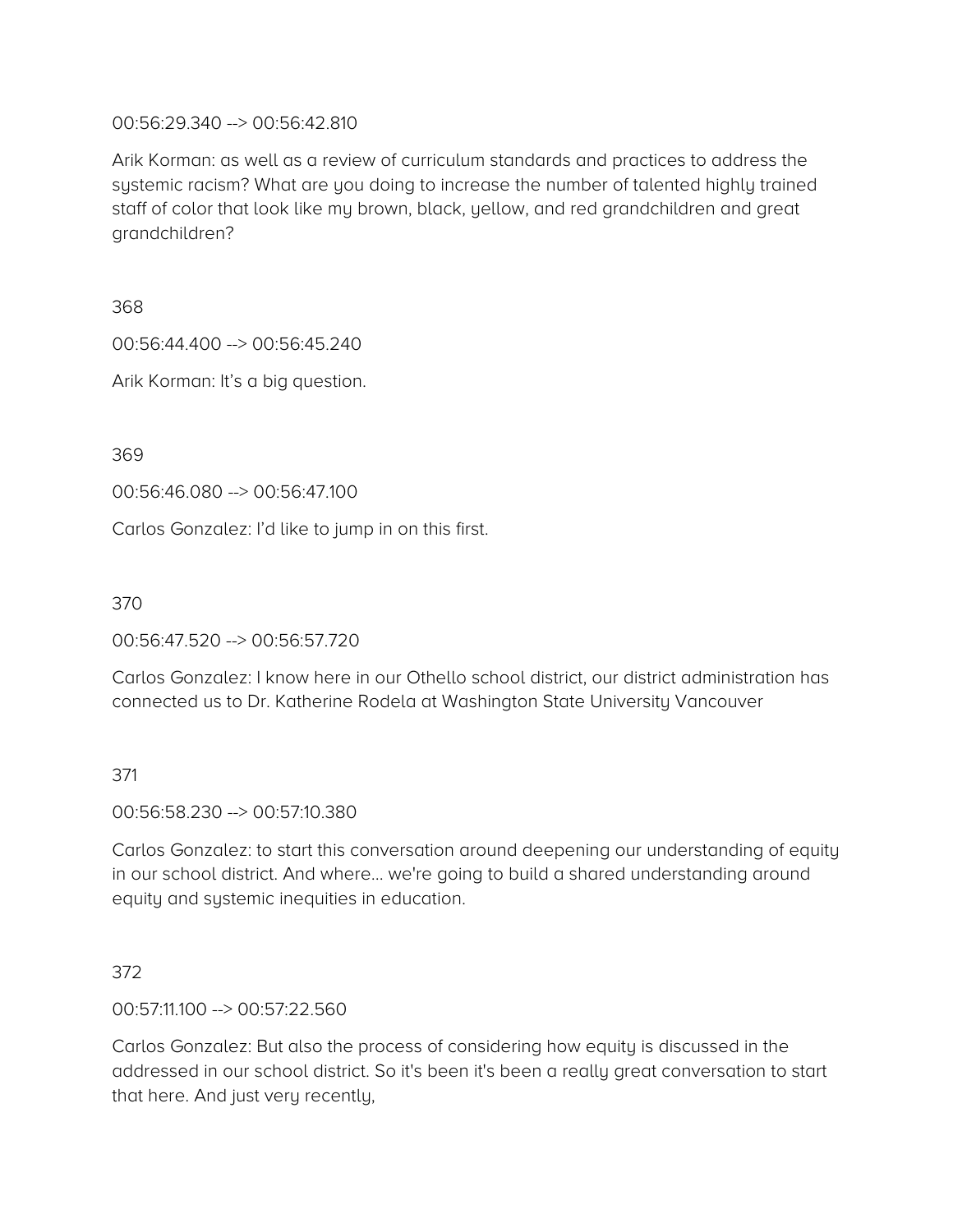# 00:57:23.010 --> 00:57:32.070

Carlos Gonzalez: we also began our first workshop around implicit bias training and the components of that. Just raising that awareness from an admin level so that we can just expand on that in our system.

# 374

00:57:35.010 --> 00:57:41.160

Nathan Plummer: I'm just going to go ahead and jump in and with another and right just so respectful of time. I think…

### 375

### 00:57:41.640 --> 00:57:49.740

Nathan Plummer: I think there are a couple things in that deficit mindset so I might sound like a little bit of a broken record, but the the deficit mindset really

#### 376

00:57:50.100 --> 00:58:03.390

Nathan Plummer: puts us into a place where we look at race or we look at ability or we look at all of these other things and say we need to fix you. We don't need to fix people. That's not our job right. Our job is to grow and empower

# 377

00:58:03.750 --> 00:58:11.550

Nathan Plummer: our students and our families and our communities. And so that goes into right into the classroom… culturally responsive teaching and universal design for learning.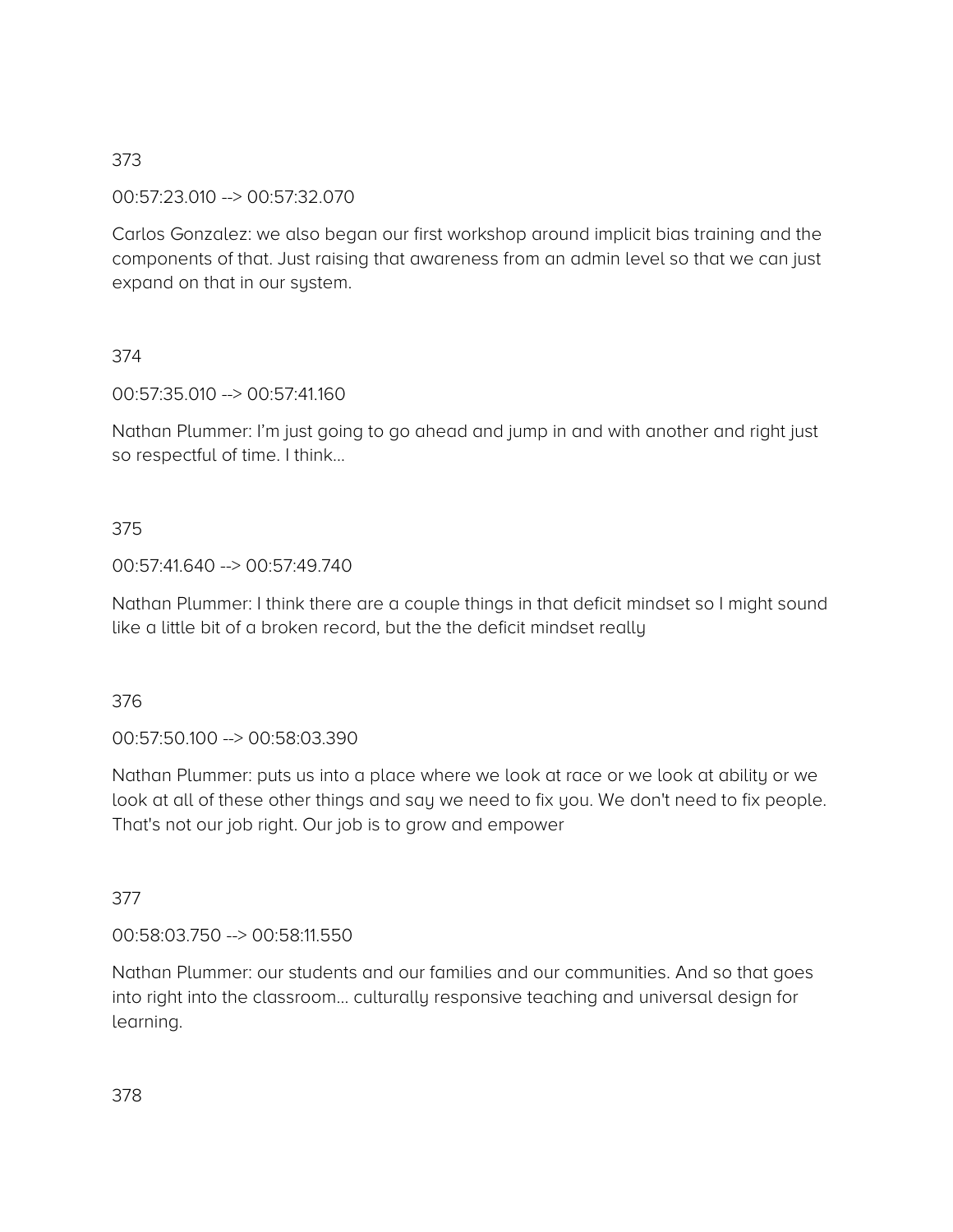### 00:58:11.820 --> 00:58:23.880

Nathan Plummer: And that's not just for special education and that's not for any anything other than all students. How do we recognize language? How do we recognize abilities? And and be able to have

379

00:58:24.420 --> 00:58:33.330

Nathan Plummer: lessons that respond to our students' needs? And I think that comes down also to two other concepts and I won't go long on them, but

380

00:58:33.540 --> 00:58:40.380

Nathan Plummer: you know there's a humanizing data piece to this right. We have to get away from from the from this this

381

00:58:40.710 --> 00:58:51.690

Nathan Plummer: structured standardized test on how we look at students because that only leads as I've said to the deficit mindset. And then and then really just just expanding upon

382

00:58:52.620 --> 00:59:04.410

Nathan Plummer: building expert learners right. And and the deficit mindset leads us to a place where we say, well, you need to do this, you need to give you this because you have some sort of

383

00:59:05.400 --> 00:59:11.310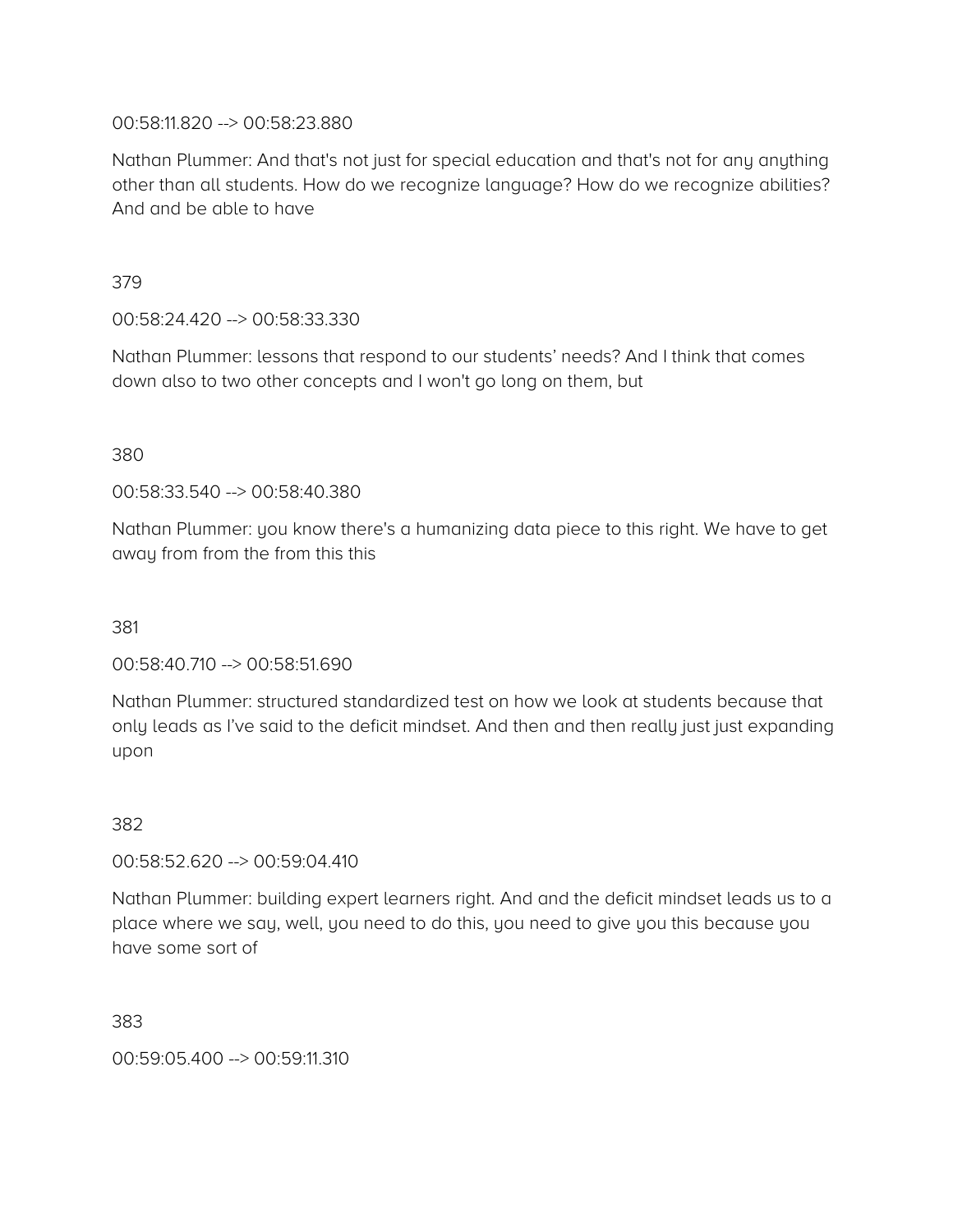Nathan Plummer: issue in your education right. You have some sort of disability so you're going to do what I do, what I say,

384

00:59:11.520 --> 00:59:20.130

Nathan Plummer: which gets to the grading piece. Do what I do, what I say, and and we create dependency in our learners and we're teaching dependency systemically.

385

00:59:20.430 --> 00:59:25.920

Nathan Plummer: So how do we build students to know themselves the best? How do we help empower them

### 386

00:59:26.190 --> 00:59:38.310

Nathan Plummer: to be able to say "here are the resources and here's how I can can work with that" and that within itself is a way to empower black and brown students or red students all of the all of the colors that you said…

# 387

00:59:38.580 --> 00:59:44.160

Nathan Plummer: And and and obviously there's diversifying the workforce… I'm going to start rambling I'm going to pause right there.

388

00:59:46.590 --> 00:59:49.650

Arik Korman: Right. Would anyone else like to tackle this meaty question?

389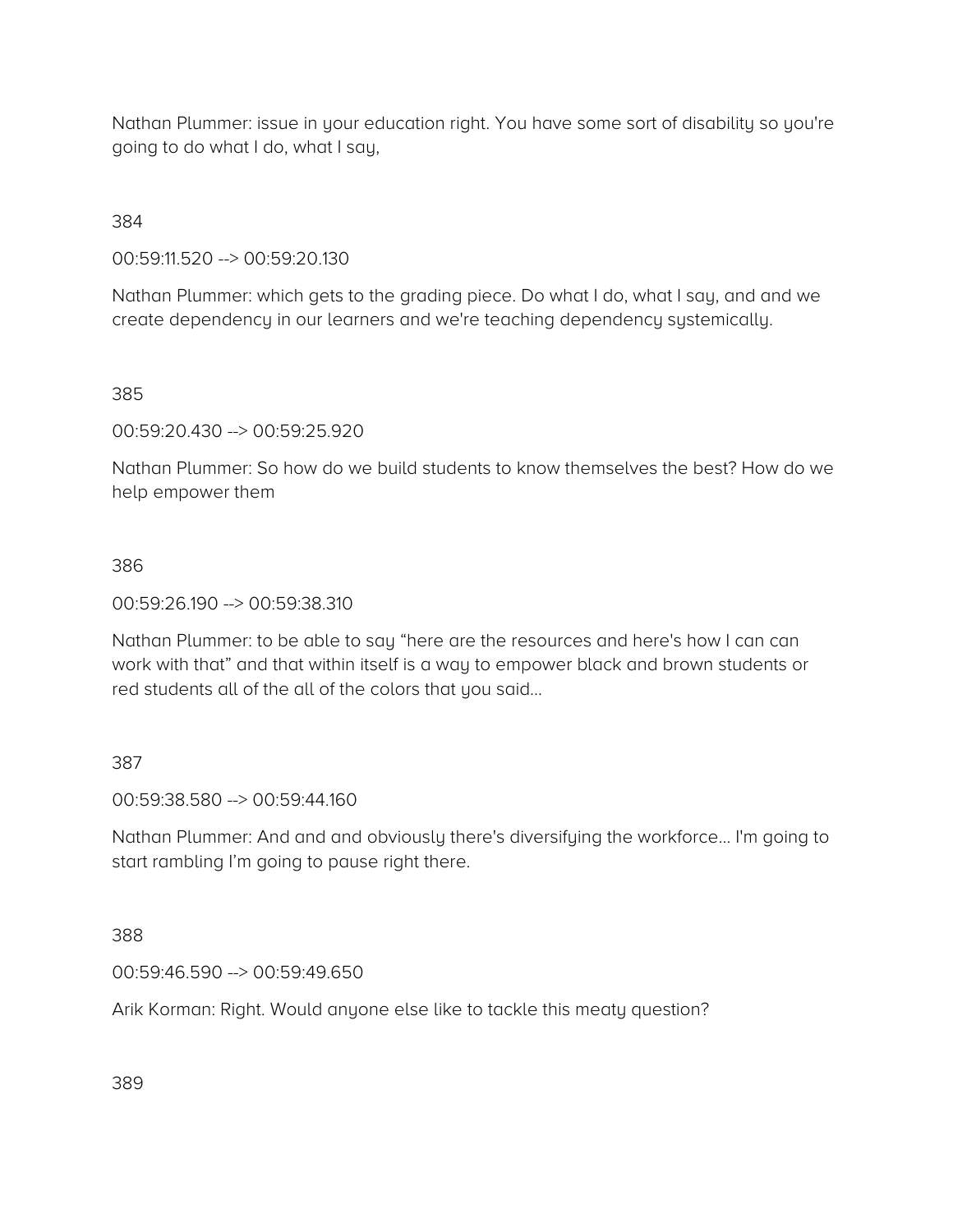00:59:50.790 --> 00:59:55.650

Tricia Kannberg: I'll just say that Spokane Public Schools adopted an equity resolution back in June.

### 390

00:59:55.950 --> 01:00:06.090

Tricia Kannberg: And I know that as we look at our policies and as we're looking at moving forward, it's always that question of "how are we showing equity?" And we're also trying to get student voice

391

01:00:06.750 --> 01:00:08.940

Tricia Kannberg: all the way from elementary up through our high schools.

392

#### 01:00:09.450 --> 01:00:19.830

Tricia Kannberg: Student voice on what's important to them and when we talk about equity, it's not just racial equity. It is like Nathan said. It is about our kids with special needs, it's about our kids

#### 393

01:00:20.190 --> 01:00:28.530

Tricia Kannberg: who don't identify identify as a different gender… we have to be really inclusive and be mindful and that's where I think our district's moving in the right direction… is always looking at.

#### 394

01:00:28.800 --> 01:00:34.980

Tricia Kannberg: every policy through that equity lens. We're we're definitely not perfect, but it's nice to hear that we're moving in that direction.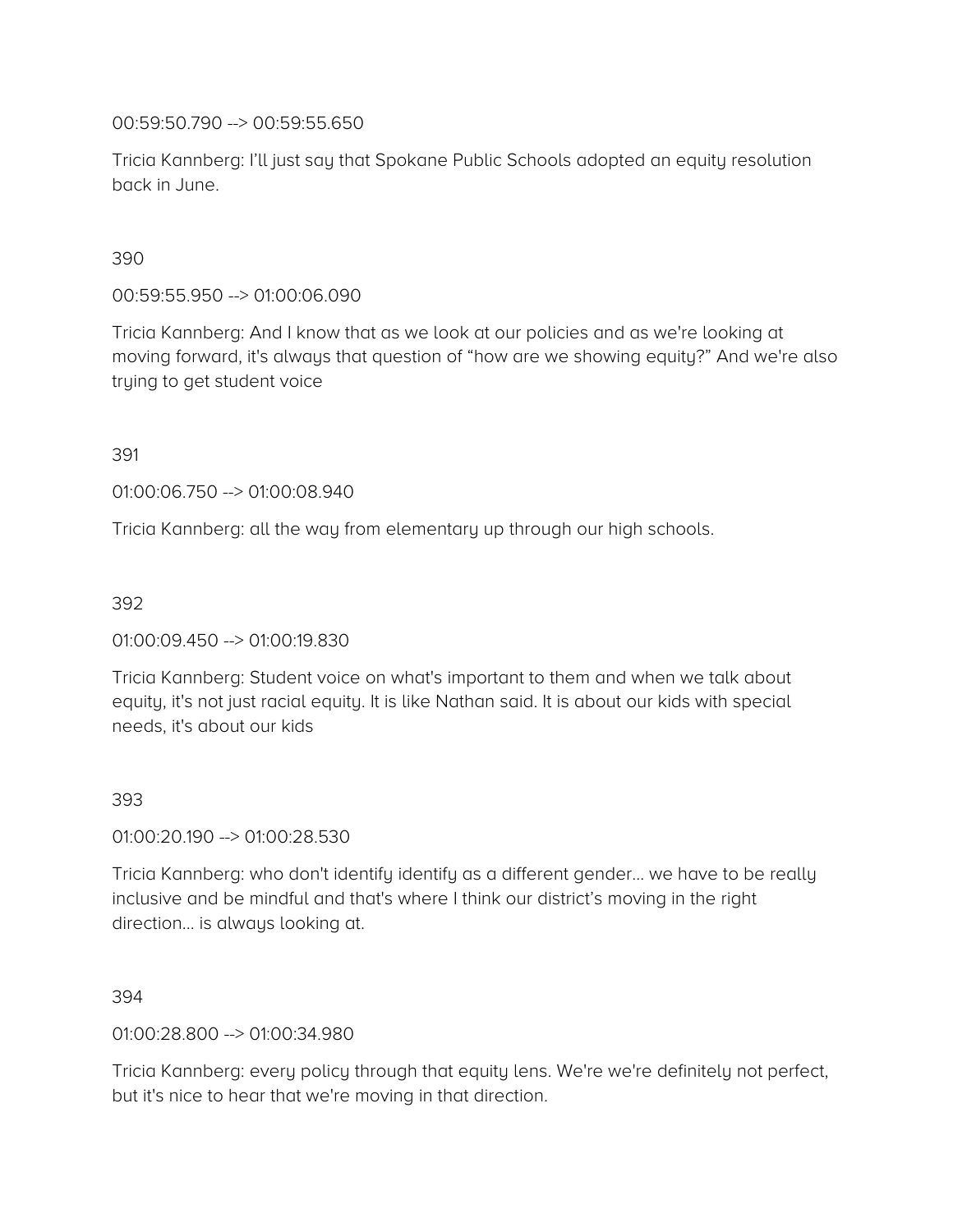01:00:36.780 --> 01:00:49.350

John Belcher Mount Si HS: And the the workforce, Arik… the pandemic has brought some opportunities right. So career fairs have now gone virtual. That allows us to access more people from around the country so we're starting to target different parts of the country that we haven't been able to before.

### 396

01:00:50.580 --> 01:00:59.370

John Belcher Mount Si HS: And so that is one way we're looking at how do we rethink and revision how we recruit and find great people. I think that goes back to the point of "how do we train teachers?"

### 397

01:00:59.790 --> 01:01:05.370

John Belcher Mount Si HS: Imagine if student teachers could be from Alabama, but they're zooming into my classrooms here in Snoqualmie

### 398

01:01:05.790 --> 01:01:15.690

John Belcher Mount Si HS: and starting to learn their trade from a school that isn't in their region. There's other ways that we can start to show and demonstrate that there's opportunities here to kind of change our job force.

### 399

01:01:16.290 --> 01:01:21.360

John Belcher Mount Si HS: And that other idea of piping in the tech sector and skilled workforce.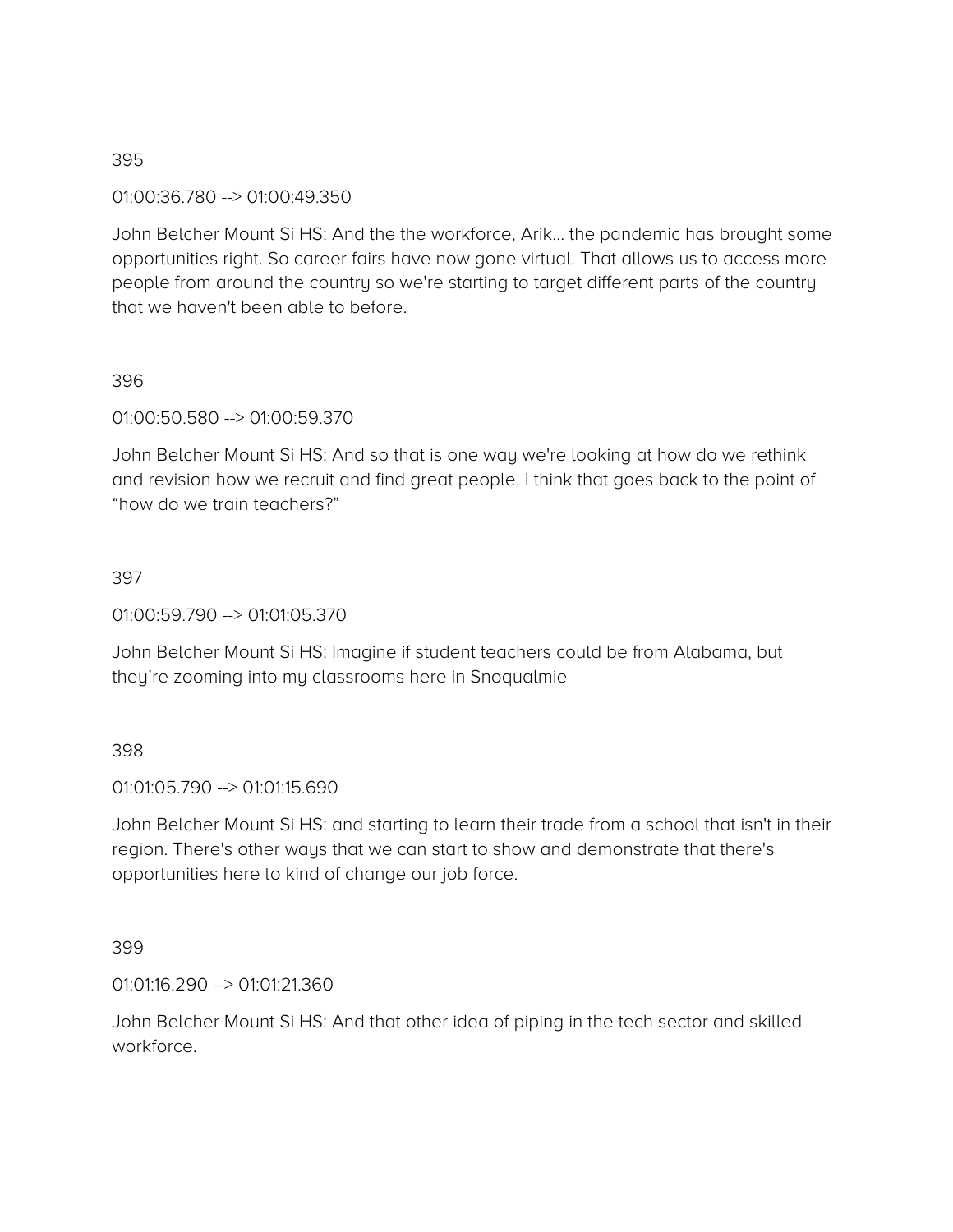01:01:21.960 --> 01:01:28.350

John Belcher Mount Si HS: Most people that come get a taste of teaching love it. And so, if we can get more people through this remote approach,

401

01:01:28.740 --> 01:01:33.720

John Belcher Mount Si HS: I think you'll see a lot of people start making career changes. And with the number of unemployed people…

402

01:01:34.230 --> 01:01:45.960

John Belcher Mount Si HS: and you know I promote education being a substitute… looking at any of our positions in education. You'll love it. Make the shift now. We need more people coming into the pipeline. I think those are some opportunities for us ahead.

403

01:01:46.380 --> 01:01:47.760

Arik Korman: Great thanks. And Jason quickly.

404

01:01:48.630 --> 01:01:53.340

Jason Smith: Yeah. I would echo what Tricia has in Spokane. We have Puyallup in our school board policies

405

 $01:01:53.640 \rightarrow 01:02:01.920$ 

Jason Smith: about anti-racist practices and addressing inequities and white supremacy and whatnot. But those those are just words. They're good words, but they are just words.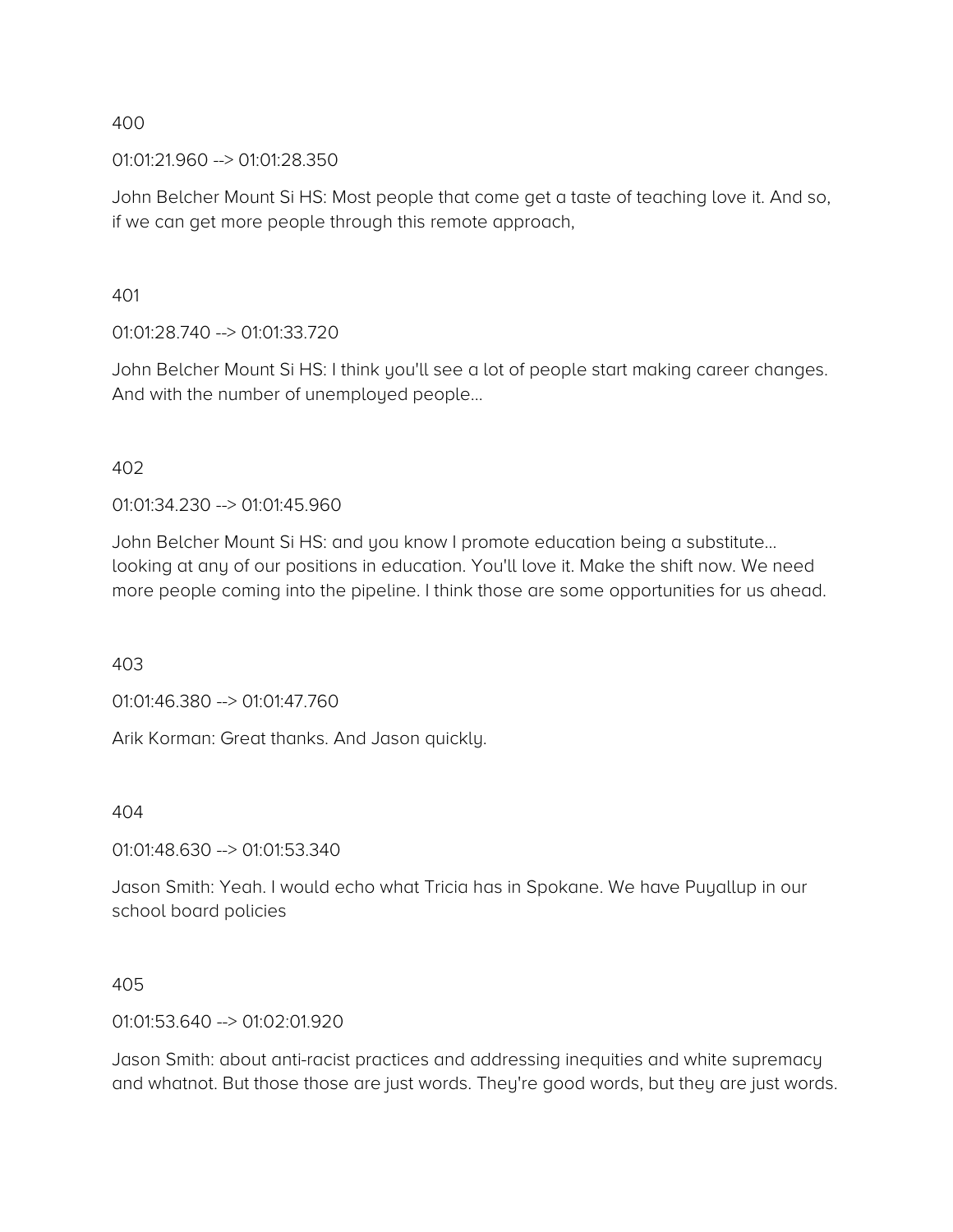01:02:02.250 --> 01:02:06.090

Jason Smith: And I'll dovetail off Nathan. I really think that it's culturally responsive teaching

## 407

01:02:06.390 --> 01:02:18.090

Jason Smith: and practices within the classroom. That boots on the ground is so so very important and Zaretta Hammond's book is phenomenal on culturally responsive teaching and the brain, which is a book that we're working on here at Rogers.

## 408

01:02:18.510 --> 01:02:31.530

Jason Smith: I highly recommend that for staff. Oh, he's got it. But we didn't even plan that. I didn't call him or text him. I didn't text him but that's some beautiful work to help address culture responsive teaching and systems.

409

01:02:32.550 --> 01:02:34.200

Jason Smith: For for our kids so.

410

01:02:35.730 --> 01:02:46.350

Arik Korman: That's great. Yeah. Thank you so much. And and to everyone who submitted questions I really appreciate it. I'm going to send all of the questions to all of our panelists in a follow up email so they'll see everything that you're asking.

411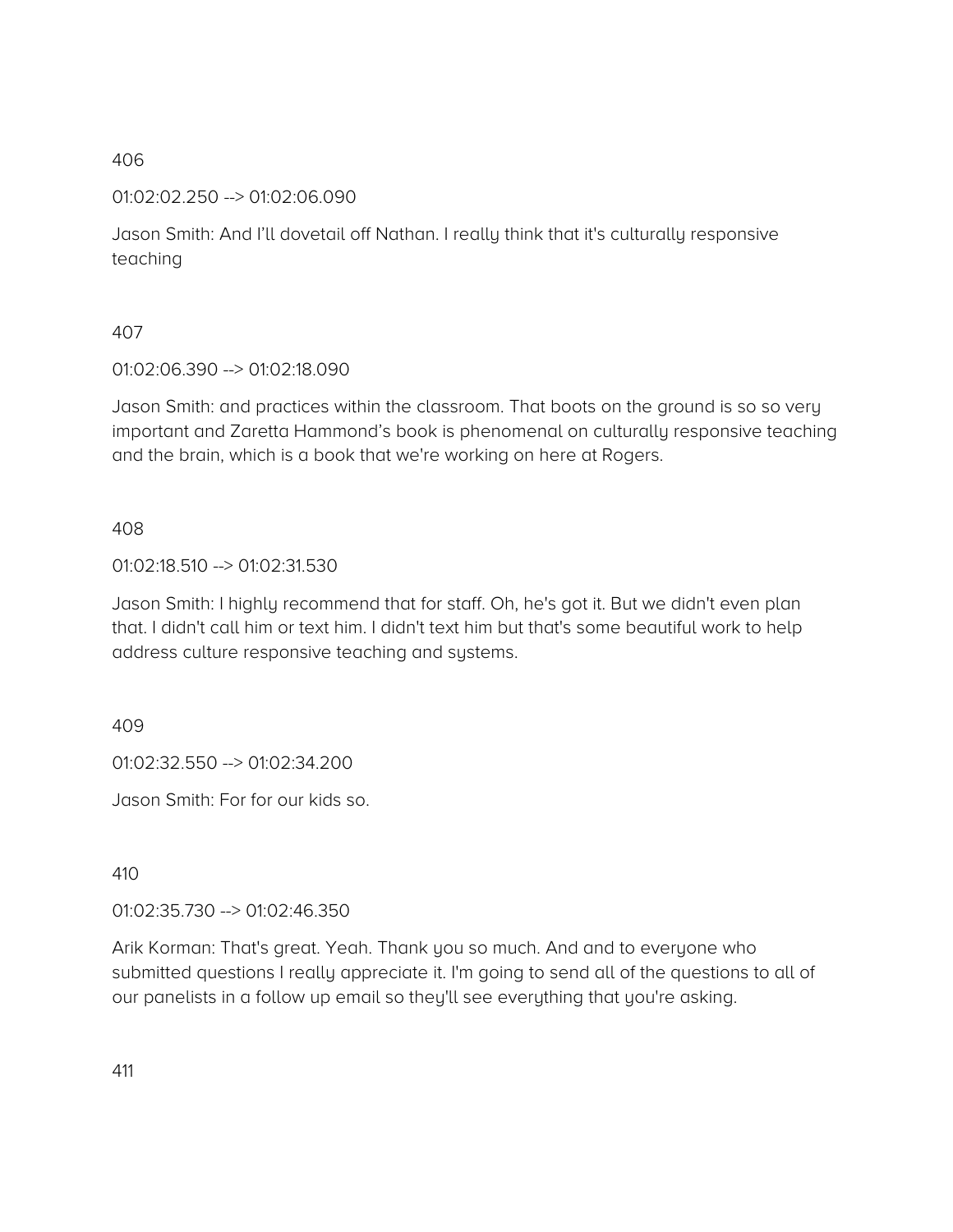### 01:02:46.650 --> 01:02:58.830

Arik Korman: And for this last question, I'm going to conflate a few questions which is basically: How are you connecting with students to hear about what they want and need to positively engage with school if they're not currently engaged now?

412

01:03:05.340 --> 01:03:15.450

Justin Hendrickson: I think just being relentless you know. We've been always been able to track kids down and so you know whether that's you know picking up the old fashioned phone and calling them,

### 413

### 01:03:16.050 --> 01:03:26.460

Justin Hendrickson: shooting out a text, showing up at where they're playing basketball after school… we can find our kids out there. And if I can't find them, someone at my school can find them.

414

01:03:27.390 --> 01:03:30.480

Justin Hendrickson: But it really goes back to knowing those kids on an individual level.

415

01:03:31.230 --> 01:03:38.310

Justin Hendrickson: At a PreK-8, I know their cousins… I know someone in their family. I know someone in Rainier Beach who knows them and we can we can track them down.

#### 416

01:03:38.610 --> 01:03:44.190

Justin Hendrickson: But it's not just sort of writing them off and checking a couple boxes saying "hey we sent three emails we didn't hear anything back."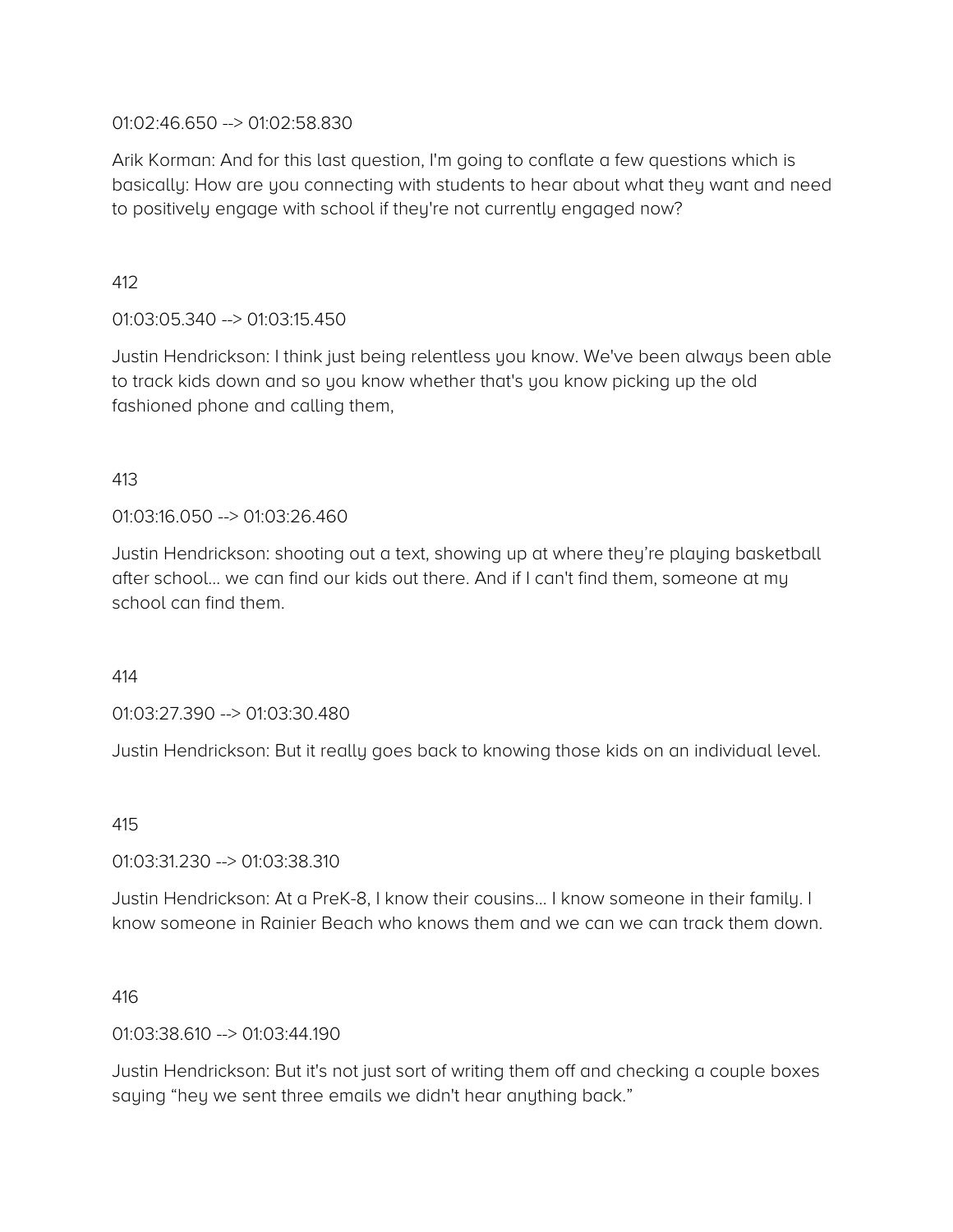### 01:03:44.760 --> 01:03:56.640

Justin Hendrickson: That's never good enough and so we just have to continue to do what we were built to do and that's you know find our kids, engage our kids, bring our families back into the schools and the communities that they that they love.

### 418

### 01:03:57.780 --> 01:04:07.890

Justin Hendrickson: And then really take these lessons on you know making sure that we as building leaders are leading by example as well. And I don't know everyone on this call, but I guarantee everyone on this call

### 419

### 01:04:08.250 --> 01:04:17.400

Justin Hendrickson: does that at their at their school um. We are not someone who doesn't pick up the phone ourselves. I call families a couple families randomly every week just to check in

### 420

### 01:04:17.700 --> 01:04:30.120

Justin Hendrickson: and see how things are going. So they don't always expect something bad at this point time… Mr. H has given you a call… What's going on? How can how can we work together? And then I sometimes I can pass that on to teachers too. Um, but yeah just just finding them.

### 421

### 01:04:32.070 --> 01:04:38.850

Cindy Cromwell: On that we're also doing you know home visits. One of our tricks that we've been using is using last year's teacher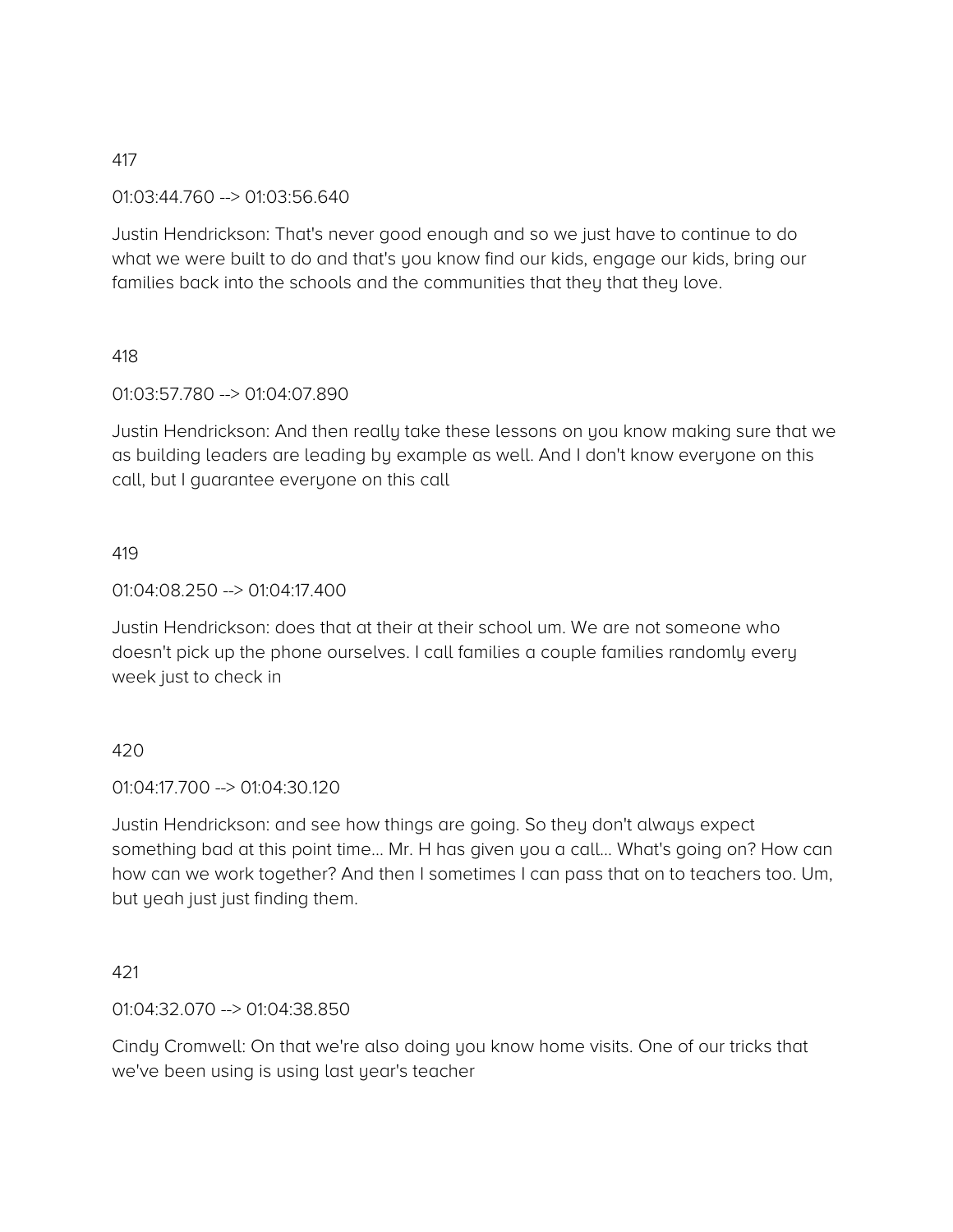01:04:39.300 --> 01:04:45.360

Cindy Cromwell: to be able to make connections with them. But yeah I'll show up at a parent's place of work to find out where their student is.

423

01:04:45.780 --> 01:04:53.430

Cindy Cromwell: Kelso's a pretty small community and you know, you show up at the baseball field, and you can find a friend of a friend of a friend who knows somebody or somebody auntie.

## 424

01:04:54.240 --> 01:05:03.840

Cindy Cromwell: But yeah we will do everything we can to find our kids and have those conversations. And many times, it takes more than one. You know we're on the phone with them, we're emailing them…

425

01:05:05.010 --> 01:05:17.520

Cindy Cromwell: And we're not afraid to do that either. None of us in this room are. So yeah there's lots of tricks too. And even looking at Instagram and Facebook and stuff and trying to find their latest location, what their activities are, we'll find them.

426

01:05:18.570 --> 01:05:25.380

Carlos Gonzalez: And to piggyback on what Justin said about relentless… he reminded me of Hamish Brewer, that skateboarding principal who's awesome, by the way.

427

01:05:26.430 --> 01:05:31.320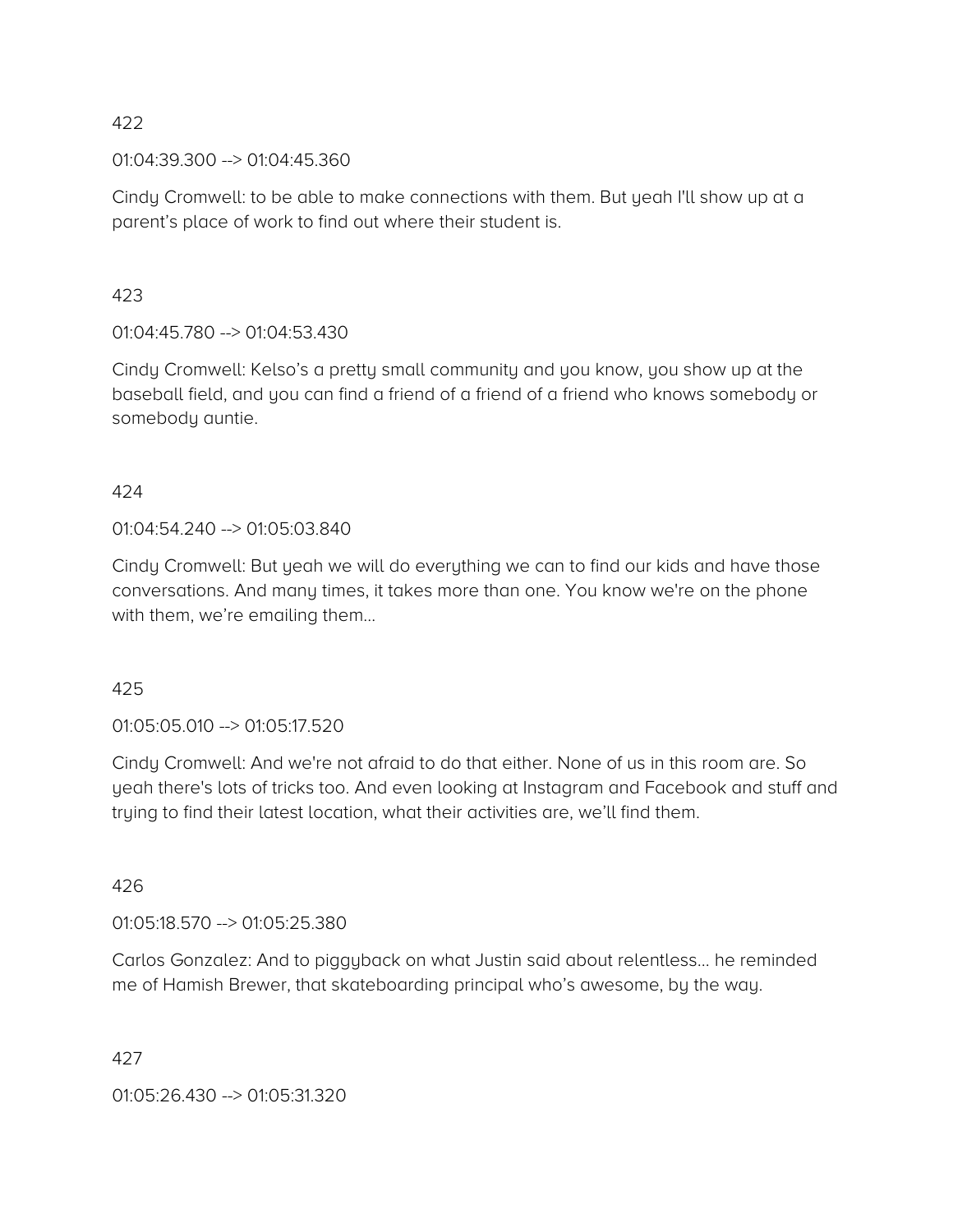Carlos Gonzalez: Just being relentless, but I would also add and here's the and that Nathan was speaking to earlier is…

## 428

01:05:31.920 --> 01:05:40.560

Carlos Gonzalez: really having a great great working relationship with your counselors, and your parent coordinators, and your ASB advisors to get out and to connect with those kids as best you can.

### 429

01:05:41.520 --> 01:05:49.110

Carlos Gonzalez: And where we just… we're always talking about kids, we're challenging each other, pushing each other on creating or restoring those connections with kids…

### 430

01:05:49.470 --> 01:05:57.900

Carlos Gonzalez: and so it's just it's all about our work relationship with our people here to restore, rebuild, and enhance that relationship professional relationship with our students.

### 431

01:05:58.740 --> 01:06:00.330

Arik Korman: Great. And Tricia, it looks like you want to say something.

## 432

01:06:00.690 --> 01:06:07.350

Tricia Kannberg: Yeah, so this is something I'm really excited about. And so I'll limit it like Nathan said because I can get really… I can go really into this so.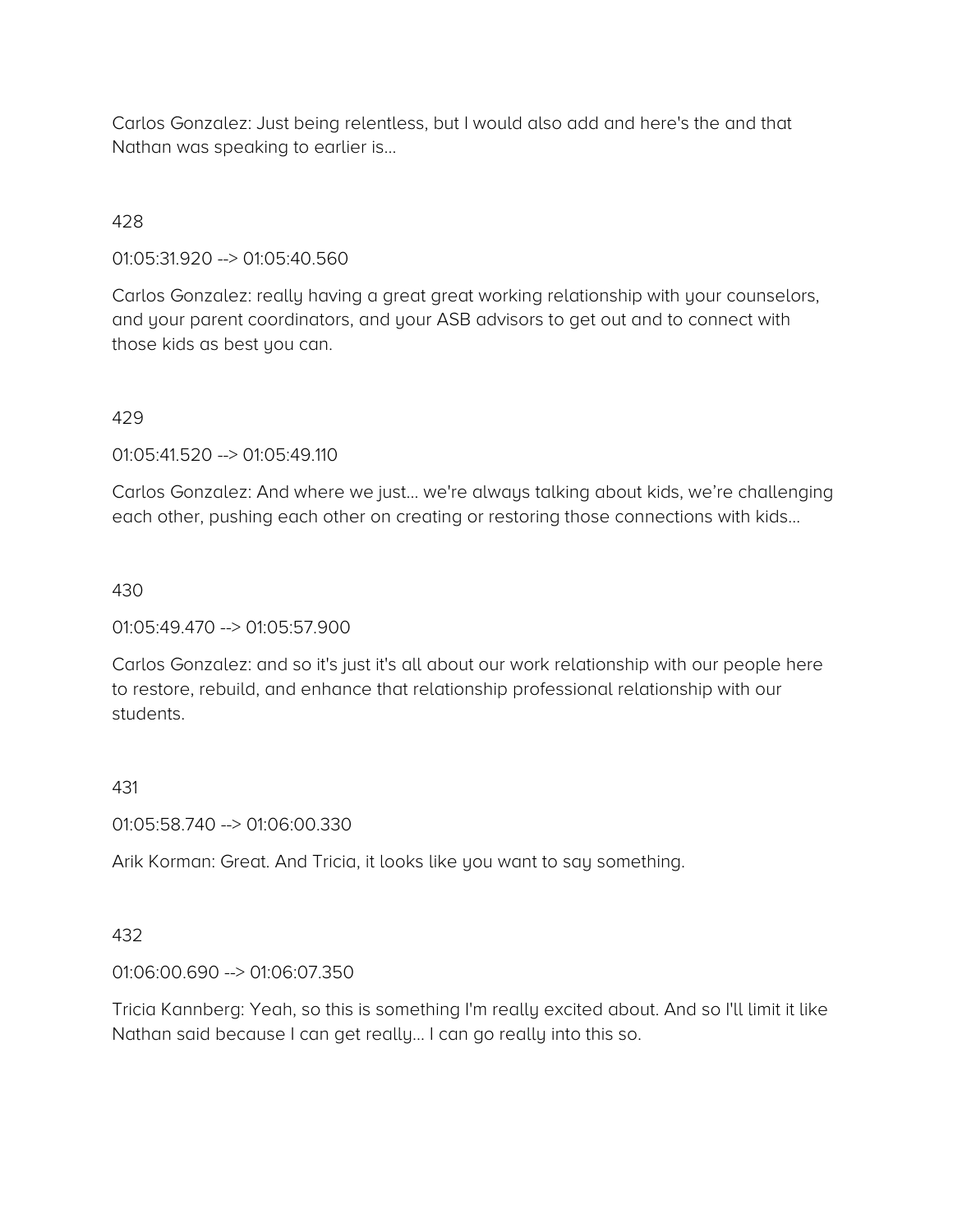01:06:07.710 --> 01:06:11.760

Tricia Kannberg: Our district created a classroom support app and part of that is a support referral.

### 434

01:06:12.420 --> 01:06:19.440

Tricia Kannberg: And so during the remote learning, if a teacher was on with their class, and the student left the remote environment, they could submit a ticket to our support team.

## 435

01:06:19.800 --> 01:06:25.050

Tricia Kannberg: That was myself, the assistant principal, counselor, and my behavioral specialist. We'd get the ticket and

## 436

01:06:25.440 --> 01:06:33.150

Tricia Kannberg: we'd right away call the home. We might find out the computer just died, or they lost connection, or they need some sort of support or…

## 437

01:06:33.390 --> 01:06:43.170

Tricia Kannberg: In one case I called and the mom goes "I left the room to vacuum and I come back and he closed the lid." So that's my chance to engage with the parent and see what can we do to make sure he stays on.

438

01:06:43.710 --> 01:06:53.190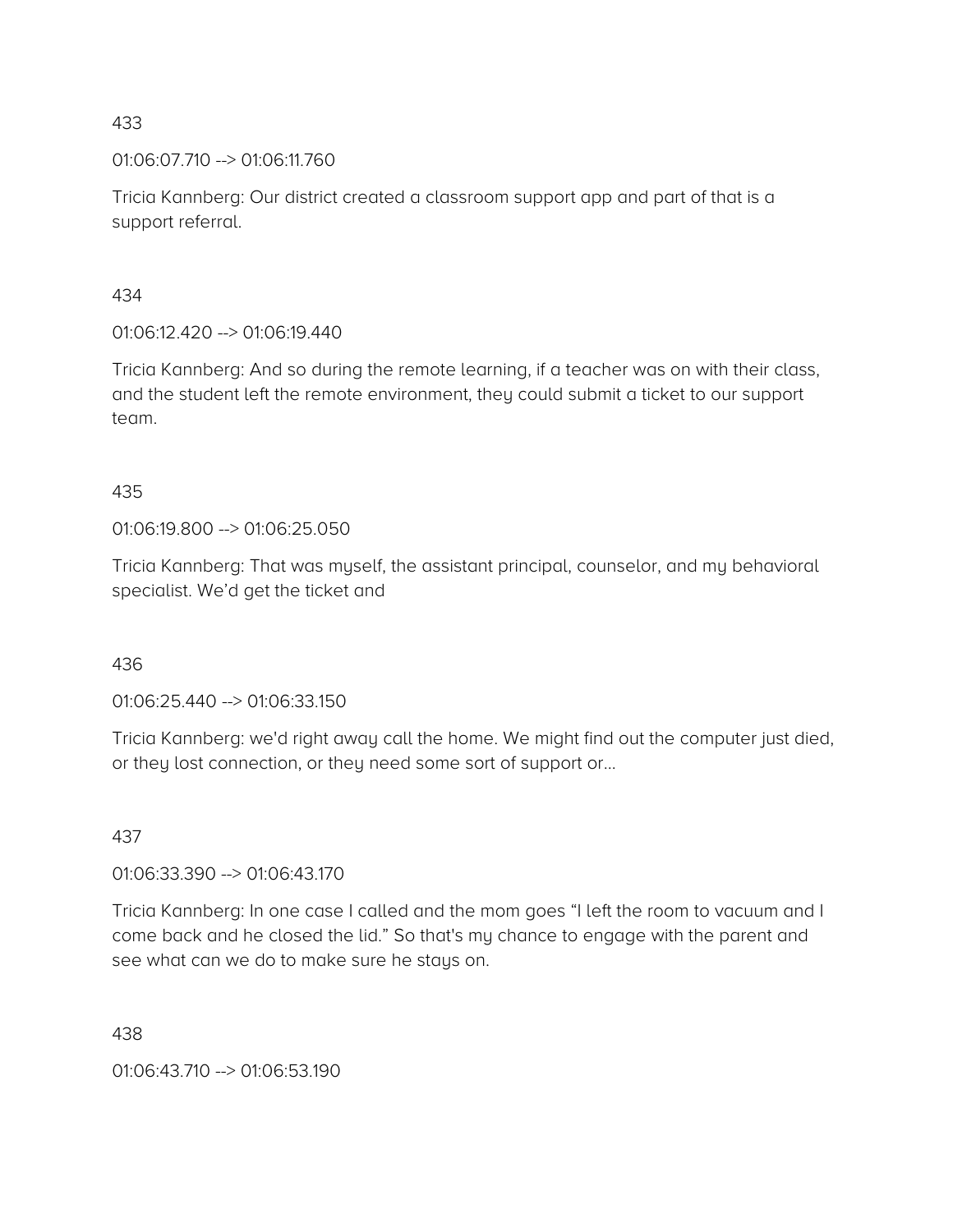Tricia Kannberg: So point being, with the use of this app, I could honestly at any point from day one until today, if you were to give me a student's name, I can look up and I can tell you their story.

### 439

01:06:53.490 --> 01:07:01.410

Tricia Kannberg: I can tell you how we've supported them, what we've put in place as far as interventions, and so I feel like we've done a really great… what I'm proud of

### 440

01:07:02.730 --> 01:07:10.740

Tricia Kannberg: is that one of the things that happened this year is our connections with families has been amazing like off the charts compared to previously previous years.

### 441

 $01:07:11.130 \rightarrow 01:07:19.470$ 

Tricia Kannberg: And parents want to be connected. In a community like mine, that's huge. And I really feel like… like I said, we've maintained such a

### 442

01:07:20.160 --> 01:07:24.900

Tricia Kannberg: high set high expectations regarding what we wanted from our students and the students even realize

### 443

01:07:25.410 --> 01:07:34.350

Tricia Kannberg: Ms. Kannberg is calling me again… "I'll just get back on the computer mom." Right and so it's just that opportunity that kids started to realize we were paying attention. So, I think again…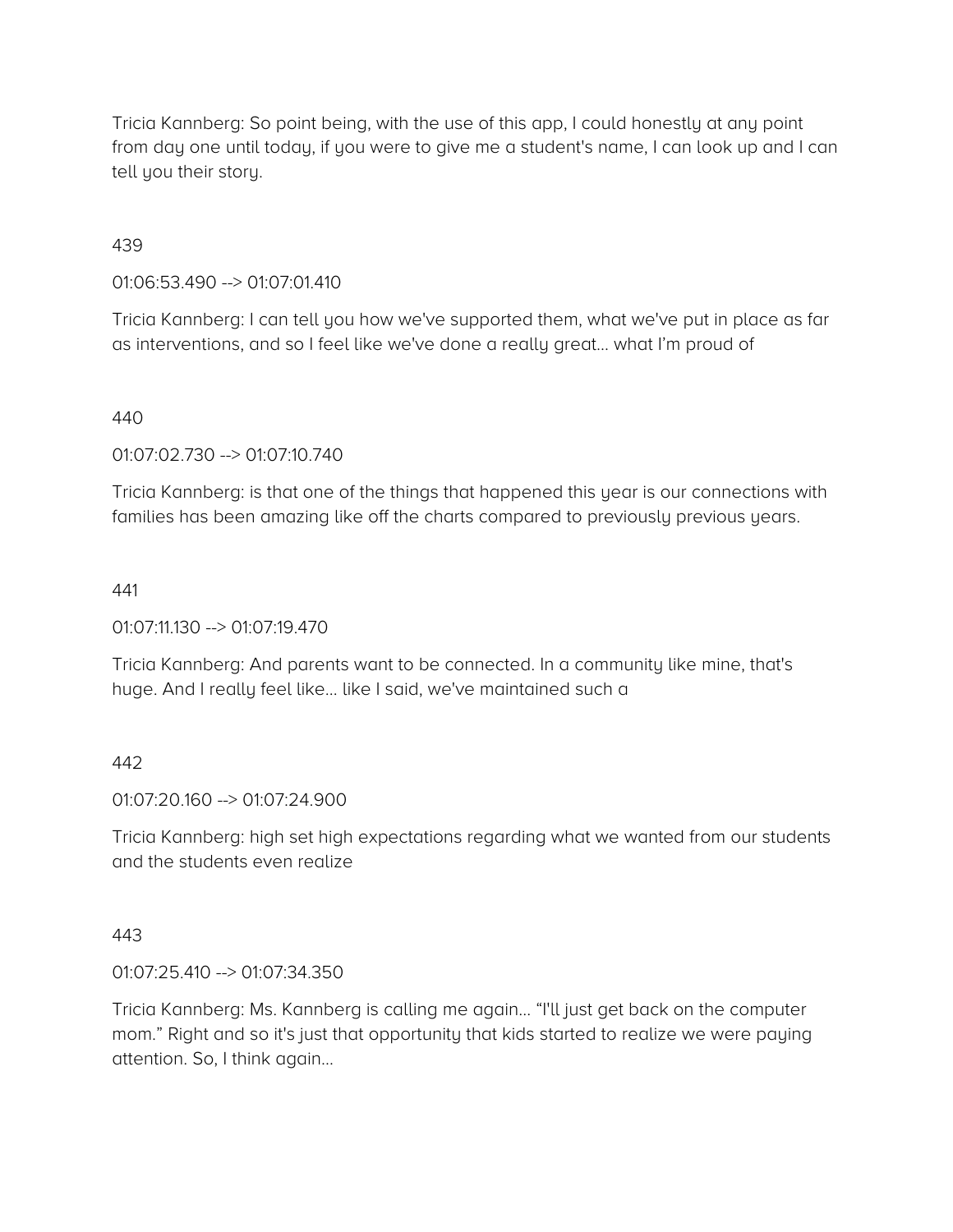01:07:34.950 --> 01:07:42.000

Tricia Kannberg: any way you can get that opportunity to stay connected is it's it's helpful and this app has been a game changer for us

445

01:07:42.630 --> 01:07:49.440

Tricia Kannberg: to be able to use it in that capacity as well as supporting students in the classrooms now. We also have day to day tickets

### 446

01:07:49.800 --> 01:07:59.940

Tricia Kannberg: that teachers can submit and it just is a continuous loop of communication between our support team, teachers and families. So we've done some great work and we're excited about it.

447

01:07:59.970 --> 01:08:00.690

Arik Korman: Great. Yeah.

448

01:08:00.720 --> 01:08:08.070

Arik Korman: Thank you so much to all of you, Tricia, Jason, Carlos, Cindy, Nathan, John and Justin. If you need to jump feel free.

449

01:08:08.340 --> 01:08:18.750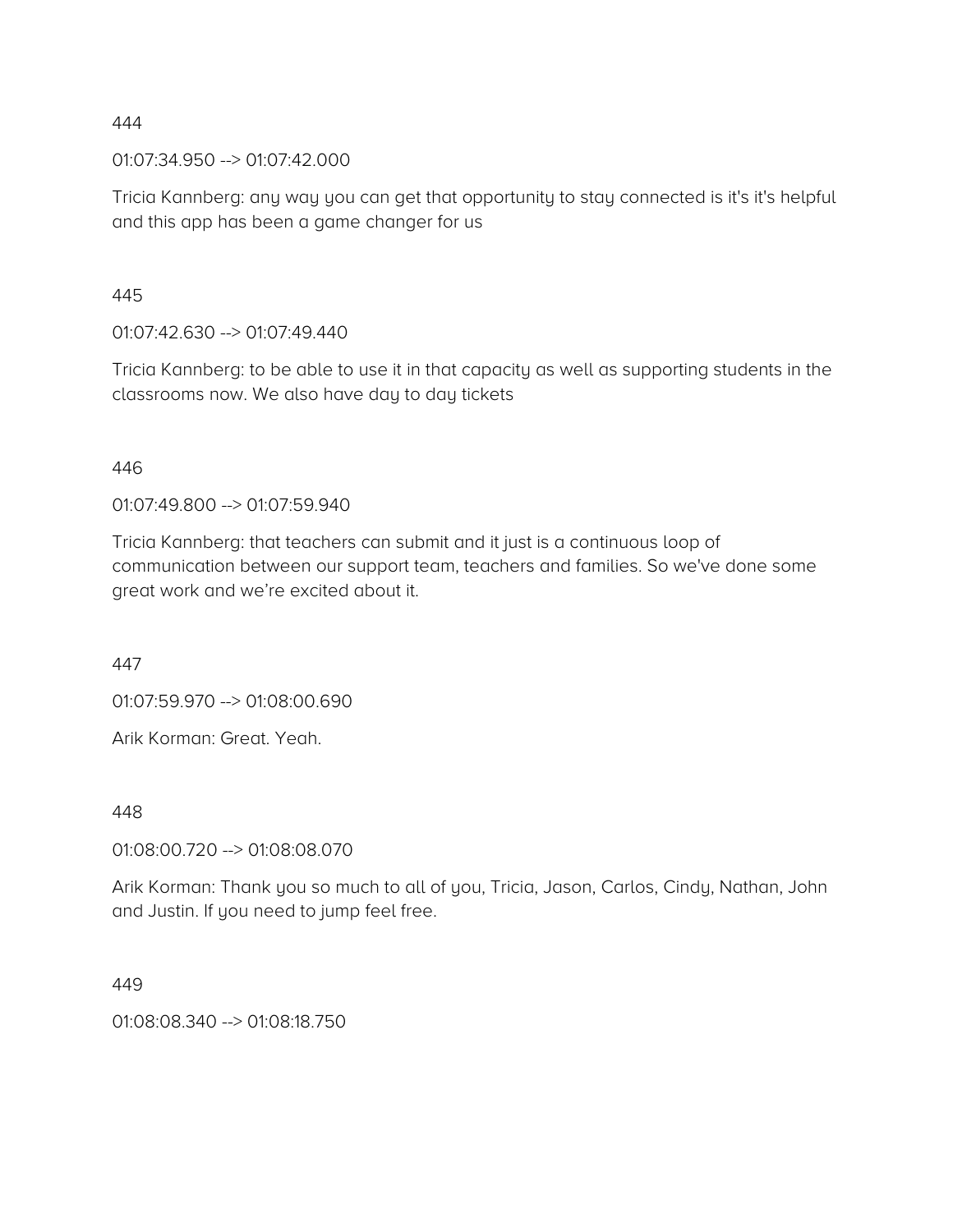Arik Korman: I'll go ahead and share the chat log with you and I'll also share all of the questions. I also want to do a quick shout out for universal design for learning. I'm a big fan and League of Education Voters is a big fan of that.

### 450

01:08:21.090 --> 01:08:30.570

Arik Korman: And thank you to everyone who participated in this LEVinar, I really appreciate it. And thanks to the Association of Washington School Principals for putting together this amazing panel

### 451

01:08:30.870 --> 01:08:42.210

Arik Korman: and for your partnership. The AWSP website is awsp.org and again, thank you to all of you for participating and submitting

### 452

01:08:42.210 --> 01:08:52.920

Arik Korman: questions, participating in the chat. Our next LEVinar will take place this coming Tuesday, March 23rd. Washington State Superintendent of Public Instruction, Chris Reykdal,

### 453

01:08:53.340 --> 01:08:59.970

Arik Korman: will outline this historic and challenging years' requirements for state testing and will answer your questions.

454

01:09:00.810 --> 01:09:08.070

Arik Korman: The registration link is right now on our website educationvoters.org. Just click on events, then Lunchtime LEVinars.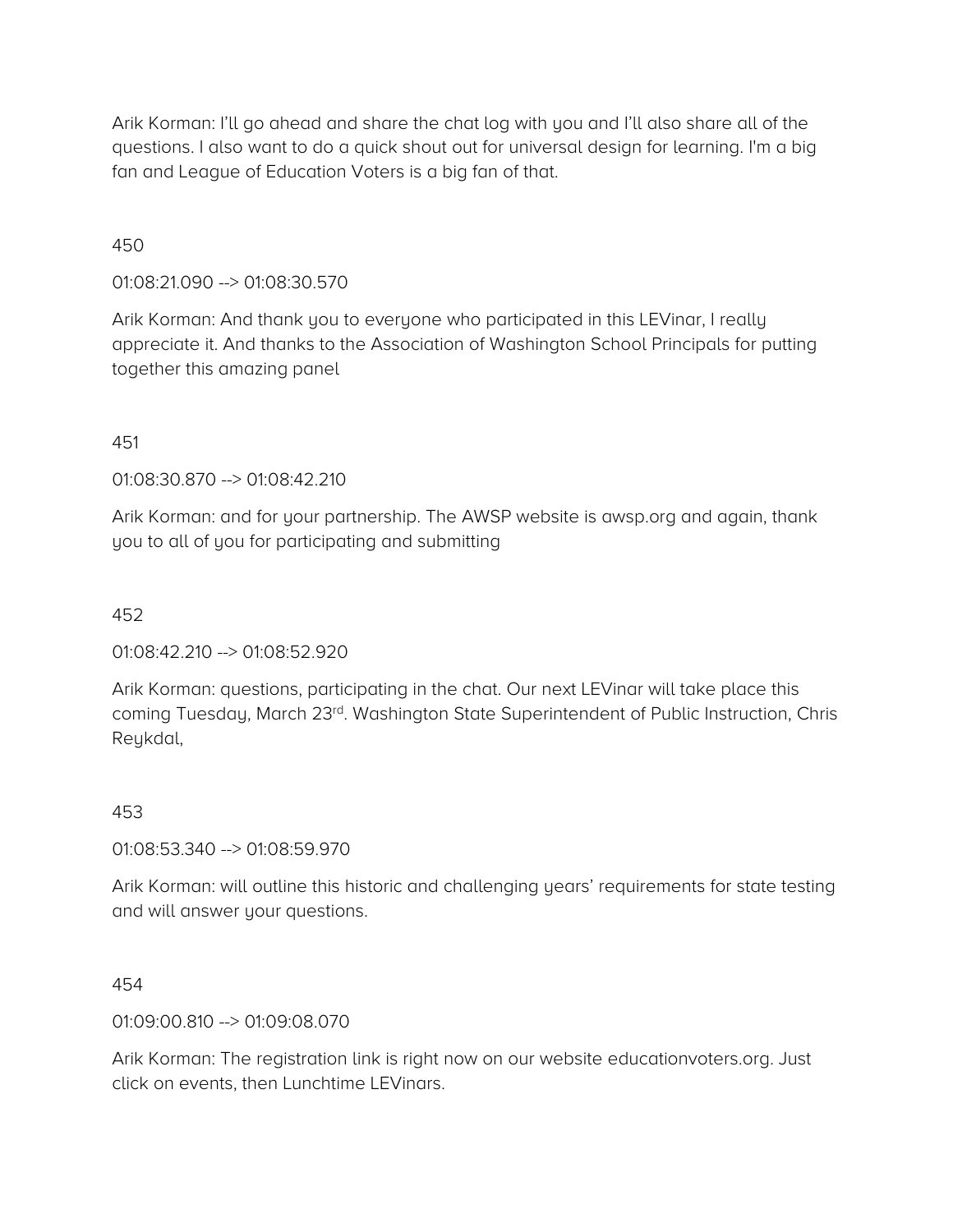01:09:08.430 --> 01:09:19.080

Arik Korman: I'll also share that LEVinar information with the registration link in the follow up email that you'll be getting in about 24 hours in your inbox. And panelists, I'll send you that too in case you want to jump on with Chris Reykdal.

## 456

01:09:20.130 --> 01:09:28.260

Arik Korman: Also, on Thursday, April 1<sup>st</sup>, we're going to be talking about restorative justice in schools in a special virtual event at 7pm.

## 457

## 01:09:28.740 --> 01:09:39.570

Arik Korman: We're going to focus on a healing approach to student behavior instead of a penal approach. Our panelists will discuss what brought them to the work, what their programs do, their philosophy, and where they can be found.

## 458

01:09:40.170 --> 01:09:45.390

Arik Korman: They will also discuss ways to expand these programs throughout Washington state and answer your questions.

## 459

01:09:45.750 --> 01:09:52.410

Arik Korman: We will have Toyia Taylor, the Executive Director and Founder of WeAPP, Sean Goode, the Executive Director of Choose 180,

460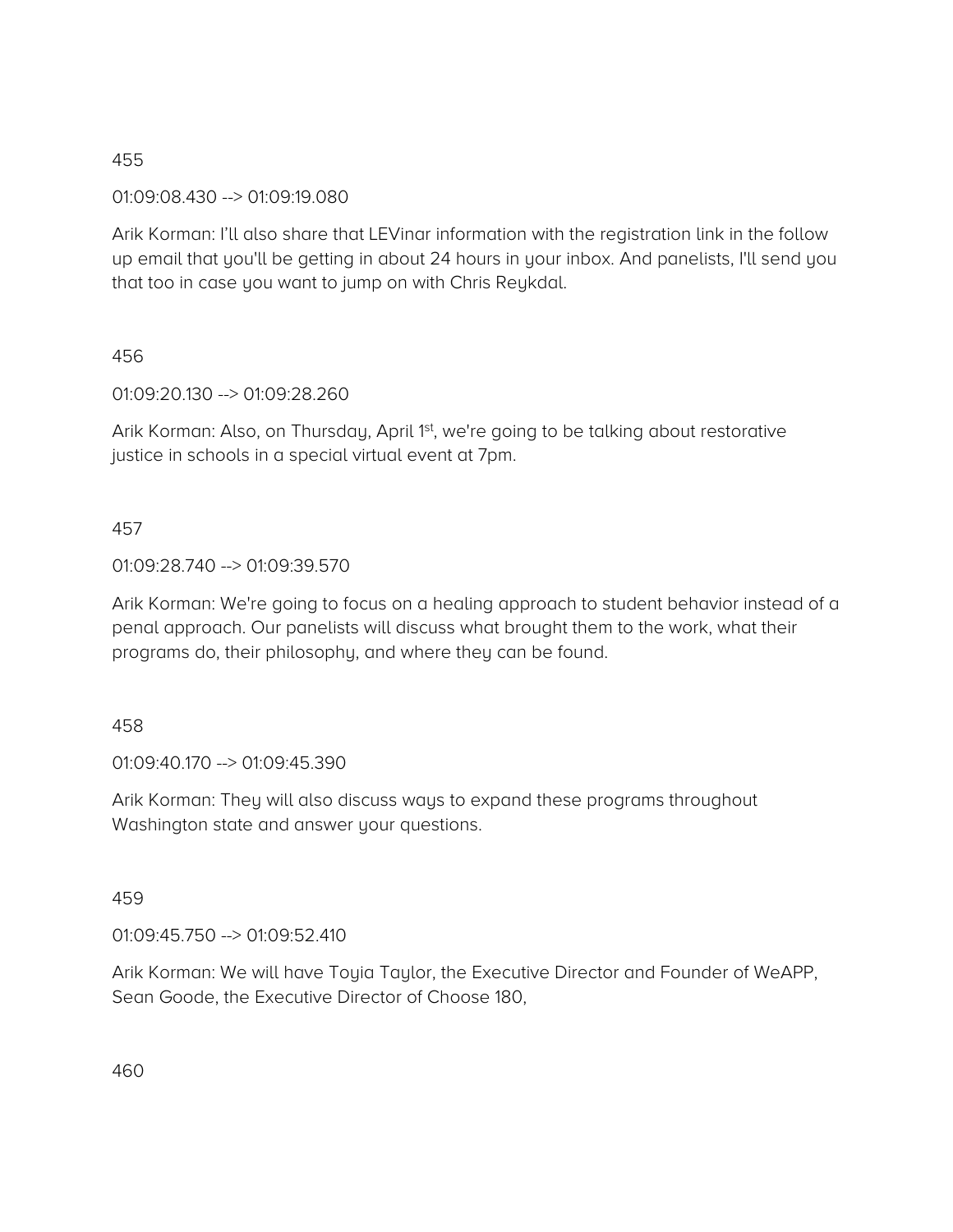01:09:52.830 --> 01:10:01.080

Arik Korman: Saroeum Phoung, the Executive Director of Peacemaking Academy, and Dion Schell, Director of Education at Community Passageways.

## 461

01:10:01.800 --> 01:10:10.170

Arik Korman: The registration link is also on our website educationvoters.org. Just click on the events page. And I will also send this information in the follow up email.

### 462

01:10:10.920 --> 01:10:21.450

Arik Korman: And finally, our next LEVinar after Reykdal is on April 15 with the Washington state teachers of the year from 2015 all the way through 2021.

### 463

01:10:21.840 --> 01:10:28.650

Arik Korman: We're going to have Brooke Brown, Amy Campbell, Robert Hand, Mandy Manning who was also the national teacher of the year for 2018,

# 464

01:10:29.220 --> 01:10:36.030

Arik Korman: Camille Jones, Nate Bowling, and Lyon Terry. They're going to share what they're hearing from students, families, and colleagues,

### 465

01:10:36.510 --> 01:10:47.490

Arik Korman: how they recommend reimagining education in this time of COVID, and they'll also answer your questions. The registration info is also on that LEVinar page and I'll send it in the follow up email.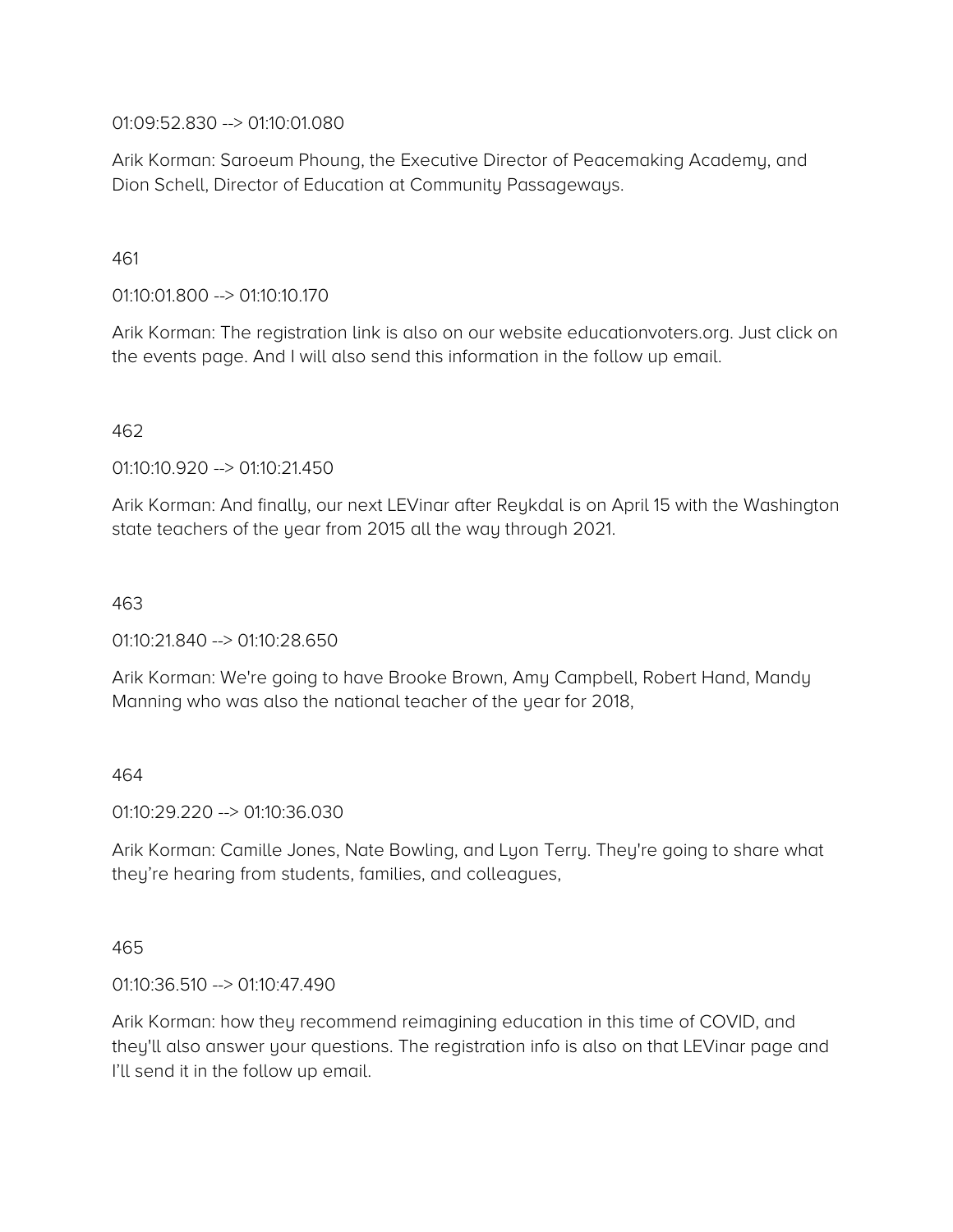01:10:48.000 --> 01:10:57.570

Arik Korman: Thank you to each of you for joining us today. If you have additional questions or comments, please send them to me at Arik, arik@educationvoters.org.

## 467

01:10:58.020 --> 01:11:03.990

Arik Korman: A recording of today's presentation will be in the follow up email and you are welcome to share it with friends and colleagues.

## 468

01:11:04.410 --> 01:11:09.960

Arik Korman: If you'd like to learn more about League of Education Voters or support our work, please visit educationvoters.org.

## 469

01:11:10.680 --> 01:11:21.150

Arik Korman: Thank you again for attending. Each one of us has the right to feel safe and valued. Together, we will fight for a world in which true educational and economic equity exists.

## 470

01:11:21.540 --> 01:11:28.110

Arik Korman: We look forward to seeing you at future LEVinars. Jason, Tricia, Carlos, Nathan, Cindy, John and Justin…

## 471

01:11:28.500 --> 01:11:39.150